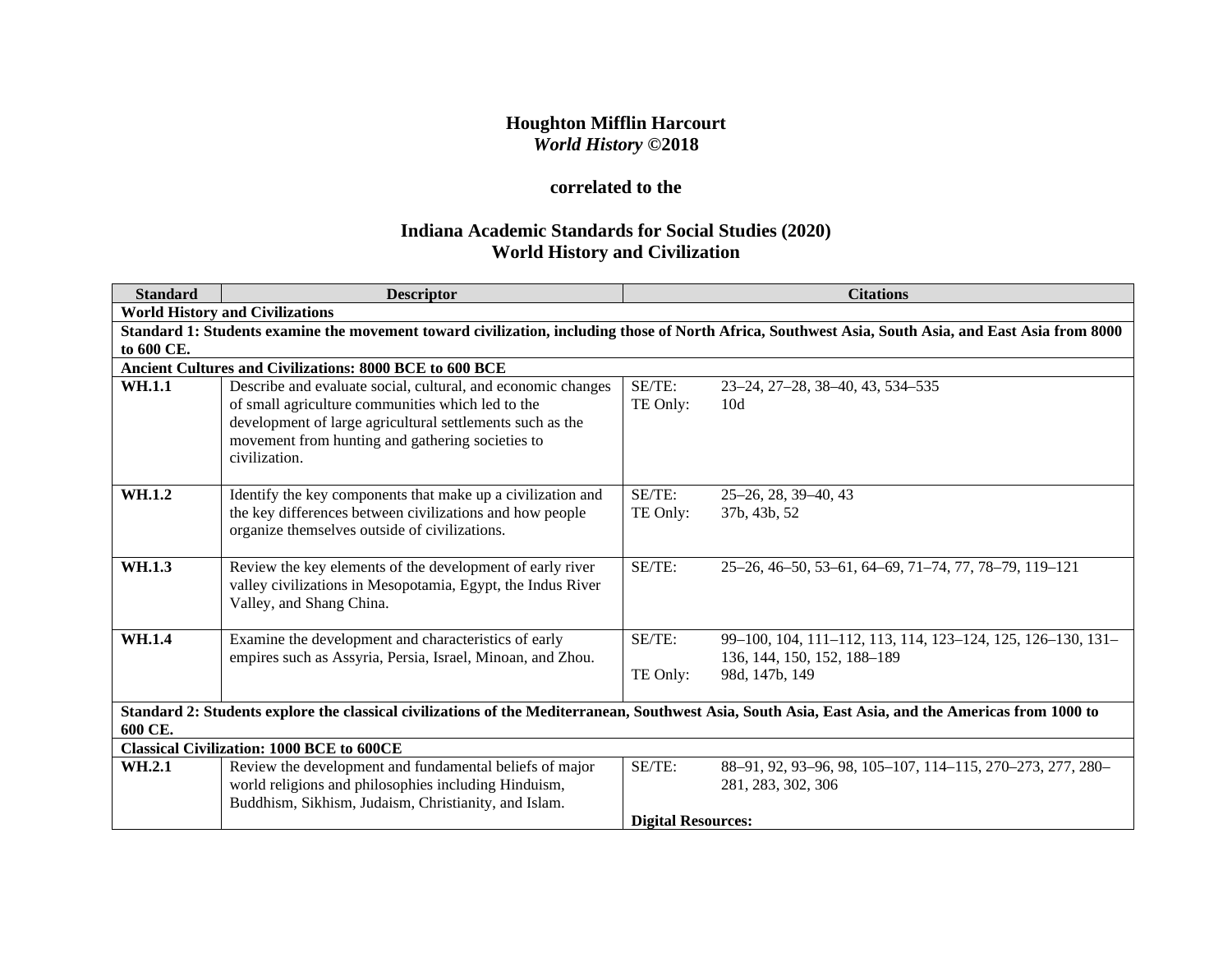| <b>Standard</b> | <b>Descriptor</b>                                                                                                                                                                                                                                                                            | <b>Citations</b>                                                                                                                                     |
|-----------------|----------------------------------------------------------------------------------------------------------------------------------------------------------------------------------------------------------------------------------------------------------------------------------------------|------------------------------------------------------------------------------------------------------------------------------------------------------|
|                 |                                                                                                                                                                                                                                                                                              | Document-Based Investigation Writing Activity: People and Ideas on the<br>Move                                                                       |
| WH.2.2          | Examine the development of Judaism and the civilization of<br>Ancient Israel, including the origins of monotheism, the<br>significance of the Exodus from Egypt, the Hebrew Bible and<br>the Ten Commandments as the source of many moral and<br>ethical traditions of Western civilization. | SE/TE:<br>107, 108, 109, 114-115<br>TE Only:<br>113 <sub>b</sub>                                                                                     |
| WH.2.3          | Examine the development of Greek civilization including<br>differing political and social structures as well as conflicts<br>such as the Persian and Peloponnesian wars.                                                                                                                     | SE/TE:<br>153-162, 165-167, 175, 188-189<br>TE Only:<br>164                                                                                          |
| WH.2.4          | Describe the rise of Alexander the Great and the influence of<br>Hellenism in Southwest and South Asia, North Africa, and<br>parts of Europe.                                                                                                                                                | SE/TE:<br>177-181, 183-187, 188-189                                                                                                                  |
| WH.2.5          | Analyze the development of Roman Republican government<br>and society.                                                                                                                                                                                                                       | SE/TE:<br>193-197, 199, 238                                                                                                                          |
| WH.2.6          | Trace the changes that culminated in the end of the Republic<br>and the formation of the Roman Empire.                                                                                                                                                                                       | SE/TE:<br>200-203, 207, 238<br><b>Digital Resources:</b><br>Document-Based Investigation Writing Activity: The Roman World and Early<br>Christianity |
| WH.2.7          | Examine the spread of Christianity and Christianity's impact<br>on the Roman Empire.                                                                                                                                                                                                         | SE/TE:<br>218-222, 238<br><b>Digital Resources:</b><br>Document-Based Investigation Writing Activity: The Roman World and Early<br>Christianity      |
| WH.2.8          | Analyze the causes, conditions, and consequences of the<br>decline and fall of the western part of the Roman Empire.                                                                                                                                                                         | SE/TE:<br>223-228, 238-239<br><b>Digital Resources:</b><br>Document-Based Investigation Writing Activity: The Roman World and Early<br>Christianity  |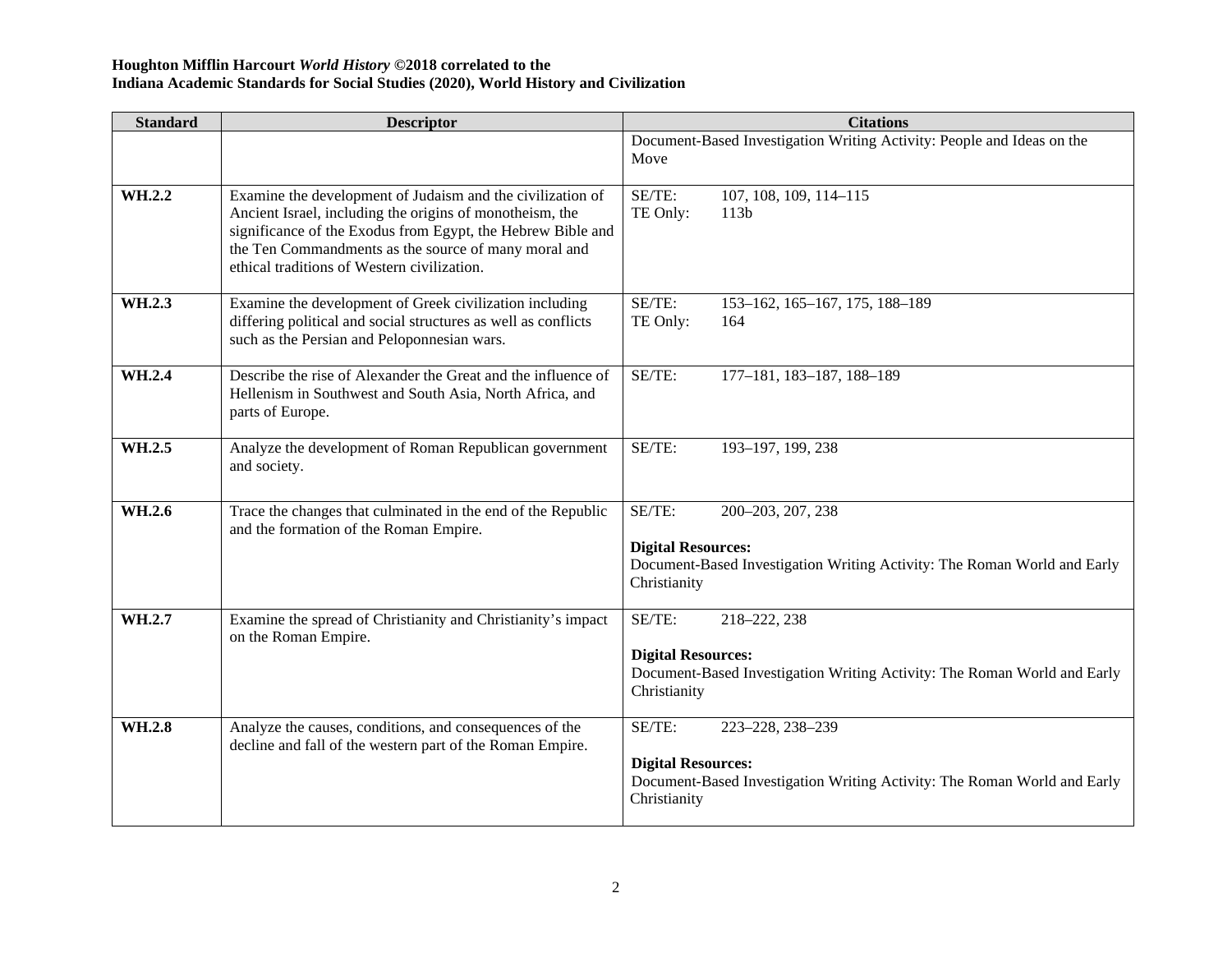| <b>Standard</b> | <b>Descriptor</b>                                                                                                                                                                                          |                           | <b>Citations</b>                                                                                                                                     |
|-----------------|------------------------------------------------------------------------------------------------------------------------------------------------------------------------------------------------------------|---------------------------|------------------------------------------------------------------------------------------------------------------------------------------------------|
| WH.2.9          | Examine the significant achievements of the Greeks and<br>Romans and their impact on the modern world.                                                                                                     | SE/TE:<br>TE Only:        | 157, 158, 161, 163, 167, 184, 189, 194, 232, 236, 237, 238-239<br>65, 191b, 230                                                                      |
|                 |                                                                                                                                                                                                            |                           |                                                                                                                                                      |
|                 |                                                                                                                                                                                                            | <b>Digital Resources:</b> |                                                                                                                                                      |
|                 |                                                                                                                                                                                                            |                           | Essential Question Writing Activity: The Roman World and Early Christianity                                                                          |
| WH.2.10         | Examine the origins and major achievements of civilizations                                                                                                                                                | SE/TE:                    | 242, 245, 247, 249-251, 253, 266-267                                                                                                                 |
|                 | in India such as the Mauryan and Gupta empires.                                                                                                                                                            | TE Only:                  | 246, 250                                                                                                                                             |
| WH.2.11         | Compare and contrast the influence of Hinduism and<br>Buddhism on civilization in India and Buddhism's diffusion<br>throughout Asia.                                                                       | SE/TE:                    | 248-249, 253, 254-255, 266                                                                                                                           |
| WH.2.12         | Compare and contrast the influence of Confucianism,<br>Taoism, and Legalism on East Asian civilizations                                                                                                    | SE/TE:<br>TE Only:        | 137-141, 143, 144-145, 260, 265<br>143 <sub>b</sub>                                                                                                  |
| WH.2.13         | Trace the developments and achievements of the Qin and<br>Han Dynasties.                                                                                                                                   | SE/TE:                    | 141-143, 256-257, 260-261, 264, 265, 266-267                                                                                                         |
|                 |                                                                                                                                                                                                            | <b>Digital Resources:</b> | Essential Question Writing Activity: First Empires in Africa and Asia                                                                                |
|                 |                                                                                                                                                                                                            |                           | Standard 3: Students trace the development and interactions of major civilizations and empires in different regions of the world from 600 to1300 CE. |
|                 | Major Civilizations and Cultural Interactions: 600 to 1300 CE                                                                                                                                              |                           |                                                                                                                                                      |
| WH.3.1          | Analyze the impact of trade networks such as the Silk Road<br>and Indian Ocean trade network.                                                                                                              | SE/TE:<br>TE Only:        | 262, 266, 267<br>261                                                                                                                                 |
| WH.3.2          | Explain the origin, rise, and achievements of the Byzantine<br>Empire.                                                                                                                                     | SE/TE:                    | 348-353, 356, 388-389                                                                                                                                |
| WH.3.3          | Explain the division (Great Schism of 1054) that resulted in<br>the division of Christianity into the Eastern (Orthodox) and<br>Western (Roman Catholic) branches of Christianity.                         | SE/TE:                    | 353-356, 423, 429, 431                                                                                                                               |
| WH.3.4          | Examine the origins, rise, and spread of Islam including the<br>life of Muhammad, Islam's division into the Sunnis and<br>Shiites, and Islam's early impact on the west Asia, Europe,<br>and North Africa. | SE/TE:                    | 270-273, 277, 280-281, 283, 302, 306                                                                                                                 |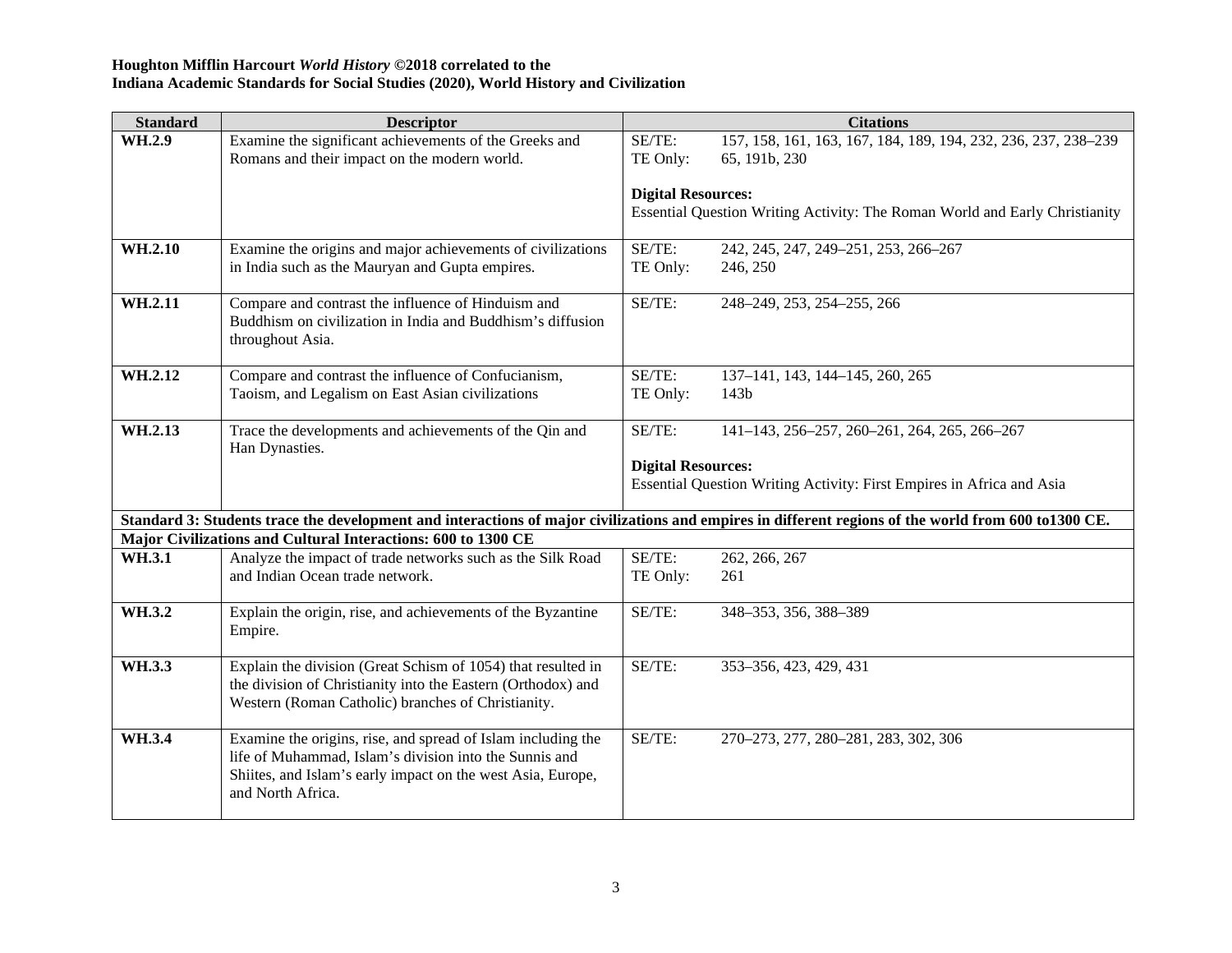| <b>Standard</b> | <b>Descriptor</b>                                                                                                                                                                                         | <b>Citations</b>                                                                                                  |
|-----------------|-----------------------------------------------------------------------------------------------------------------------------------------------------------------------------------------------------------|-------------------------------------------------------------------------------------------------------------------|
| WH.3.5          | Trace the spread of Islam and its impact throughout Southern<br>Europe, Northern Africa and Asia.                                                                                                         | SE/TE:<br>278-280, 282-283, 302, 306-307, 466, 475-476                                                            |
| WH.3.6          | Explain the role of Christianity as a unifying force in<br>medieval Europe.                                                                                                                               | SE/TE:<br>369-370, 388-389, 392-397, 430                                                                          |
|                 |                                                                                                                                                                                                           | <b>Digital Resources:</b><br>Document-Based Investigation Writing Activity: The Early Middle Ages                 |
| WH.3.7          | Describe the rise and achievements of Charlemagne and the<br>birth of the Holy Roman Empire.                                                                                                              | SE/TE:<br>371-373, 388, 431<br>TE Only:<br>365 <sub>b</sub>                                                       |
| WH.3.8          | Analyze the consequences of the fall of the Western Roman<br>Empire and the development of feudalism and manorialism                                                                                      | SE/TE:<br>376-380, 381-387, 388-389, 430                                                                          |
|                 | in Europe.                                                                                                                                                                                                | <b>Digital Resources:</b><br>Essential Question Writing Activity: The Early Middle Ages                           |
| WH.3.9          | Explain the cultural, political, economic, and religious causes<br>of the Crusades and their consequences for Europe and<br>Southwest Asia, including the growth in power of the<br>monarchies in Europe. | $SE/TE$ :<br>401-407, 418, 419-420, 421, 430-431                                                                  |
| WH.3.10         | Describe the improvements in agriculture, the growth of<br>towns, and the commercial revival during the Middle Ages.                                                                                      | SE/TE:<br>408-409<br>TE Only:<br>415a                                                                             |
| WH.3.11         | Examine the key achievements of civilizations in Africa prior<br>to European contact.                                                                                                                     | SE/TE:<br>441, 456, 463, 465, 469, 473, 478                                                                       |
| WH.3.12         | Compare and contrast the developments and achievements of<br>the Maya, Aztec and Inca civilizations.                                                                                                      | SE/TE:<br>509-513, 514-515, 516-524, 525-531, 532-533, 534-535                                                    |
|                 |                                                                                                                                                                                                           | <b>Digital Resources:</b><br>Document-Based Investigation Writing Activity: People and Empires in the<br>Americas |
| WH.3.13         | Explain and describe the major achievements of the Tang and<br>Song Dynasties.                                                                                                                            | 310-317, 318-319, 344-345<br>SE/TE:                                                                               |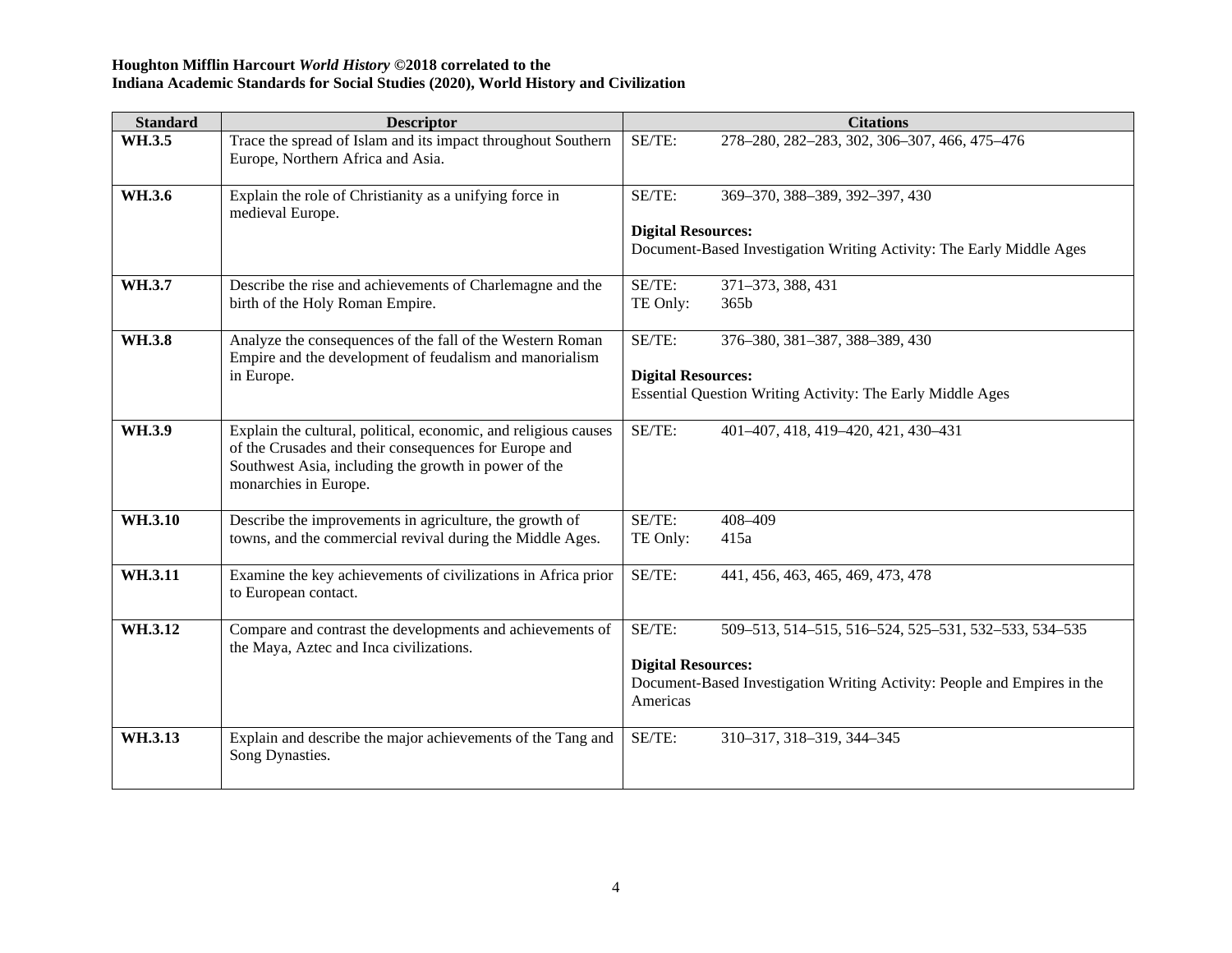| <b>Standard</b> | <b>Descriptor</b>                                                                                                                                                                                                                       |                                                               | <b>Citations</b>                                                                                                                                |
|-----------------|-----------------------------------------------------------------------------------------------------------------------------------------------------------------------------------------------------------------------------------------|---------------------------------------------------------------|-------------------------------------------------------------------------------------------------------------------------------------------------|
| WH.3.14         | Describe and explain the rise, expansion, and decline of the<br>Mongol Empire and its influences on the early Russian<br>Empire.                                                                                                        | SE/TE:                                                        | 321-329, 344-345, 360-362, 363                                                                                                                  |
| WH.3.15         | Examine the development of feudalism in Japan and its<br>impact on Japanese society and government.                                                                                                                                     | SE/TE:<br>TE Only:                                            | 334-339, 344, 379<br>629                                                                                                                        |
|                 | Standard 4: Students explore the rise of Europe and its consequences for worldwide exploration and colonization from 1300 to 1750 CE.                                                                                                   |                                                               |                                                                                                                                                 |
|                 | The Rise of Western Civilization and Global Interaction: 1300 CE to 1750 CE                                                                                                                                                             |                                                               |                                                                                                                                                 |
| WH.4.1          | Trace the origins and developments of the European                                                                                                                                                                                      | SE/TE:                                                        | 538-545, 546, 548-553, 554-559, 562-565, 566-567                                                                                                |
|                 | Renaissance and its impact throughout Western Europe.                                                                                                                                                                                   | <b>Digital Resources:</b>                                     | Document-Based Investigation Writing Activity: The Renaissance                                                                                  |
| WH.4.2          | Analyze the factors that led to the rise and spread of the<br>Protestant Reformation, the Catholic Counter-Reformation,<br>as well as reforming movements in other religions, including<br>the wars of religion.                        | SE/TE:<br>TE Only:<br><b>Digital Resources:</b>               | 570-571, 578, 579-584, 585-589, 592-593, 594-595<br>578d, 589d<br>Document-Based Investigation Writing Activity: Reformation and Upheaval       |
| WH.4.3          | Discuss the emergence of nation-states as well as the<br>increased impact of the citizen as a result of the decline of the<br>European medieval period.                                                                                 | SE/TE:                                                        | 540-542, 566, 589, 593, 594                                                                                                                     |
| <b>WH.4.4</b>   | Explain the causes of the worldwide voyages of exploration.                                                                                                                                                                             | SE/TE:                                                        | 608-610, 612-616, 634-640, 664-665                                                                                                              |
| WH.4.5          | Explain consequences of the conquests and colonization as a<br>result of the worldwide voyages of exploration including the<br>transatlantic slave trade, Columbian Exchange, and the<br>effects on native populations in the Americas. | SE/TE:<br>TE only:<br><b>Digital Resources:</b><br>Encounters | 637-640, 641-643, 649-650, 651-657, 658-660<br>639, 657d, 664-665<br>Document-Based Investigation Writing Activity: Expansion, Exploration, and |
| <b>WH.4.6</b>   | Examine the growth and development of the European<br>economic system as a result of exploration and the growth of<br>mercantilism.                                                                                                     | SE/TE:                                                        | 643, 662-663, 664                                                                                                                               |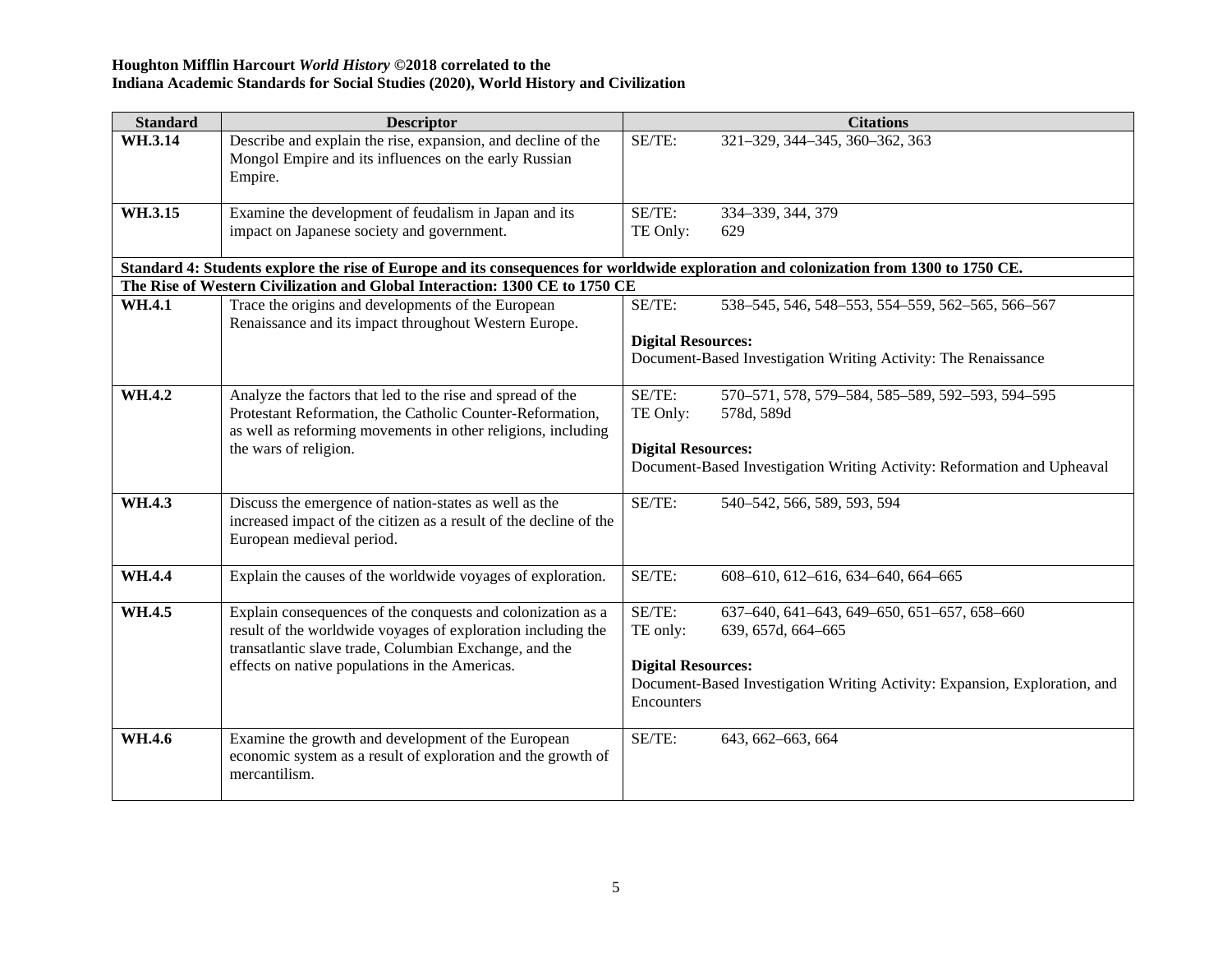| <b>Standard</b>       | <b>Descriptor</b>                                                     | <b>Citations</b>                                                                                                                                    |
|-----------------------|-----------------------------------------------------------------------|-----------------------------------------------------------------------------------------------------------------------------------------------------|
| WH.4.7                | Trace the development of the gunpowder empires such as the            | SE/TE:<br>293-294, 296-300, 306-307, 598-605, 606-607, 617-623,                                                                                     |
|                       | Ottoman, Mughal, and Ming empires and their response to               | 624-626, 633, 664-665                                                                                                                               |
|                       | Western interaction.                                                  | TE Only:<br>303                                                                                                                                     |
| <b>WH.4.8</b>         |                                                                       | SE/TE:                                                                                                                                              |
|                       | Trace the development and impact of absolute monarchies in<br>Europe. | 668-670, 674-675, 678-682, 686-691, 692-697, 706-707<br>TE Only:<br>669b                                                                            |
|                       |                                                                       |                                                                                                                                                     |
|                       |                                                                       | <b>Digital Resources:</b>                                                                                                                           |
|                       |                                                                       | Document-Based Investigation Writing Activity: Absolute Monarchs in                                                                                 |
|                       |                                                                       | Europe                                                                                                                                              |
|                       |                                                                       | Essential Question Writing Activity: Absolute Monarchs in Europe                                                                                    |
| WH.4.9                | Describe the progression of events in England that led to             | 701-705, 706<br>SE/TE:                                                                                                                              |
|                       | constitutional monarchy such as the Magna Carta, the                  |                                                                                                                                                     |
|                       | English Civil War, and the Glorious Revolution of 1688.               |                                                                                                                                                     |
|                       |                                                                       |                                                                                                                                                     |
| from 1500 to 1900 CE. |                                                                       | Standard 5: Students examine the causes, events, and global consequences of intellectual, economic, social, and political movements and revolutions |
|                       | Revolutions, Nationalism, and Imperial Power: 1500 CE to 1900 CE      |                                                                                                                                                     |
| WH.5.1                | Explain the key developments of the Scientific Revolution             | SE/TE:<br>710-717, 742-743                                                                                                                          |
|                       | and its impact on the world.                                          |                                                                                                                                                     |
|                       |                                                                       | <b>Digital Resources:</b>                                                                                                                           |
|                       |                                                                       | Essential Question Writing Activity: Enlightenment and Revolution                                                                                   |
| WH.5.2                | Explain the key ideas of the Enlightenment in European                | SE/TE:<br>718-724, 725-733, 736, 738, 740-741, 742-743                                                                                              |
|                       | history and describe its impact upon political and religious          | TE Only:<br>733d, 788b                                                                                                                              |
|                       | thought and culture in Europe and the Americas including the          |                                                                                                                                                     |
|                       | foundation of American government.                                    | <b>Digital Resources:</b>                                                                                                                           |
|                       |                                                                       | Document-Based Investigation Writing Activity: Enlightenment and<br>Revolution                                                                      |
|                       |                                                                       |                                                                                                                                                     |
| WH.5.3                | Examine the key causes, events, and consequences of the               | SE/TE:<br>739, 746-752, 753-756, 761-770, 776-777, 793-794, 796-797,                                                                                |
|                       | French Revolution including the rise and fall of Napoleon.            | 814-815                                                                                                                                             |
|                       |                                                                       | 760d, 788d<br>TE Only:                                                                                                                              |
|                       |                                                                       | <b>Digital Resources:</b>                                                                                                                           |
|                       |                                                                       | Document-Based Investigation Writing Activity: The French Revolution and                                                                            |
|                       |                                                                       | Napoleon                                                                                                                                            |
|                       |                                                                       | Essential Question Writing Activity: The French Revolution and Napoleon                                                                             |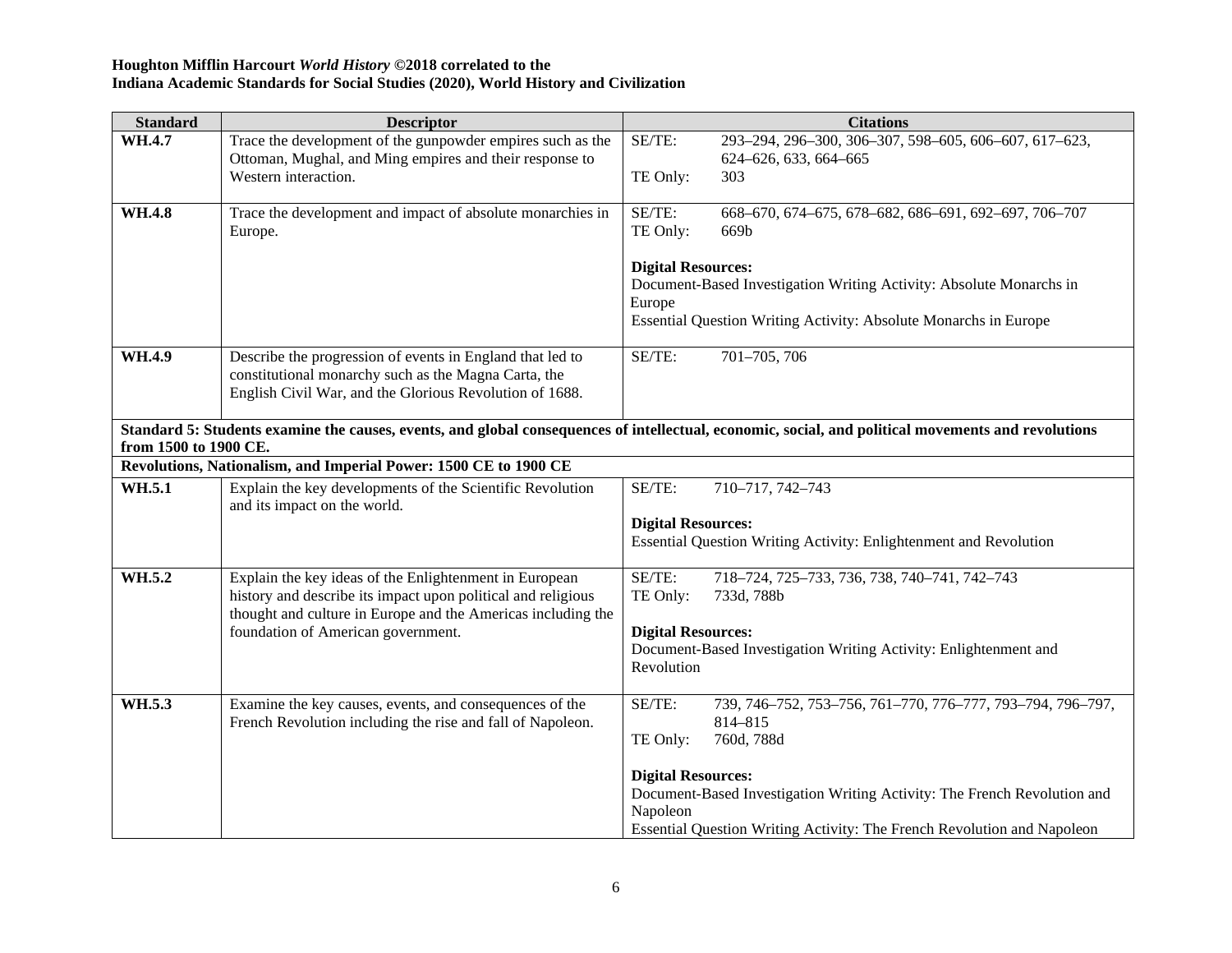| <b>Standard</b> | <b>Descriptor</b>                                                                                                                                                     | <b>Citations</b>                                                                                                                                                                                                                                                                                                                                                                                                                                   |  |  |
|-----------------|-----------------------------------------------------------------------------------------------------------------------------------------------------------------------|----------------------------------------------------------------------------------------------------------------------------------------------------------------------------------------------------------------------------------------------------------------------------------------------------------------------------------------------------------------------------------------------------------------------------------------------------|--|--|
|                 |                                                                                                                                                                       |                                                                                                                                                                                                                                                                                                                                                                                                                                                    |  |  |
| WH.5.4          | Explain the influences of colonization of Latin American<br>independence movements in the 19th century including their<br>outcomes.                                   | SE/TE:<br>302, 451-452, 774, 780-785, 787-788, 796-797, 814-815, 960-<br>964, 967, 968<br>788b<br>TE Only:                                                                                                                                                                                                                                                                                                                                         |  |  |
| WH.5.5          | Explain the reasons for the rise of nation-states and the<br>effects of nationalism in Europe, North America, and Asia.                                               | SE/TE:<br>790-793, 794, 795, 798-805, 811, 814-815<br><b>Digital Resources:</b><br>Document-Based Investigation Writing Activity: Revolutions Sweep the West                                                                                                                                                                                                                                                                                       |  |  |
| WH.5.6          | Explain the causes and conditions of the Industrial<br>Revolution.                                                                                                    | SE/TE:<br>818-825, 836-842, 856-857<br><b>Digital Resources:</b><br>Document-Based Investigation Writing Activity: The Industrial Revolution                                                                                                                                                                                                                                                                                                       |  |  |
| WH.5.7          | Examine the economic, social, and political changes caused<br>by the Industrial Revolution and their impact on the<br>development of political and economic theories. | SE/TE:<br>824-825, 826-831, 834, 842-843, 844-855, 856-857, 893<br>TE Only:<br>818, 884<br><b>Digital Resources:</b><br>Document-Based Investigation Writing Activity: The Industrial Revolution<br>Essential Question Writing Activity: The Industrial Revolution                                                                                                                                                                                 |  |  |
| WH.5.8          | Analyze the causes and consequences of European<br>imperialism upon the indigenous peoples of Africa, Asia, and<br>Oceania.                                           | SE/TE:<br>868-869, 872-873, 892-893, 897-903, 904-912, 920-924, 925-<br>928, 940-941<br>865d, 924d<br>TE Only:<br><b>Digital Resources:</b><br>Document-Based Investigation Writing Activity: The Age of Imperialism<br>Document-Based Investigation Writing Activity: Transformations Around the<br>Globe<br>Essential Question Writing Activity: The Age of Imperialism<br>Essential Question Writing Activity: Transformations Around the Globe |  |  |
| WH.5.9          | Compare and contrast the responses of China and Japan to<br>challenges by Western imperial powers.                                                                    | SE/TE:<br>630-633, 664-665, 944-951, 952-957, 968-969<br><b>Digital Resources:</b><br>Document-Based Investigation Writing Activity: Transformations Around the<br>Globe<br>Essential Question Writing Activity: Transformations Around the Globe                                                                                                                                                                                                  |  |  |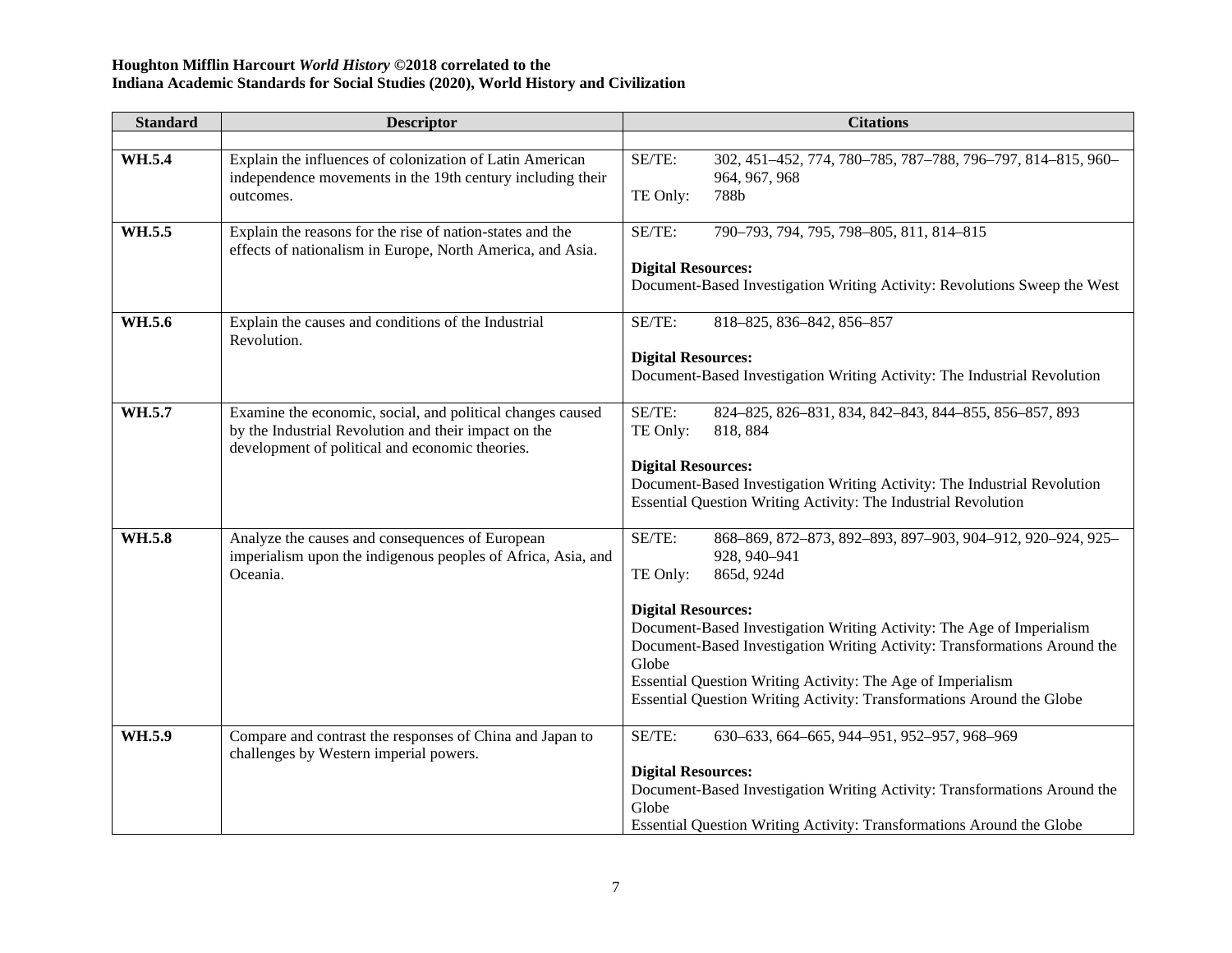| <b>Standard</b> | <b>Descriptor</b>                                                                                                                                                                                            | <b>Citations</b>                                                                                                                                                                                                                                                |  |  |  |  |
|-----------------|--------------------------------------------------------------------------------------------------------------------------------------------------------------------------------------------------------------|-----------------------------------------------------------------------------------------------------------------------------------------------------------------------------------------------------------------------------------------------------------------|--|--|--|--|
|                 |                                                                                                                                                                                                              |                                                                                                                                                                                                                                                                 |  |  |  |  |
|                 | Standard 6: Students analyze and explain trends and events of global significance, such as world wars, international controversies and challenges, and                                                       |                                                                                                                                                                                                                                                                 |  |  |  |  |
|                 | cross-cultural changes which have influenced our modern world.                                                                                                                                               |                                                                                                                                                                                                                                                                 |  |  |  |  |
|                 | An Era of Global Conflicts, Challenges, Controversies, and Changes: 1900 CE to Present                                                                                                                       |                                                                                                                                                                                                                                                                 |  |  |  |  |
| WH.6.1          | Identify and explain the impact of nationalism, imperialism,<br>militarism, and alliances on relationships between states.                                                                                   | SE/TE:<br>906, 915-919, 929-931, 940, 968-969, 972-973, 998<br>TE Only:<br>973, 977b                                                                                                                                                                            |  |  |  |  |
|                 |                                                                                                                                                                                                              | <b>Digital Resources:</b><br>Document-Based Investigation Writing Activity: Revolution and Nationalism<br>Essential Question Writing Activity: Revolution and Nationalism                                                                                       |  |  |  |  |
| WH.6.2          | Trace major events and global consequences of World War I.                                                                                                                                                   | SE/TE:<br>977, 978-984, 986-992, 998                                                                                                                                                                                                                            |  |  |  |  |
|                 |                                                                                                                                                                                                              | <b>Digital Resources:</b><br>Document-Based Investigation Writing Activity: World War I<br>Essential Question Writing Activity: World War I                                                                                                                     |  |  |  |  |
| WH.6.3          | Explain the causes and consequences of the Russian<br>Revolutions of 1917 and the establishment of the Union of<br>Soviet Socialist Republics.                                                               | SE/TE:<br>1002-1009, 1011, 1034<br><b>Digital Resources:</b><br>Document-Based Investigation Writing Activity: Revolution and Nationalism                                                                                                                       |  |  |  |  |
| WH.6.4          | Examine the events and developments of the interwar period<br>and their impact on the beginning of WWII including the<br>impact of WWI on society, the Great Depression, and the rise<br>of totalitarianism. | SE/TE:<br>993-997, 998-999, 1012-1015, 1018-1021, 1023-1027, 1031-<br>1033, 1034-1035, 1038-1045, 1048-1057, 1061-1065, 1074-<br>1075<br><b>Digital Resources:</b><br>Document-Based Investigation Writing Activity: Years of Crisis                            |  |  |  |  |
| WH.6.5          | Identify the causes (social, political, militaristic, and<br>economic) and key events of World War II and analyze the<br>impact this war had on the global community.                                        | SE/TE:<br>1078-1085, 1086-1092, 1100-1109, 1110-1115, 1116-1117,<br>1120-1122, 1130, 1185<br>1099d<br>TE Only:<br><b>Digital Resources:</b><br>Document-Based Investigation Writing Activity: World War II<br>Essential Question Writing Activity: World War II |  |  |  |  |
| WH.6.6          | Examine the causes, course, and effects of the Holocaust<br>including accounts of camp inmates, survivors, liberators,                                                                                       | SE/TE:<br>1093-1099, 1112, 1116                                                                                                                                                                                                                                 |  |  |  |  |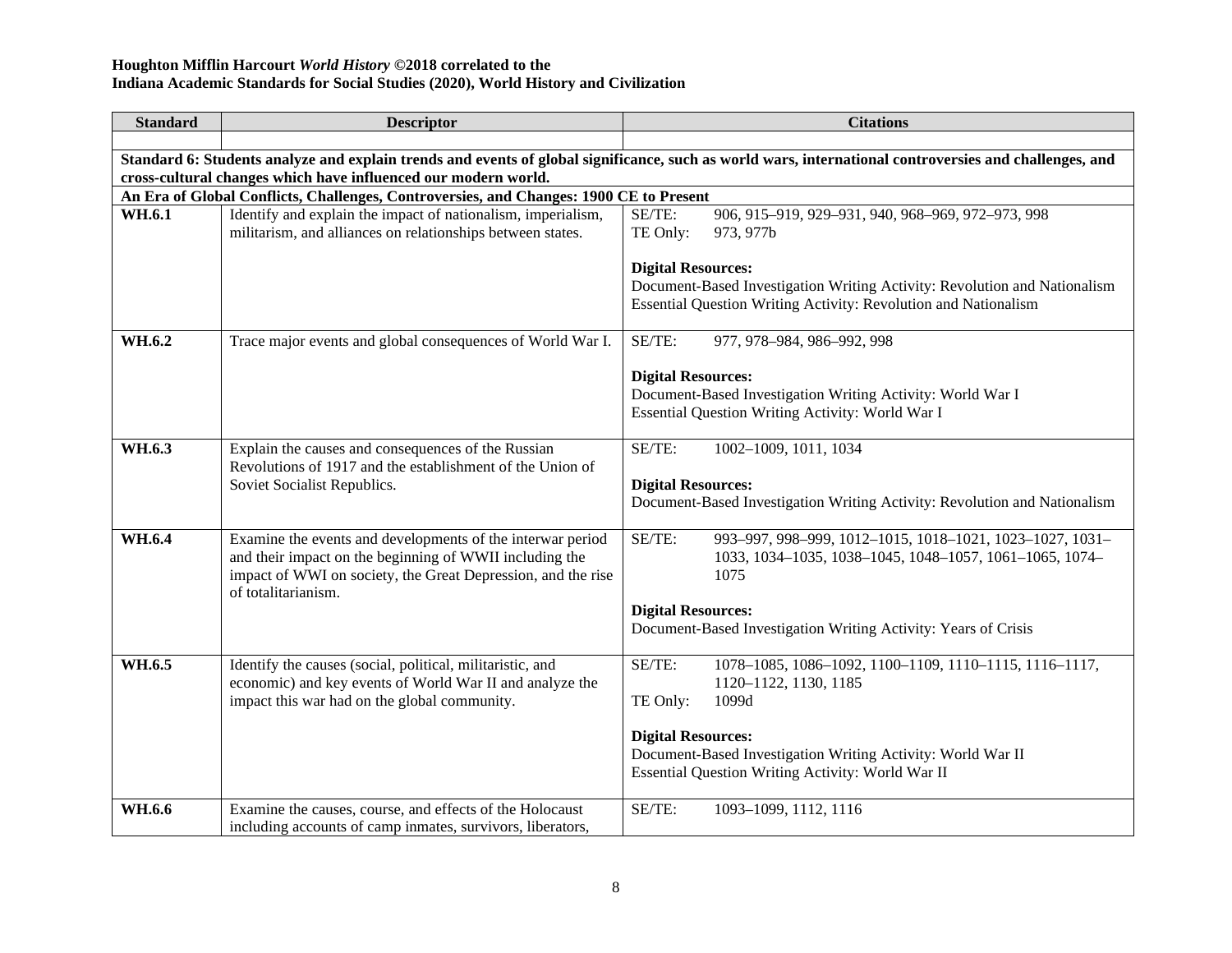| <b>Standard</b> | <b>Descriptor</b>                                                                                                                                             | <b>Citations</b>                                                                                                                                                                                                                                                                                                                                                                                                                                                  |
|-----------------|---------------------------------------------------------------------------------------------------------------------------------------------------------------|-------------------------------------------------------------------------------------------------------------------------------------------------------------------------------------------------------------------------------------------------------------------------------------------------------------------------------------------------------------------------------------------------------------------------------------------------------------------|
|                 | and perpetrators, and summarize world responses including<br>the Nuremberg Trials.                                                                            |                                                                                                                                                                                                                                                                                                                                                                                                                                                                   |
| WH.6.7          | Explain the causes and consequences of the Cold War and<br>describe the role it played in ethnic or nationalistic conflicts<br>in various parts of the world. | SE/TE:<br>1123-1129, 1132-1135, 1136-1143, 1144-1151, 1152-1157,<br>1158-1159<br><b>Digital Resources:</b><br>Document-Based Investigation Writing Activity: Cold War Conflicts<br><b>Essential Question Writing Activity: Cold War Conflicts</b>                                                                                                                                                                                                                 |
| WH.6.8          | Describe the paths to decolonization and independence from<br>colonial rule in Asia, Africa, and the Middle East.                                             | SE/TE:<br>1162-1174, 1175-1185, 1186-1193, 1204-1209, 1210-1211,<br>1228<br><b>Digital Resources:</b><br>Document-Based Investigation Writing Activity: The Colonies Become New<br><b>Nations</b><br>Essential Question Writing Activity: The Colonies Become New Nations                                                                                                                                                                                         |
| WH.6.9          | Explain the origins of the modern State of Israel and the<br>ongoing conflict with Palestine and the Arab World.                                              | 1194-1203<br>SE/TE:                                                                                                                                                                                                                                                                                                                                                                                                                                               |
| WH.6.10         | Trace the rise of communism in China including its<br>foundations, the Cultural Revolution, and modern day<br>developments.                                   | SE/TE:<br>1130-1135, 1158, 1253-1259, 1262<br><b>Digital Resources:</b><br>Document-Based Investigation Writing Activity: Struggles for Democracy<br><b>Essential Question Writing Activity: Struggles for Democracy</b>                                                                                                                                                                                                                                          |
| WH.6.11         | Describe and analyze the global expansion of democracy and<br>globalization in the late 20th century.                                                         | SE/TE:<br>1214-1226, 1229-1231, 1232-1234, 1235-1242, 1243-1252,<br>1262-1263, 1272-1283, 1326-1327<br>TE Only:<br>691, 1271d, 1325b<br><b>Digital Resources:</b><br>Document-Based Investigation Writing Activity: Global Interdependence<br>Document-Based Investigation Writing Activity: Struggles for Democracy<br><b>Essential Question Writing Activity: Global Interdependence</b><br><b>Essential Question Writing Activity: Struggles for Democracy</b> |
| WH.6.12         | Investigate current global issues such as terrorism, genocide,<br>and environmental issues.                                                                   | SE/TE:<br>11282-1283, 1287, 1295-1304, 1305-1318, 1326-1327<br>TE Only:<br>247b, 278, 906, 1162, 1284                                                                                                                                                                                                                                                                                                                                                             |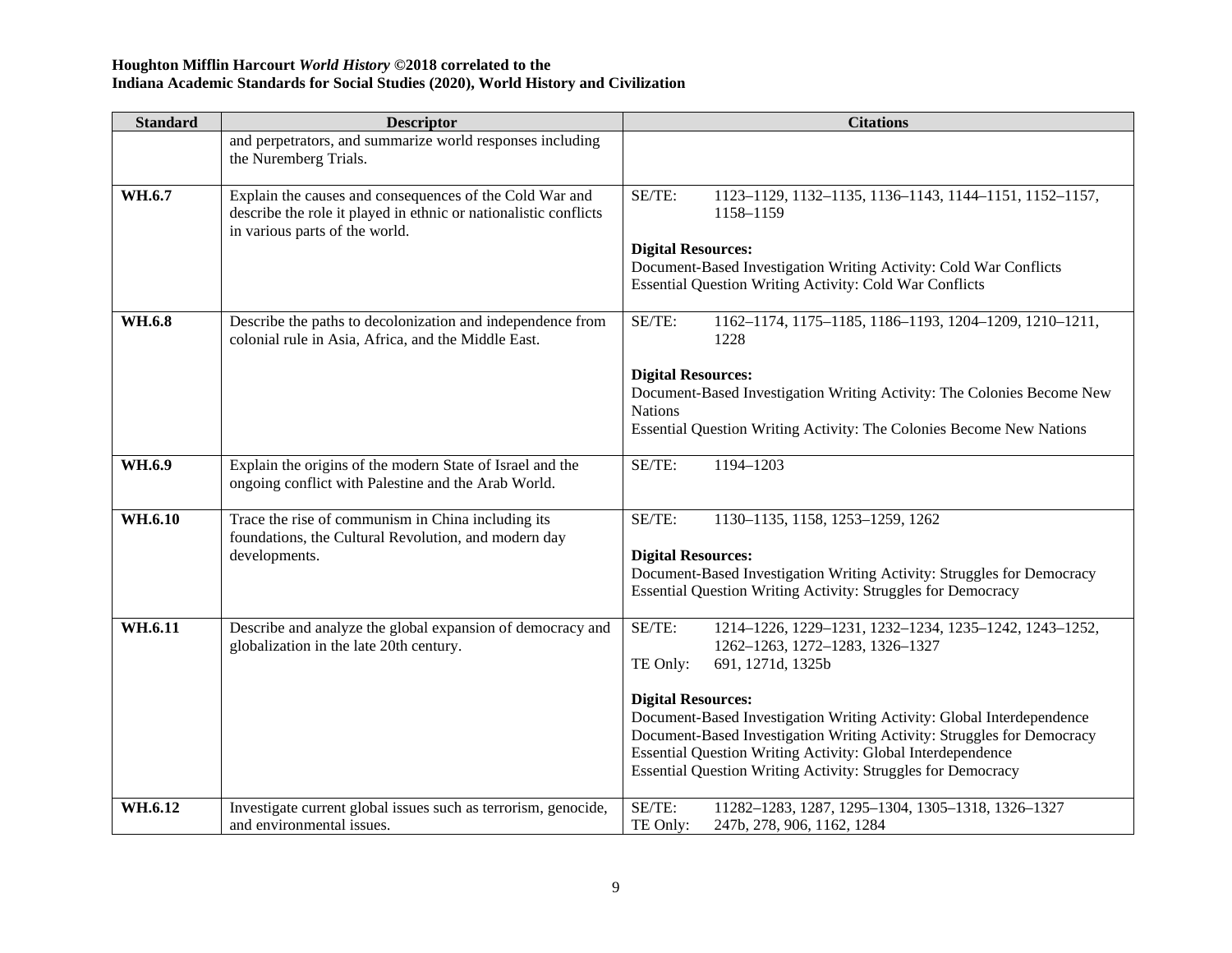| <b>Standard</b>            | <b>Descriptor</b>                                                                                                                                                                                                                                                                                                                                |                           | <b>Citations</b>                                                                                                                                                                                                                                                                                                                                                                                                                                                                                                                                                                                                                  |  |
|----------------------------|--------------------------------------------------------------------------------------------------------------------------------------------------------------------------------------------------------------------------------------------------------------------------------------------------------------------------------------------------|---------------------------|-----------------------------------------------------------------------------------------------------------------------------------------------------------------------------------------------------------------------------------------------------------------------------------------------------------------------------------------------------------------------------------------------------------------------------------------------------------------------------------------------------------------------------------------------------------------------------------------------------------------------------------|--|
|                            |                                                                                                                                                                                                                                                                                                                                                  | <b>Digital Resources:</b> | Document-Based Investigation Writing Activity: Global Interdependence                                                                                                                                                                                                                                                                                                                                                                                                                                                                                                                                                             |  |
|                            | Standard 7: Students conduct historical research that incorporates information literacy skills such as forming appropriate research questions;<br>evaluating information by determining accuracy, relevance and comprehensiveness; interpreting a variety of primary and secondary sources; and<br>presenting their findings with documentation. |                           |                                                                                                                                                                                                                                                                                                                                                                                                                                                                                                                                                                                                                                   |  |
| <b>Historical Thinking</b> |                                                                                                                                                                                                                                                                                                                                                  |                           |                                                                                                                                                                                                                                                                                                                                                                                                                                                                                                                                                                                                                                   |  |
| WH.7.1                     | Identify patterns of historical change and duration and<br>construct a representation that illustrates continuity and<br>change.                                                                                                                                                                                                                 | SE/TE:<br>TE Only:        | 135, 158, 161, 232, 262, 307, 318-319, 384, 407, 419, 515,<br>523, 565, 575, 584, 595, 602, 611, 630, 659, 674, 726, 755,<br>757, 775, 792, 813, 821, 835, 850, 873, 874, 886, 893, 946,<br>959, 969, 1024, 1113, 1151, 1169, 1211, 1260-1261, 1321<br>42, 58, 75, 117, 139, 152b, 160, 162d, 169, 208, 228b, 247b,<br>248, 261, 280, 285, 287, 373b, 379, 382, 386, 407a, 410, 415a,<br>415d, 419, 422, 461, 465, 472, 497, 506, 533, 553, 561b, 563,<br>582, 587, 589d, 616, 625, 677, 687, 688, 696, 699, 699b, 723,<br>728, 739, 762, 784, 819, 840, 874d, 901, 934, 939b, 946, 1045,<br>1096, 1110, 1114, 1128, 1129b, 1304b |  |
|                            |                                                                                                                                                                                                                                                                                                                                                  | <b>Digital Resources:</b> |                                                                                                                                                                                                                                                                                                                                                                                                                                                                                                                                                                                                                                   |  |
|                            |                                                                                                                                                                                                                                                                                                                                                  |                           | Essential Question Writing Activity: India and China Establish Empires<br>Essential Question Writing Activity: The Roman World and Early Christianity                                                                                                                                                                                                                                                                                                                                                                                                                                                                             |  |
| WH.7.2                     | Locate and analyze primary sources and secondary sources<br>related to an event or issue of the past.                                                                                                                                                                                                                                            | SE/TE:<br>TE Only:        | 295, 361, 404, 665, 857, 969, 1035, 1075<br>50b, 53, 136b, 167b, 168, 218, 247b, 280, 395, 538, 602, 605b,<br>636, 654, 657b, 755, 805b, 860, 994, 1053, 1094, 1102                                                                                                                                                                                                                                                                                                                                                                                                                                                               |  |
| WH.7.3                     | Investigate and interpret multiple causation in analyzing<br>historical actions and analyze cause-and-effect relationships.                                                                                                                                                                                                                      | SE/TE:                    | 35, 123, 130, 145, 149, 167, 207, 225, 228, 247, 302, 307, 317,<br>329, 339, 345, 406, 407, 415, 425, 429, 443, 445, 447-448,<br>449, 455, 461, 469, 479, 488, 495, 508, 513, 524, 530, 545,<br>565-566, 571, 574, 578, 589, 592, 593, 605, 616, 650, 657,<br>665, 675, 685, 691, 724, 741, 743, 760, 770, 777, 784, 788,<br>791, 796-797, 825, 831, 834, 855, 857, 865, 884, 891, 893,<br>928, 939, 941, 954, 957, 967, 969, 982, 997, 1008, 1021, 1027,<br>1033, 1035, 1045, 1057, 1065, 1075, 1099, 1115, 1135, 1143,<br>1151, 1157, 1174, 1209, 1226, 1234, 1252, 1276, 1294, 1325,<br>1327                                   |  |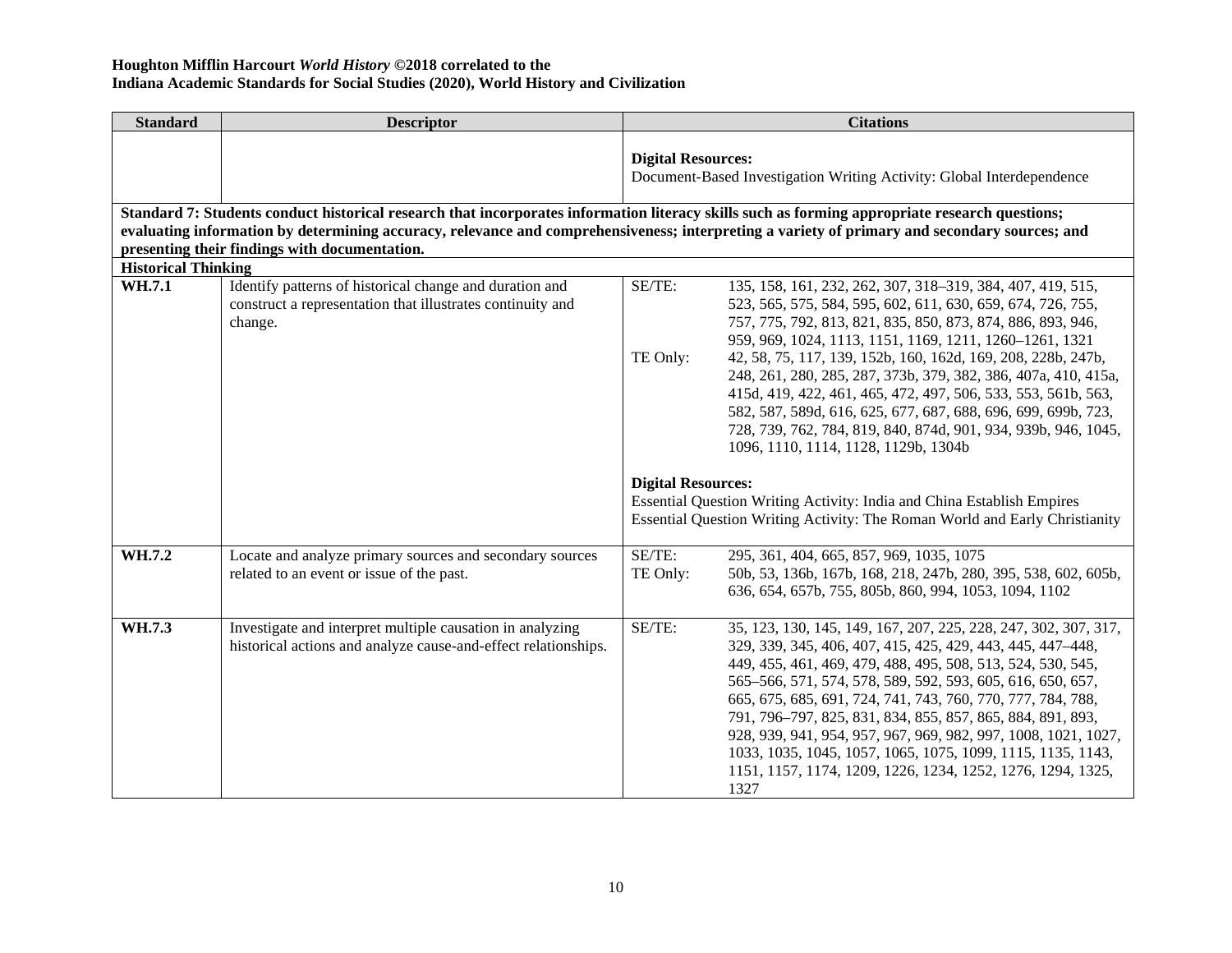| <b>Standard</b> | <b>Descriptor</b>                                                                                                                                                |                                             | <b>Citations</b>                                                                                                                                                                                                                                                                                                                                                                                                                                                                                                                                                                |
|-----------------|------------------------------------------------------------------------------------------------------------------------------------------------------------------|---------------------------------------------|---------------------------------------------------------------------------------------------------------------------------------------------------------------------------------------------------------------------------------------------------------------------------------------------------------------------------------------------------------------------------------------------------------------------------------------------------------------------------------------------------------------------------------------------------------------------------------|
|                 |                                                                                                                                                                  | TE Only:                                    | 100, 349, 358, 359, 410, 473, 557, 572, 634, 663, 670b, 788d,<br>795b, 805b, 822, 835, 912, 919, 919b, 937, 945, 946, 960, 974,<br>975, 979, 990, 1004, 1096, 1242d, 1300, 1302, 1304                                                                                                                                                                                                                                                                                                                                                                                           |
|                 |                                                                                                                                                                  | <b>Digital Resources:</b>                   |                                                                                                                                                                                                                                                                                                                                                                                                                                                                                                                                                                                 |
|                 |                                                                                                                                                                  |                                             | Document-Based Investigation Writing Activity: Struggles for Democracy                                                                                                                                                                                                                                                                                                                                                                                                                                                                                                          |
| WH.7.4          | Explain issues and problems of the past by analyzing various<br>interests and viewpoints of the participants involved.                                           | SE/TE:                                      | 50, 66, 228, 404, 474, 544, 578, 665, 752, 775, 782, 805, 813,<br>835, 857, 893, 903, 905, 909, 913, 922, 924, 941, 966, 982,<br>964, 999, 1010, 1045, 1053, 1097, 1117, 1256                                                                                                                                                                                                                                                                                                                                                                                                   |
|                 |                                                                                                                                                                  | TE Only:                                    | 125b, 167b, 228b, 247b, 302, 352, 406, 407a, 418, 421b, 465,<br>519, 522, 526, 567, 573, 577, 584, 587, 618, 636, 639, 642,<br>643, 643d, 647, 650d, 652, 654, 656, 677, 679, 685d, 737, 746,<br>767, 775b, 818, 825d, 830, 832, 866, 900, 916, 919, 921, 923,<br>945, 961, 962, 1009, 1020, 1055, 1065, 1078, 1081, 1094,<br>1102, 1167, 1169                                                                                                                                                                                                                                  |
|                 |                                                                                                                                                                  | <b>Digital Resources:</b><br>Western Europe | Document-Based Investigation Writing Activity: Church and Society in                                                                                                                                                                                                                                                                                                                                                                                                                                                                                                            |
|                 |                                                                                                                                                                  | Encounters                                  | Document-Based Investigation Writing Activity: Cold War Conflicts<br>Document-Based Investigation Writing Activity: Expansion, Exploration, and                                                                                                                                                                                                                                                                                                                                                                                                                                 |
| WH.7.5          | Use technology and historical data in the process of<br>conducting and presenting historical research.                                                           | SE/TE:                                      | 79, 115, 227, 239, 267, 345, 431, 442, 567, 665, 743, 777, 815,<br>857, 893, 906, 969, 999, 1075, 1117, 1159, 1263, 1327                                                                                                                                                                                                                                                                                                                                                                                                                                                        |
|                 |                                                                                                                                                                  | TE Only:                                    | 28d, 56, 61d, 69b, 69d, 73, 87b, 87d, 136d, 149, 169, 175d,<br>180, 182, 183, 198, 199b, 228d, 245, 257, 305, 311, 321, 323,<br>342-343, 349, 378, 456, 461, 497b, 501, 529, 531, 538, 539,<br>541, 548, 555, 556, 557, 572, 685b, 707, 748, 805b, 806, 860,<br>890, 896, 904, 905, 911, 916, 947, 1008, 1015, 1039, 1043,<br>1047b, 1063, 1066, 1067, 1073, 1081, 1087, 1099d, 1103,<br>1119b, 1121, 1126, 1149, 1152, 1153, 1157, 1162, 1163, 1171,<br>1187, 1188, 1190, 1195, 1211, 1225, 1228, 1230, 1241, 1242b,<br>1248, 1250, 1258, 1270, 1271d, 1285, 1304, 1304b, 1310 |
| WH.7.6          | Formulate and present a position or course of action on an<br>issue by examining the underlying factors contributing to that<br>issue and support that position. | SE/TE:                                      | 158, 189, 222, 237, 239, 305, 317, 319, 329, 339, 345, 354,<br>356, 363, 389, 407, 429, 431, 455, 523, 533, 567, 607, 685,<br>697, 705, 707, 717, 723, 741, 743, 752, 775, 777, 788, 791,                                                                                                                                                                                                                                                                                                                                                                                       |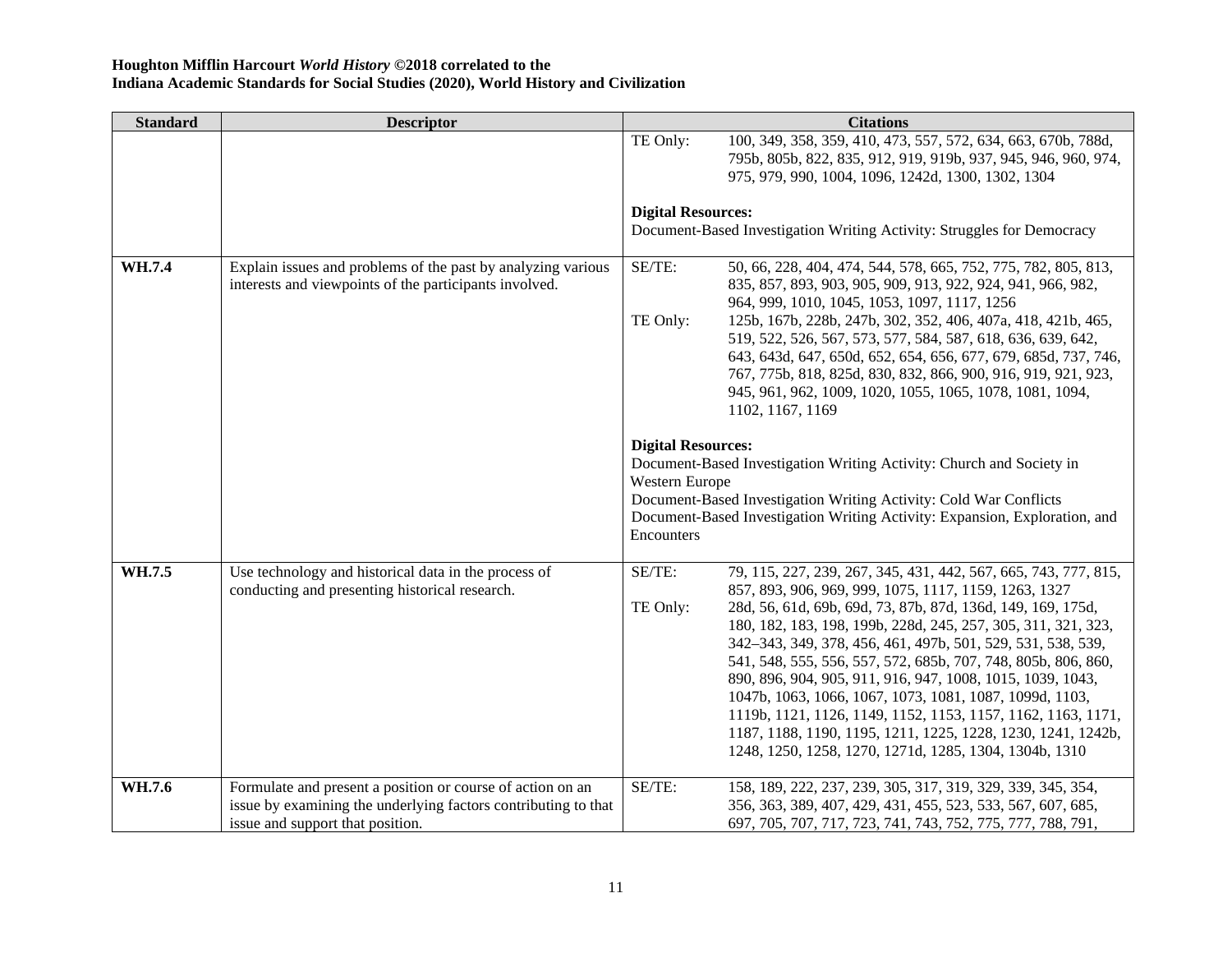| <b>Standard</b>                                                                                                                                          | <b>Descriptor</b>                                                                                            |                           | <b>Citations</b>                                                                                                                                                  |
|----------------------------------------------------------------------------------------------------------------------------------------------------------|--------------------------------------------------------------------------------------------------------------|---------------------------|-------------------------------------------------------------------------------------------------------------------------------------------------------------------|
|                                                                                                                                                          |                                                                                                              |                           | 825, 835, 849, 873, 885, 906, 938, 969, 977, 997, 999, 1035,                                                                                                      |
|                                                                                                                                                          |                                                                                                              |                           | 1075, 1131, 1183, 1211, 1259, 1271, 1283, 1294, 1304, 1318,                                                                                                       |
|                                                                                                                                                          |                                                                                                              |                           | 1325                                                                                                                                                              |
|                                                                                                                                                          |                                                                                                              | TE Only:                  | 143b, 145, 149, 167b, 170, 173, 194, 199b, 230, 257, 278, 279,                                                                                                    |
|                                                                                                                                                          |                                                                                                              |                           | 303, 353, 356d, 358, 349, 392, 421b, 422, 450, 457, 476, 500,                                                                                                     |
|                                                                                                                                                          |                                                                                                              |                           | 512, 562, 575, 590, 601, 604-605, 607b, 612, 618, 636, 639,                                                                                                       |
|                                                                                                                                                          |                                                                                                              |                           | 657b, 659, 662-663, 667b, 667, 679, 685b, 693, 696, 733, 756,                                                                                                     |
|                                                                                                                                                          |                                                                                                              |                           | 782, 805, 819, 831, 867, 880b, 886, 917, 919b, 920, 928b,                                                                                                         |
|                                                                                                                                                          |                                                                                                              |                           | 928d, 946, 962, 973, 985d, 994, 1003, 1011, 1063, 1073, 1085,<br>1095, 1106, 1109d, 1152, 1162, 1189, 1195, 1204, 1215, 1247,                                     |
|                                                                                                                                                          |                                                                                                              |                           | 1258, 1266, 1272, 1284, 1285, 1302, 1304                                                                                                                          |
|                                                                                                                                                          |                                                                                                              |                           |                                                                                                                                                                   |
|                                                                                                                                                          |                                                                                                              | <b>Digital Resources:</b> |                                                                                                                                                                   |
|                                                                                                                                                          |                                                                                                              |                           | Essential Question Writing Activity: Absolute Monarchs in Europe                                                                                                  |
|                                                                                                                                                          |                                                                                                              |                           | Essential Question Writing Activity: Empires in East Asia                                                                                                         |
|                                                                                                                                                          |                                                                                                              |                           | Essential Question Writing Activity: First Empires in Africa and Asia                                                                                             |
|                                                                                                                                                          |                                                                                                              |                           |                                                                                                                                                                   |
| Grades 9-10: Learning Outcome for Literacy in History/Social Studies Learning                                                                            |                                                                                                              |                           |                                                                                                                                                                   |
| LH.1: Read and comprehend history/social studies texts independently and proficiently, and write effectively for a variety of discipline-specific tasks, |                                                                                                              |                           |                                                                                                                                                                   |
| purposes, and audiences.                                                                                                                                 |                                                                                                              |                           |                                                                                                                                                                   |
| 9-10.LH.1.1                                                                                                                                              | Read and comprehend history/social studies texts within a<br>range of complexity appropriate for grades 9-10 |                           | This standard is met throughout the text with several opportunities for students<br>to answer questions several places through each chapter with a Reading Check. |
|                                                                                                                                                          | independently and proficiently by the end of grade 10.                                                       | See pages:                |                                                                                                                                                                   |
|                                                                                                                                                          |                                                                                                              | SE/TE:                    | 65, 91, 128, 141, 177, 192, 231, 261, 321, 353, 382, 418, 458,                                                                                                    |
|                                                                                                                                                          |                                                                                                              |                           | 512, 549, 573, 605, 653, 673, 704, 731, 755, 808, 862, 903,                                                                                                       |
|                                                                                                                                                          |                                                                                                              |                           | 947, 979, 1020, 1043, 1070, 1112, 1167, 1224, 1269                                                                                                                |
|                                                                                                                                                          |                                                                                                              |                           |                                                                                                                                                                   |
|                                                                                                                                                          |                                                                                                              | <b>Digital Resources:</b> |                                                                                                                                                                   |
|                                                                                                                                                          |                                                                                                              |                           | Reference: Reading Like a Historian                                                                                                                               |
|                                                                                                                                                          |                                                                                                              |                           |                                                                                                                                                                   |
| 9-10.LH.1.2                                                                                                                                              | Write routinely over a variety of time frames for a range of                                                 | SE/TE:                    | 35, 79, 145, 267, 307, 389, 431, 567, 595, 665, 743, 777, 815,                                                                                                    |
|                                                                                                                                                          | discipline-specific tasks, purposes, and audiences.                                                          |                           | 821, 857, 893, 941, 969, 999, 1035, 1117, 1159, 1211, 1263,                                                                                                       |
|                                                                                                                                                          |                                                                                                              | TE Only:                  | 1320<br>3b, 9, 10d, 21d, 31, 33b, 37b, 43d, 58, 61b, 64, 75, 76, 77b,                                                                                             |
|                                                                                                                                                          |                                                                                                              |                           | 81b, 87d, 91, 92d, 104d, 121, 125d, 130, 138, 142, 147b, 158,                                                                                                     |
|                                                                                                                                                          |                                                                                                              |                           | 162d, 167d, 178, 187, 191b, 198, 199d, 209, 215b, 219, 222d,                                                                                                      |
|                                                                                                                                                          |                                                                                                              |                           | 225, 228d, 241b, 249, 253, 255b, 257, 265b, 269b, 270, 277d,                                                                                                      |
|                                                                                                                                                          |                                                                                                              |                           | 284-285, 286, 300d, 303, 309b, 310, 313, 319b, 328, 329,                                                                                                          |
|                                                                                                                                                          |                                                                                                              |                           | 333b, 333d, 325, 336, 337, 365b, 371, 373d, 376, 380d, 385,                                                                                                       |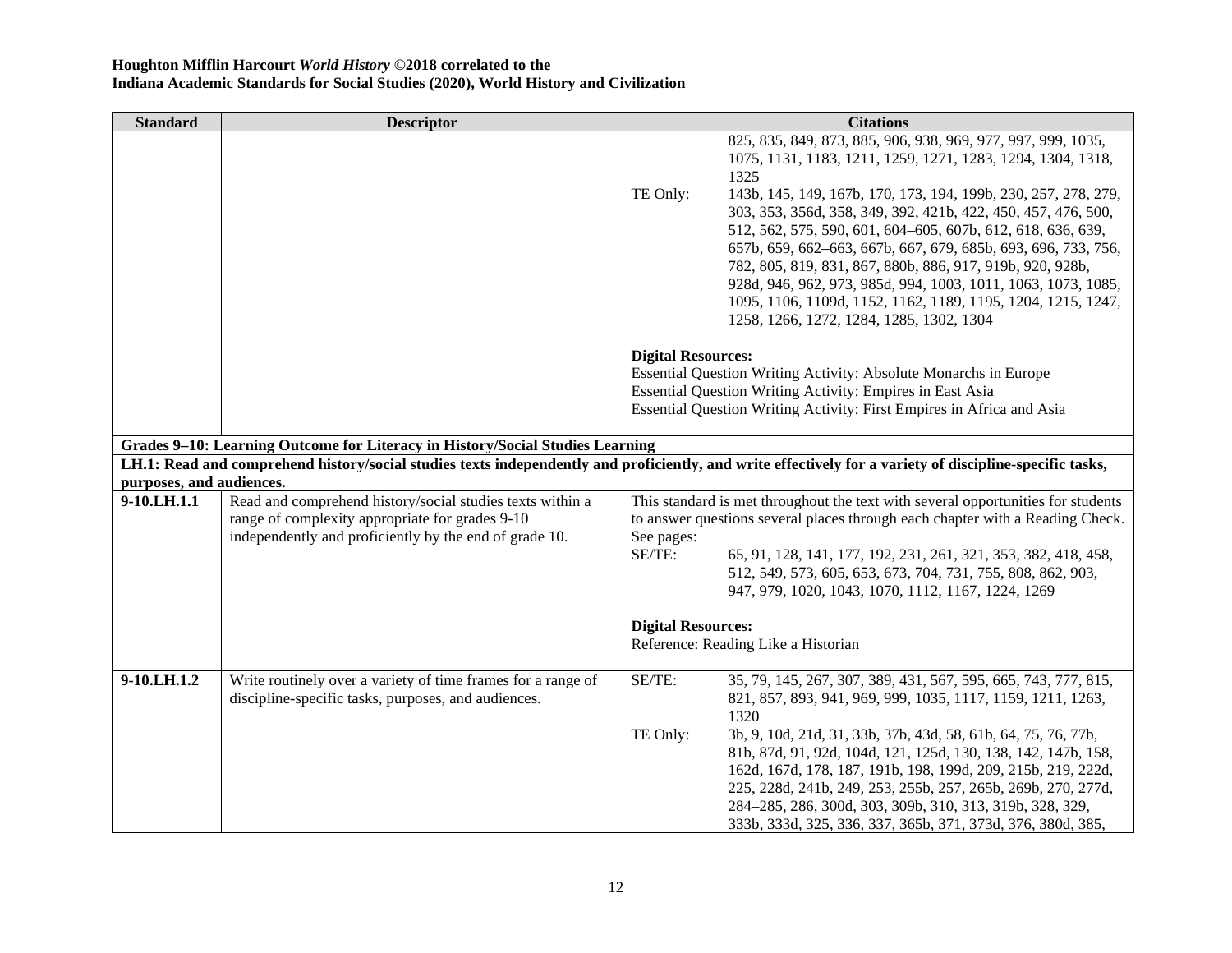| <b>Standard</b> | <b>Descriptor</b> | <b>Citations</b>                                                           |
|-----------------|-------------------|----------------------------------------------------------------------------|
|                 |                   | 395, 397d, 406, 417, 421b, 441, 449d, 461, 471b, 476, 489d,                |
|                 |                   | 508d, 516, 521, 524d, 526, 529, 540, 541, 544, 550, 553b, 555,             |
|                 |                   | 572, 578d, 584, 584d, 587, 589d, 592. 597b, 605b, 607b, 620,               |
|                 |                   | 628, 629, 633d, 634, 636, 642, 643d, 650d, 656, 662-663,                   |
|                 |                   | 667b, 671, 675d, 677, 685d, 702, 704, 707, 709b, 712, 726,                 |
|                 |                   | 733d, 745b, 751, 752, 752d, 756, 760b, 770d, 772, 779b, 782,               |
|                 |                   | 785, 788d, 794, 804, 805d, 809, 817b, 825d, 830, 832, 843d,                |
|                 |                   | 862, 874d, 880d, 885, 905, 913d, 916, 919b, 919d, 923, 924d,               |
|                 |                   | 928, 928b, 930, 943b, 945, 954, 961, 977d, 985d, 1003, 1008,               |
|                 |                   | 1009, 1013, 1021d, 1022, 1023, 1029, 1037b, 1041, 1047b,                   |
|                 |                   | 1063, 1065d, 1075, 1077b, 1078, 1081, 1082, 1085, 1085d,                   |
|                 |                   | 1087, 1091, 1092d, 1094, 1096, 1099b, 1099d, 1102, 1104,                   |
|                 |                   | 1106, 1109d, 1119b, 1121, 1124, 1127, 1129d, 1135d, 1151d,                 |
|                 |                   | 1156, 1161b, 1165, 1167, 1174d, 1176, 1184, 1187, 1190,                    |
|                 |                   | 1193d, 1203d, 1213b, 1214, 1220, 1225, 1226d, 1230, 1234b,                 |
|                 |                   | 1234d, 1240, 1246, 1248, 1252d, 1257, 1261b, 1265b, 1270,                  |
|                 |                   | 1272, 1283d, 1293, 1318d, 1324                                             |
|                 |                   | <b>Digital Resources:</b>                                                  |
|                 |                   | Document-Based Investigation Writing Activity: Absolute Monarchs in        |
|                 |                   | Europe                                                                     |
|                 |                   | Document-Based Investigation Writing Activity: An Age of Democracy and     |
|                 |                   | Progress                                                                   |
|                 |                   | Document-Based Investigation Writing Activity: The Age of Imperialism      |
|                 |                   | Document-Based Investigation Writing Activity: The Beginnings of World     |
|                 |                   | History                                                                    |
|                 |                   | Document-Based Investigation Writing Activity: Church and Society in       |
|                 |                   | Western Europe                                                             |
|                 |                   | Document-Based Investigation Writing Activity: Classical Greece            |
|                 |                   | Document-Based Investigation Writing Activity: Cold War Conflicts          |
|                 |                   | Document-Based Investigation Writing Activity: The Colonies Become New     |
|                 |                   | <b>Nations</b>                                                             |
|                 |                   | Document-Based Investigation Writing Activity: The Early Middle Ages       |
|                 |                   | Document-Based Investigation Writing Activity: Early River Civilizations   |
|                 |                   | Document-Based Investigation Writing Activity: Empires in East Asia        |
|                 |                   | Document-Based Investigation Writing Activity: Enlightenment and           |
|                 |                   | Revolution                                                                 |
|                 |                   | Document-Based Investigation Writing Activity: Expansion, Exploration, and |
|                 |                   | Encounters                                                                 |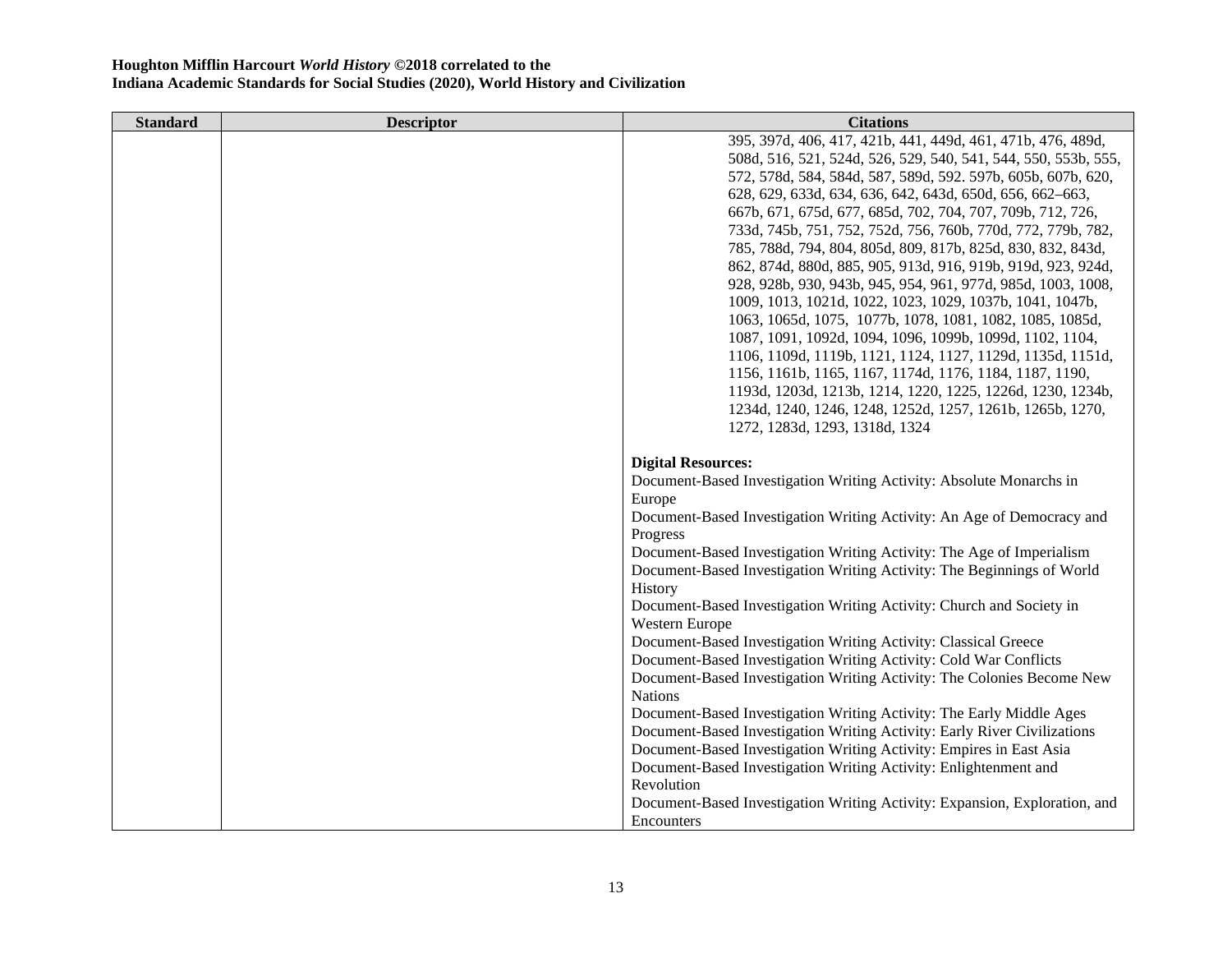| <b>Standard</b> | <b>Descriptor</b> | <b>Citations</b>                                                            |
|-----------------|-------------------|-----------------------------------------------------------------------------|
|                 |                   | Document-Based Investigation Writing Activity: First Empires in Africa and  |
|                 |                   | Asia                                                                        |
|                 |                   | Document-Based Investigation Writing Activity: The French Revolution and    |
|                 |                   | Napoleon                                                                    |
|                 |                   | Document-Based Investigation Writing Activity: Global Interdependence       |
|                 |                   | Document-Based Investigation Writing Activity: India and China Establish    |
|                 |                   | Empires                                                                     |
|                 |                   | Document-Based Investigation Writing Activity: The Industrial Revolution    |
|                 |                   | Document-Based Investigation Writing Activity: The Muslim Empire            |
|                 |                   | Document-Based Investigation Writing Activity: People and Empires in the    |
|                 |                   | Americas                                                                    |
|                 |                   | Document-Based Investigation Writing Activity: People and Ideas on the      |
|                 |                   | Move                                                                        |
|                 |                   | Document-Based Investigation Writing Activity: Reformation and Upheaval     |
|                 |                   | Document-Based Investigation Writing Activity: The Renaissance              |
|                 |                   | Document-Based Investigation Writing Activity: Revolution and Nationalism   |
|                 |                   | Document-Based Investigation Writing Activity: Revolutions Sweep the West   |
|                 |                   | Document-Based Investigation Writing Activity: The Roman World and Early    |
|                 |                   | Christianity                                                                |
|                 |                   | Document-Based Investigation Writing Activity: Struggles for Democracy      |
|                 |                   | Document-Based Investigation Writing Activity: Transformations Around the   |
|                 |                   | Globe                                                                       |
|                 |                   | Document-Based Investigation Writing Activity: World War I                  |
|                 |                   | Document-Based Investigation Writing Activity: World War II                 |
|                 |                   | Document-Based Investigation Writing Activity: Years of Crisis              |
|                 |                   | Essential Question Writing Activity: Absolute Monarchs in Europe            |
|                 |                   | Essential Question Writing Activity: An Age of Democracy and Progress       |
|                 |                   | Essential Question Writing Activity: The Age of Imperialism                 |
|                 |                   | Essential Question Writing Activity: Church and Society in Western Europe   |
|                 |                   | <b>Essential Question Writing Activity: Classical Greece</b>                |
|                 |                   | <b>Essential Question Writing Activity: Cold War Conflicts</b>              |
|                 |                   | Essential Question Writing Activity: The Colonies Become New Nations        |
|                 |                   | <b>Essential Question Writing Activity: Early River Civilizations</b>       |
|                 |                   | Essential Question Writing Activity: Empires in East Asia                   |
|                 |                   | Essential Question Writing Activity: Expansion, Exploration, and Encounters |
|                 |                   | Essential Question Writing Activity: The French Revolution and Napoleon     |
|                 |                   | <b>Essential Question Writing Activity: Global Interdependence</b>          |
|                 |                   | Essential Question Writing Activity: India and China Establish Empires      |
|                 |                   | <b>Essential Question Writing Activity: The Industrial Revolution</b>       |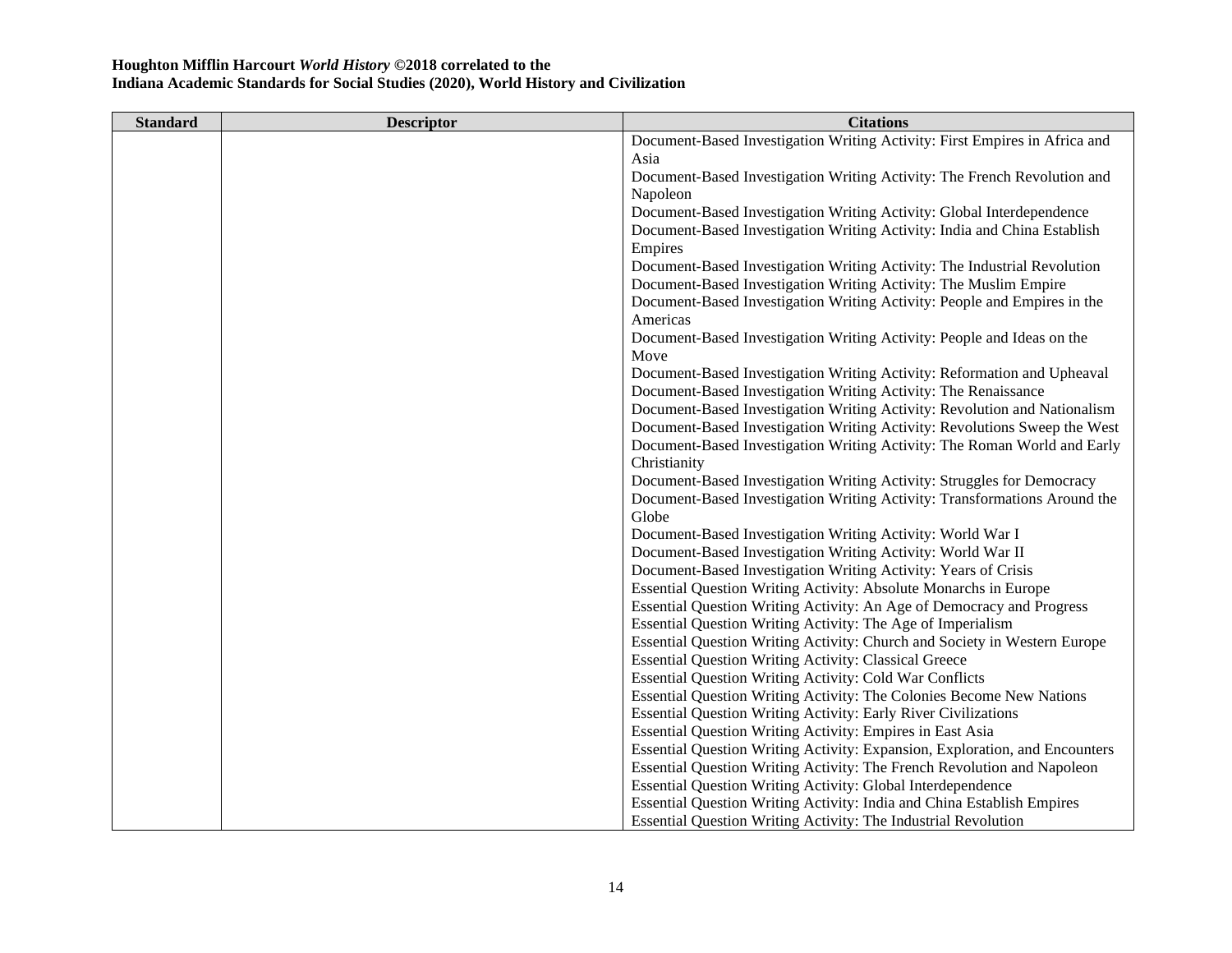| <b>Standard</b> | <b>Descriptor</b>                                                                                              | <b>Citations</b>                                                            |
|-----------------|----------------------------------------------------------------------------------------------------------------|-----------------------------------------------------------------------------|
|                 |                                                                                                                | Essential Question Writing Activity: The Muslim Empire                      |
|                 |                                                                                                                | Essential Question Writing Activity: People and Empires in the Americas     |
|                 |                                                                                                                | Essential Question Writing Activity: People and Ideas on the Move           |
|                 |                                                                                                                | Essential Question Writing Activity: Reformation and Upheaval               |
|                 |                                                                                                                | Essential Question Writing Activity: The Renaissance                        |
|                 |                                                                                                                | Essential Question Writing Activity: Revolution and Nationalism             |
|                 |                                                                                                                | Essential Question Writing Activity: Revolutions Sweep the West             |
|                 |                                                                                                                | Essential Question Writing Activity: The Roman World and Early Christianity |
|                 |                                                                                                                | <b>Essential Question Writing Activity: Struggles for Democracy</b>         |
|                 |                                                                                                                | Essential Question Writing Activity: Transformations Around the Globe       |
|                 |                                                                                                                | Essential Question Writing Activity: World War I                            |
|                 |                                                                                                                | Essential Question Writing Activity: World War II                           |
|                 |                                                                                                                | <b>Essential Questions Writing Activity: Years of Crisis</b>                |
|                 |                                                                                                                |                                                                             |
|                 | <b>Key Ideas and Textual Support (Reading)b</b>                                                                |                                                                             |
|                 | LH.2: Extract and construct meaning from history/social studies texts using a variety of comprehension skills. |                                                                             |
| 9-10.LH.2.1     | Cite specific textual evidence to support analysis of primary                                                  | SE/TE:<br>295                                                               |
|                 | and secondary sources, attending to such features as the date                                                  | TE Only:<br>183, 227, 247, 295, 361, 383, 386, 402, 404, 405, 557, 636,     |
|                 | and origin of the information.                                                                                 | 656, 741, 1102, 1162                                                        |
|                 |                                                                                                                |                                                                             |
|                 |                                                                                                                | <b>Digital Resources:</b>                                                   |
|                 |                                                                                                                | Document-Based Investigation Writing Activity: Absolute Monarchs in         |
|                 |                                                                                                                | Europe                                                                      |
|                 |                                                                                                                | Document-Based Investigation Writing Activity: An Age of Democracy and      |
|                 |                                                                                                                | Progress                                                                    |
|                 |                                                                                                                | Document-Based Investigation Writing Activity: The Age of Imperialism       |
|                 |                                                                                                                | Document-Based Investigation Writing Activity: The Beginnings of World      |
|                 |                                                                                                                | History                                                                     |
|                 |                                                                                                                | Document-Based Investigation Writing Activity: Church and Society in        |
|                 |                                                                                                                | Western Europe                                                              |
|                 |                                                                                                                | Document-Based Investigation Writing Activity: Classical Greece             |
|                 |                                                                                                                | Document-Based Investigation Writing Activity: Cold War Conflicts           |
|                 |                                                                                                                | Document-Based Investigation Writing Activity: The Colonies Become New      |
|                 |                                                                                                                | <b>Nations</b>                                                              |
|                 |                                                                                                                | Document-Based Investigation Writing Activity: The Early Middle Ages        |
|                 |                                                                                                                | Document-Based Investigation Writing Activity: Early River Civilizations    |
|                 |                                                                                                                | Document-Based Investigation Writing Activity: Empires in East Asia         |
|                 |                                                                                                                | Document-Based Investigation Writing Activity: Enlightenment and            |
|                 |                                                                                                                | Revolution                                                                  |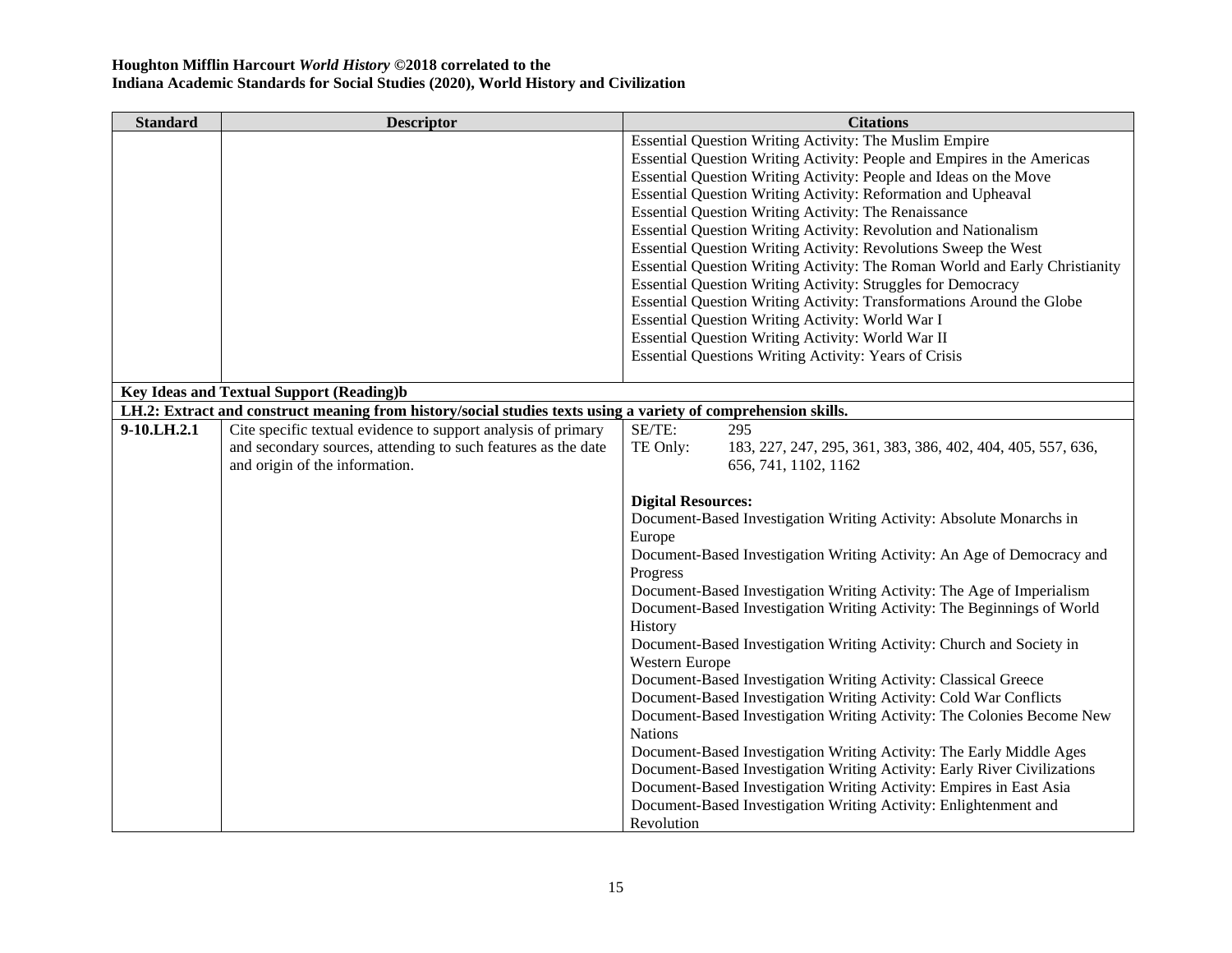| <b>Standard</b> | <b>Descriptor</b> | <b>Citations</b>                                                           |
|-----------------|-------------------|----------------------------------------------------------------------------|
|                 |                   | Document-Based Investigation Writing Activity: Expansion, Exploration, and |
|                 |                   | Encounters                                                                 |
|                 |                   | Document-Based Investigation Writing Activity: First Empires in Africa and |
|                 |                   | Asia                                                                       |
|                 |                   | Document-Based Investigation Writing Activity: The French Revolution and   |
|                 |                   | Napoleon                                                                   |
|                 |                   | Document-Based Investigation Writing Activity: Global Interdependence      |
|                 |                   | Document-Based Investigation Writing Activity: India and China Establish   |
|                 |                   | Empires                                                                    |
|                 |                   | Document-Based Investigation Writing Activity: The Industrial Revolution   |
|                 |                   | Document-Based Investigation Writing Activity: The Muslim Empire           |
|                 |                   | Document-Based Investigation Writing Activity: People and Empires in the   |
|                 |                   | Americas                                                                   |
|                 |                   | Document-Based Investigation Writing Activity: People and Ideas on the     |
|                 |                   | Move                                                                       |
|                 |                   | Document-Based Investigation Writing Activity: Reformation and Upheaval    |
|                 |                   | Document-Based Investigation Writing Activity: The Renaissance             |
|                 |                   | Document-Based Investigation Writing Activity: Revolution and Nationalism  |
|                 |                   | Document-Based Investigation Writing Activity: Revolutions Sweep the West  |
|                 |                   | Document-Based Investigation Writing Activity: The Roman World and Early   |
|                 |                   | Christianity                                                               |
|                 |                   | Document-Based Investigation Writing Activity: Struggles for Democracy     |
|                 |                   | Document-Based Investigation Writing Activity: Transformations Around the  |
|                 |                   | Globe                                                                      |
|                 |                   | Document-Based Investigation Writing Activity: World War I                 |
|                 |                   | Document-Based Investigation Writing Activity: World War II                |
|                 |                   | Document-Based Investigation Writing Activity: Years of Crisis             |
|                 |                   | Essential Question Writing Activity: Absolute Monarchs in Europe           |
|                 |                   | Essential Question Writing Activity: An Age of Democracy and Progress      |
|                 |                   | Essential Question Writing Activity: The Age of Imperialism                |
|                 |                   | Essential Question Writing Activity: The Beginnings of World History       |
|                 |                   | Essential Question Writing Activity: Church and Society in Western Europe  |
|                 |                   | <b>Essential Question Writing Activity: Classical Greece</b>               |
|                 |                   | <b>Essential Question Writing Activity: Cold War Conflicts</b>             |
|                 |                   | Essential Question Writing Activity: The Colonies Become New Nations       |
|                 |                   | Essential Question Writing Activity: The Early Middle Ages                 |
|                 |                   | <b>Essential Question Writing Activity: Early River Civilizations</b>      |
|                 |                   | Essential Question Writing Activity: Empires in East Asia                  |
|                 |                   | <b>Essential Question Writing Activity: Enlightenment and Revolution</b>   |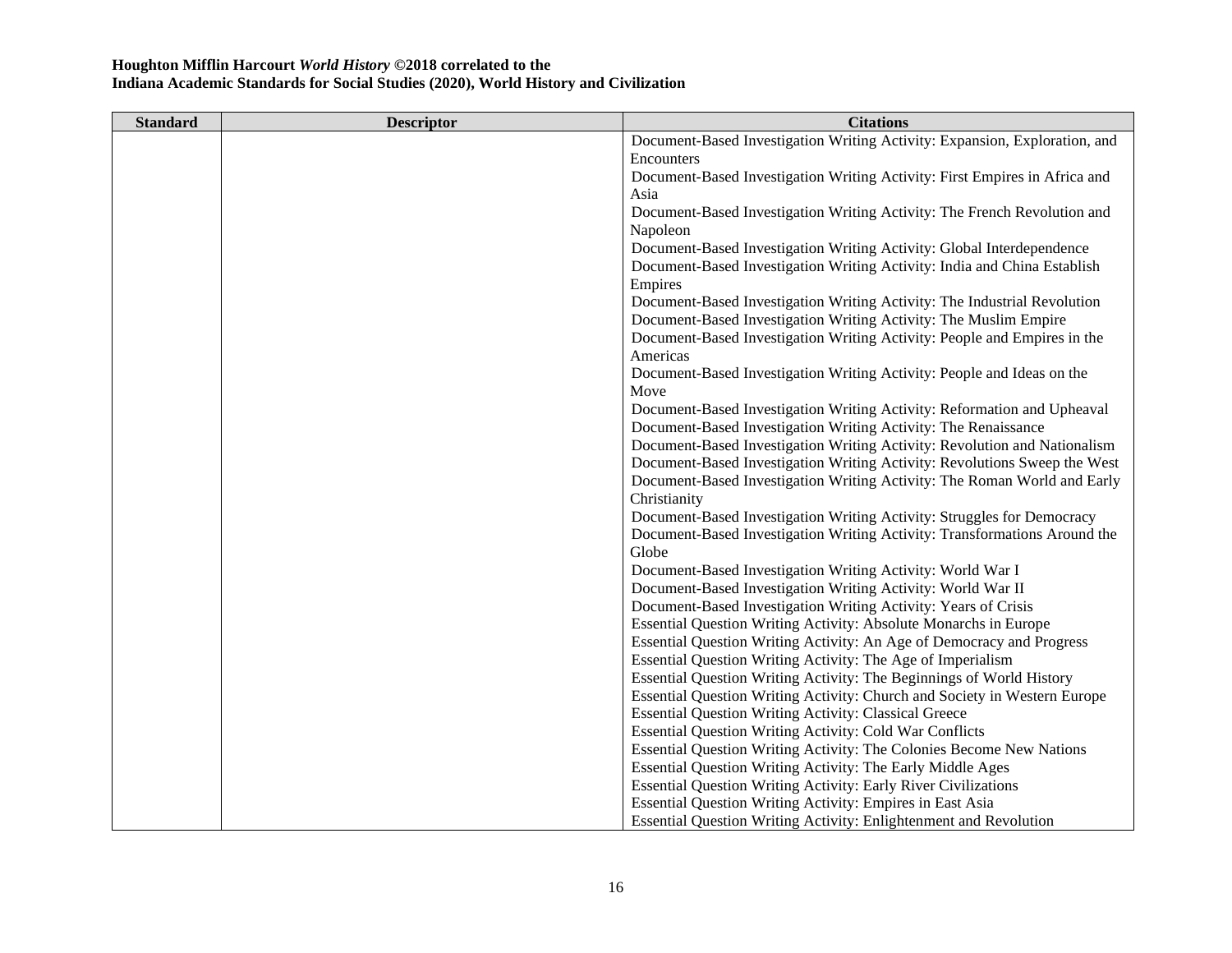| <b>Standard</b>                                                                                                            | <b>Descriptor</b>                                            |                    | <b>Citations</b>                                                            |
|----------------------------------------------------------------------------------------------------------------------------|--------------------------------------------------------------|--------------------|-----------------------------------------------------------------------------|
|                                                                                                                            |                                                              |                    | Essential Question Writing Activity: Expansion, Exploration, and Encounters |
|                                                                                                                            |                                                              |                    | Essential Question Writing Activity: First Empires in Africa and Asia       |
|                                                                                                                            |                                                              |                    | Essential Question Writing Activity: The French Revolution and Napoleon     |
|                                                                                                                            |                                                              |                    | Essential Question Writing Activity: India and China Establish Empires      |
|                                                                                                                            |                                                              |                    | Essential Question Writing Activity: The Industrial Revolution              |
|                                                                                                                            |                                                              |                    | Essential Question Writing Activity: The Muslim Empire                      |
|                                                                                                                            |                                                              |                    | Essential Question Writing Activity: People and Empires in the Americas     |
|                                                                                                                            |                                                              |                    | Essential Question Writing Activity: People and Ideas on the Move           |
|                                                                                                                            |                                                              |                    | Essential Question Writing Activity: Reformation and Upheaval               |
|                                                                                                                            |                                                              |                    | Essential Question Writing Activity: The Renaissance                        |
|                                                                                                                            |                                                              |                    | <b>Essential Question Writing Activity: Revolution and Nationalism</b>      |
|                                                                                                                            |                                                              |                    | Essential Question Writing Activity: Revolutions Sweep the West             |
|                                                                                                                            |                                                              |                    | Essential Question Writing Activity: The Roman World and Early Christianity |
|                                                                                                                            |                                                              |                    | Essential Question Writing Activity: Struggles for Democracy                |
|                                                                                                                            |                                                              |                    | Essential Question Writing Activity: Transformations Around the Globe       |
|                                                                                                                            |                                                              |                    | Essential Question Writing Activity: World War I                            |
|                                                                                                                            |                                                              |                    | Essential Question Writing Activity: World War II                           |
|                                                                                                                            |                                                              |                    | <b>Essential Questions Writing Activity: Years of Crisis</b>                |
|                                                                                                                            |                                                              |                    |                                                                             |
| 9-10.LH.2.2                                                                                                                | Determine the central ideas or information of a primary or   | SE/TE:             | 23, 30, 151, 236, 243, 258, 295, 361, 402, 404, 419, 474, 567,              |
|                                                                                                                            | secondary source; provide an accurate summary of how key     |                    | 581, 677, 691b, 713, 783, 797, 829, 851, 882, 991, 1275, 1314               |
| events or ideas develop over the course of the text.                                                                       |                                                              | TE Only:           | 50b, 90, 138, 181d, 218, 222d, 241d, 313, 365b, 557, 583, 636,              |
|                                                                                                                            |                                                              |                    | 642, 654, 656, 657b, 755, 760b, 764, 843d, 1094, 1102, 1241,                |
|                                                                                                                            |                                                              |                    | 1261b                                                                       |
|                                                                                                                            |                                                              |                    |                                                                             |
| 9-10.LH.2.3                                                                                                                | Analyze in detail a series of events described in a text;    | SE/TE:             | 167, 181, 222, 957                                                          |
|                                                                                                                            | determine whether earlier events caused later ones or simply | TE Only:           | 12, 100, 278, 831, 919b, 977b                                               |
| preceded them.                                                                                                             |                                                              |                    |                                                                             |
|                                                                                                                            |                                                              |                    |                                                                             |
| <b>Structural Elements and Organization (Reading)</b>                                                                      |                                                              |                    |                                                                             |
| LH.3: Build understanding of history/social studies texts, using knowledge, structural organization, and author's purpose. |                                                              |                    |                                                                             |
| 9-10.LH.3.1                                                                                                                | Determine the meaning of words and phrases as they are used  | SE/TE:<br>TE Only: | 239, 655                                                                    |
| in a text, including vocabulary describing political, social, or                                                           |                                                              |                    |                                                                             |
|                                                                                                                            |                                                              |                    | 122, 138, 151, 754                                                          |
|                                                                                                                            | economic aspects of history/social studies.                  |                    |                                                                             |
|                                                                                                                            |                                                              |                    |                                                                             |
| 9-10.LH.3.2<br>advance an explanation or analysis.                                                                         | Analyze how a text uses structure to emphasize key points or | SE/TE:<br>TE Only: | 9, 151, 1288<br>10, 313, 557, 628, 629                                      |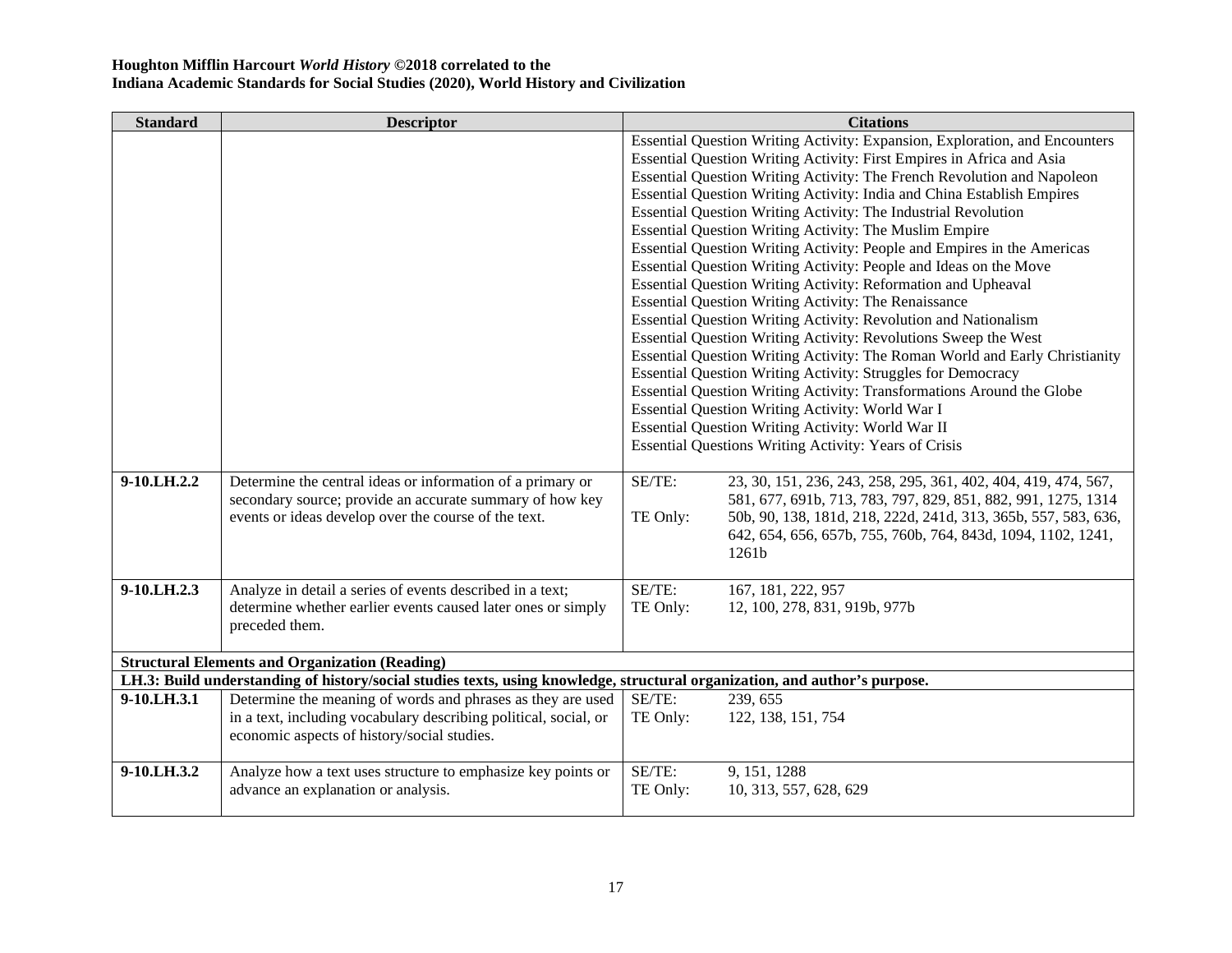| <b>Standard</b>                 | <b>Descriptor</b>                                                                                                              |                           | <b>Citations</b>                                                                                     |
|---------------------------------|--------------------------------------------------------------------------------------------------------------------------------|---------------------------|------------------------------------------------------------------------------------------------------|
| 9-10.LH.3.3                     | Compare the perspectives of two or more authors for how                                                                        | SE/TE:                    | 227, 361, 404, 521, 544, 595, 722, 759, 851, 913, 941, 982,                                          |
|                                 | they treat the same or similar topics, including which details                                                                 |                           | 1075, 1117, 1263                                                                                     |
|                                 | they include and emphasize in their respective accounts.                                                                       | TE Only:                  | 87b, 136b, 183, 217, 605b, 632, 642, 703, 909, 921, 1053,                                            |
|                                 |                                                                                                                                |                           | 1068, 1102, 1165, 1241                                                                               |
|                                 |                                                                                                                                |                           |                                                                                                      |
|                                 | <b>Synthesis and Connection of Ideas (Reading)</b>                                                                             |                           |                                                                                                      |
|                                 | LH.4: Build understanding of history/social studies texts by synthesizing and connecting ideas and evaluating specific claims. |                           |                                                                                                      |
| 9-10.LH.4.1                     | Integrate quantitative or technical analysis (Examples: charts,                                                                | SE/TE:                    | 8, 26, 140, 195, 205, 225, 284, 302, 574, 723, 747, 757, 781,                                        |
|                                 | research data) with qualitative analysis in print or digital text.                                                             |                           | 791, 796-797, 798, 821, 833, 849, 857, 861, 871, 890, 906,                                           |
|                                 |                                                                                                                                |                           | 955, 966, 985, 992, 997, 1008, 1010, 1018, 1020, 1047, 1052,                                         |
|                                 |                                                                                                                                |                           | 1054, 1059, 1069, 1098, 1108, 1111, 1117, 1122, 1127, 1131,                                          |
|                                 |                                                                                                                                |                           | 1145, 1173, 1183, 1215, 1218, 1221, 1253, 1269, 1276, 1280,                                          |
|                                 |                                                                                                                                |                           | 1298, 1306, 1308, 1309, 1315                                                                         |
|                                 |                                                                                                                                | TE Only:                  | 87d, 199b, 489d, 643d, 770b, 1057b, 1203d, 1229, 1251                                                |
| 9-10.LH.4.2                     |                                                                                                                                | SE/TE:                    |                                                                                                      |
|                                 | Assess the extent to which the reasoning and evidence in a<br>text support the author's claims.                                | TE Only:                  | 227, 236, 361, 431, 567, 899, 941, 1075<br>32, 87b, 136b, 165, 183, 605b, 642, 654, 691b, 930, 1053, |
|                                 |                                                                                                                                |                           | 1102, 1165                                                                                           |
|                                 |                                                                                                                                |                           |                                                                                                      |
| 9-10.LH.4.3                     | Analyze the relationships among primary and secondary                                                                          | TE Only:                  | 113b, 136b, 168, 183, 247, 295, 313, 602, 605b, 642, 657b,                                           |
|                                 | sources on the same topic.                                                                                                     |                           | 754, 755, 1053, 1094, 1102, 1279                                                                     |
|                                 |                                                                                                                                |                           |                                                                                                      |
| <b>Writing Genres (Writing)</b> |                                                                                                                                |                           |                                                                                                      |
|                                 | LH.5: Write for different purposes and to specific audiences or people.                                                        |                           |                                                                                                      |
| 9-10.LH.5.1                     | Write arguments focused on discipline-specific content.                                                                        | SE/TE:                    | 239, 1159                                                                                            |
|                                 |                                                                                                                                | TE Only:                  | 37b, 98d, 125d, 136b, 152d, 167d, 168, 225, 230, 372, 693, 722                                       |
|                                 |                                                                                                                                |                           |                                                                                                      |
|                                 |                                                                                                                                | <b>Digital Resources:</b> |                                                                                                      |
|                                 |                                                                                                                                |                           | Document-Based Investigation Writing Activity: An Age of Democracy and                               |
|                                 |                                                                                                                                | Progress                  |                                                                                                      |
|                                 |                                                                                                                                |                           | Document-Based Investigation Writing Activity: Classical Greece                                      |
|                                 |                                                                                                                                |                           | Document-Based Investigation Writing Activity: First Empires in Africa and                           |
|                                 |                                                                                                                                | Asia                      |                                                                                                      |
|                                 |                                                                                                                                |                           | Document-Based Investigation Writing Activity: Revolutions Sweep the West                            |
|                                 |                                                                                                                                |                           | Essential Question Writing Activity: Absolute Monarchs in Europe                                     |
|                                 |                                                                                                                                |                           | Essential Question Writing Activity: An Age of Democracy and Progress                                |
|                                 |                                                                                                                                |                           | Essential Question Writing Activity: The Age of Imperialism                                          |
|                                 |                                                                                                                                |                           | Essential Question Writing Activity: The Beginnings of World History                                 |
|                                 |                                                                                                                                |                           | Essential Question Writing Activity: Church and Society in Western Europe                            |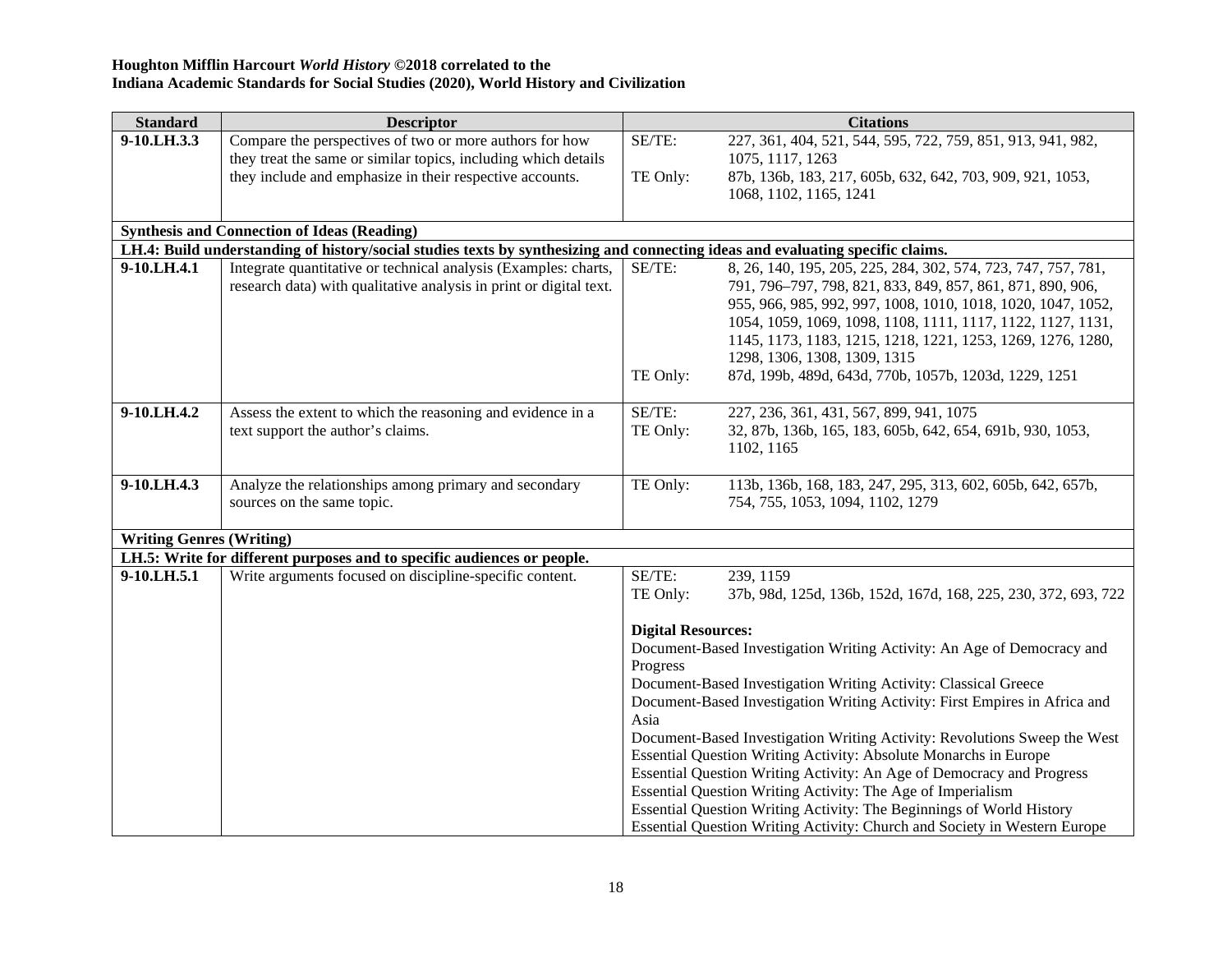| <b>Standard</b> | <b>Descriptor</b>                                         | <b>Citations</b>                                                            |
|-----------------|-----------------------------------------------------------|-----------------------------------------------------------------------------|
|                 |                                                           | <b>Essential Question Writing Activity: Classical Greece</b>                |
|                 |                                                           | <b>Essential Question Writing Activity: Cold War Conflicts</b>              |
|                 |                                                           | Essential Question Writing Activity: The Colonies Become New Nations        |
|                 |                                                           | Essential Question Writing Activity: The Early Middle Ages                  |
|                 |                                                           | <b>Essential Question Writing Activity: Early River Civilizations</b>       |
|                 |                                                           | Essential Question Writing Activity: Empires in East Asia                   |
|                 |                                                           | <b>Essential Question Writing Activity: Enlightenment and Revolution</b>    |
|                 |                                                           | Essential Question Writing Activity: Expansion, Exploration, and Encounters |
|                 |                                                           | Essential Question Writing Activity: First Empires in Africa and Asia       |
|                 |                                                           | Essential Question Writing Activity: The French Revolution and Napoleon     |
|                 |                                                           | <b>Essential Question Writing Activity: Global Interdependence</b>          |
|                 |                                                           | Essential Question Writing Activity: India and China Establish Empires      |
|                 |                                                           | Essential Question Writing Activity: The Industrial Revolution              |
|                 |                                                           | Essential Question Writing Activity: The Muslim Empire                      |
|                 |                                                           | Essential Question Writing Activity: People and Empires in the Americas     |
|                 |                                                           | Essential Question Writing Activity: People and Ideas on the Move           |
|                 |                                                           | Essential Question Writing Activity: Reformation and Upheaval               |
|                 |                                                           | Essential Question Writing Activity: The Renaissance                        |
|                 |                                                           | Essential Question Writing Activity: Revolution and Nationalism             |
|                 |                                                           | Essential Question Writing Activity: Revolutions Sweep the West             |
|                 |                                                           | Essential Question Writing Activity: The Roman World and Early Christianity |
|                 |                                                           | Essential Question Writing Activity: Struggles for Democracy                |
|                 |                                                           | Essential Question Writing Activity: World War I                            |
|                 |                                                           | Essential Question Writing Activity: World War II                           |
|                 |                                                           | Essential Questions Writing Activity: Years of Crisis                       |
| 9-10.LH.5.2     | Write informative texts, including analyses of historical | SE/TE:<br>115, 535, 743, 857                                                |
|                 | events.                                                   | TE Only:<br>24, 113b, 245, 333d, 363b, 415a, 465, 584d, 721, 835d, 933,     |
|                 |                                                           | 1283d                                                                       |
|                 |                                                           |                                                                             |
|                 |                                                           | <b>Digital Resources:</b>                                                   |
|                 |                                                           | Document-Based Investigation Writing Activity: The Beginnings of World      |
|                 |                                                           | History                                                                     |
|                 |                                                           | Document-Based Investigation Writing Activity: Cold War Conflicts           |
|                 |                                                           | Document-Based Investigation Writing Activity: The Colonies Become New      |
|                 |                                                           | <b>Nations</b>                                                              |
|                 |                                                           | Document-Based Investigation Writing Activity: Early River Civilizations    |
|                 |                                                           | Document-Based Investigation Writing Activity: The French Revolution and    |
|                 |                                                           | Napoleon                                                                    |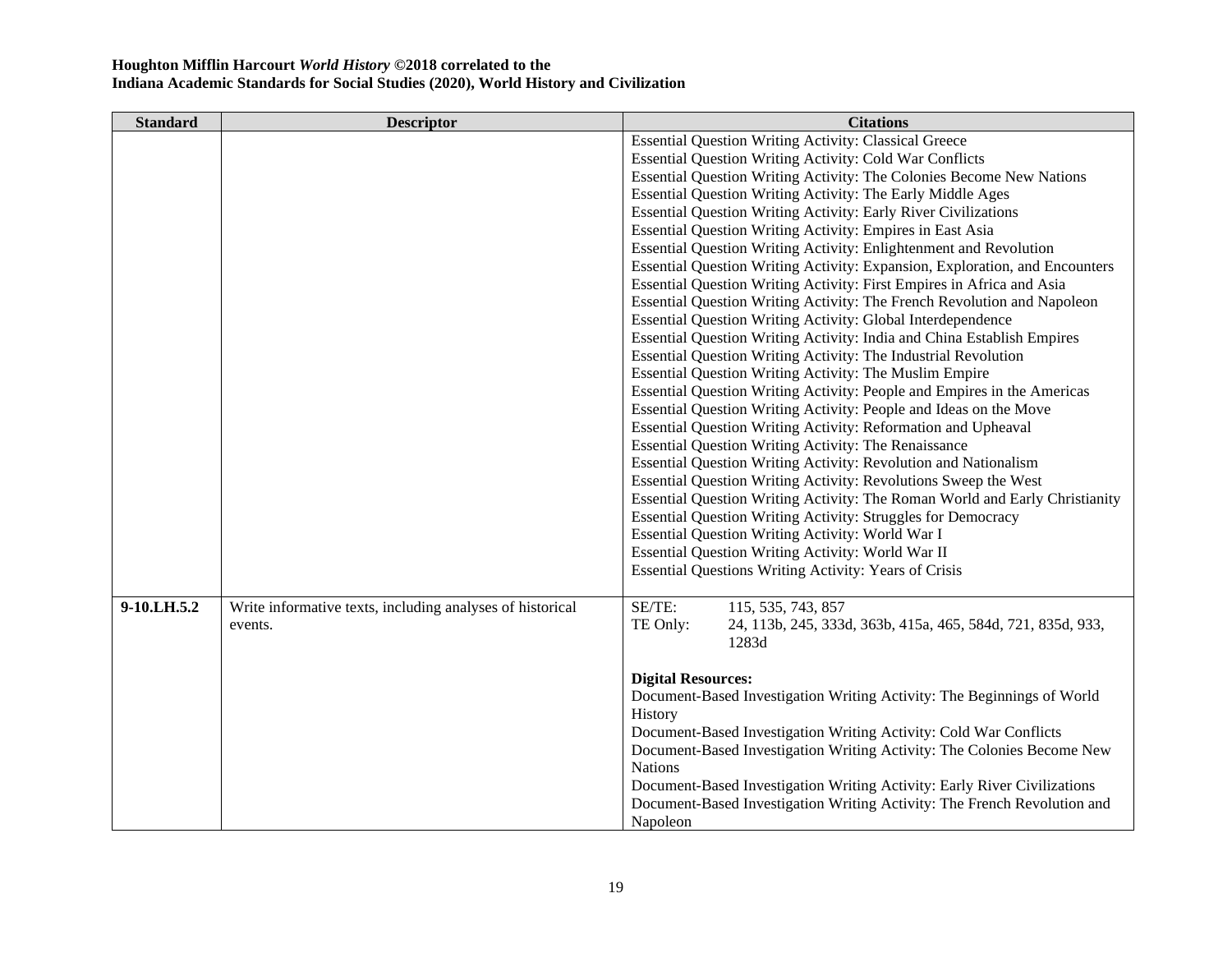| <b>Standard</b> | <b>Descriptor</b>                                                                                                     | <b>Citations</b>                                                           |
|-----------------|-----------------------------------------------------------------------------------------------------------------------|----------------------------------------------------------------------------|
|                 |                                                                                                                       | Document-Based Investigation Writing Activity: Global Interdependence      |
|                 |                                                                                                                       | Document-Based Investigation Writing Activity: People and Empires in the   |
|                 |                                                                                                                       | Americas                                                                   |
|                 |                                                                                                                       | Document-Based Investigation Writing Activity: People and Ideas on the     |
|                 |                                                                                                                       | Move                                                                       |
|                 |                                                                                                                       | Document-Based Investigation Writing Activity: Revolution and Nationalism  |
|                 |                                                                                                                       | Document-Based Investigation Writing Activity: The Roman World and Early   |
|                 |                                                                                                                       | Christianity                                                               |
|                 |                                                                                                                       | Document-Based Investigation Writing Activity: Struggles for Democracy     |
|                 |                                                                                                                       | Document-Based Investigation Writing Activity: World War I                 |
|                 |                                                                                                                       | Document-Based Investigation Writing Activity: World War II                |
|                 |                                                                                                                       |                                                                            |
|                 | <b>The Writing Process (Writing)</b>                                                                                  |                                                                            |
|                 | LH.6: Produce coherent and legible documents by planning, drafting, revising, editing, and collaborating with others. |                                                                            |
| 9-10.LH.6.1     | Plan and develop; draft; revise using appropriate reference                                                           | SE/TE:<br>595                                                              |
|                 | materials; rewrite; try a new approach, focusing on                                                                   | TE Only:<br>152d, 162d, 191b, 228d, 363b, 508d, 1161b, 1174d, 1193d,       |
|                 | addressing what is most significant for a specific purpose and                                                        | 1240                                                                       |
|                 | audience; and edit to produce and strengthen writing that is                                                          |                                                                            |
|                 | clear and coherent.                                                                                                   | <b>Digital Resources:</b>                                                  |
|                 |                                                                                                                       | Document-Based Investigation Writing Activity: Absolute Monarchs in        |
|                 |                                                                                                                       | Europe                                                                     |
|                 |                                                                                                                       | Document-Based Investigation Writing Activity: An Age of Democracy and     |
|                 |                                                                                                                       | Progress                                                                   |
|                 |                                                                                                                       | Document-Based Investigation Writing Activity: The Age of Imperialism      |
|                 |                                                                                                                       | Document-Based Investigation Writing Activity: The Beginnings of World     |
|                 |                                                                                                                       | History                                                                    |
|                 |                                                                                                                       | Document-Based Investigation Writing Activity: Church and Society in       |
|                 |                                                                                                                       | Western Europe                                                             |
|                 |                                                                                                                       | Document-Based Investigation Writing Activity: Classical Greece            |
|                 |                                                                                                                       | Document-Based Investigation Writing Activity: Cold War Conflicts          |
|                 |                                                                                                                       | Document-Based Investigation Writing Activity: The Colonies Become New     |
|                 |                                                                                                                       | <b>Nations</b>                                                             |
|                 |                                                                                                                       | Document-Based Investigation Writing Activity: The Early Middle Ages       |
|                 |                                                                                                                       | Document-Based Investigation Writing Activity: Early River Civilizations   |
|                 |                                                                                                                       | Document-Based Investigation Writing Activity: Empires in East Asia        |
|                 |                                                                                                                       | Document-Based Investigation Writing Activity: Enlightenment and           |
|                 |                                                                                                                       | Revolution                                                                 |
|                 |                                                                                                                       | Document-Based Investigation Writing Activity: Expansion, Exploration, and |
|                 |                                                                                                                       | Encounters                                                                 |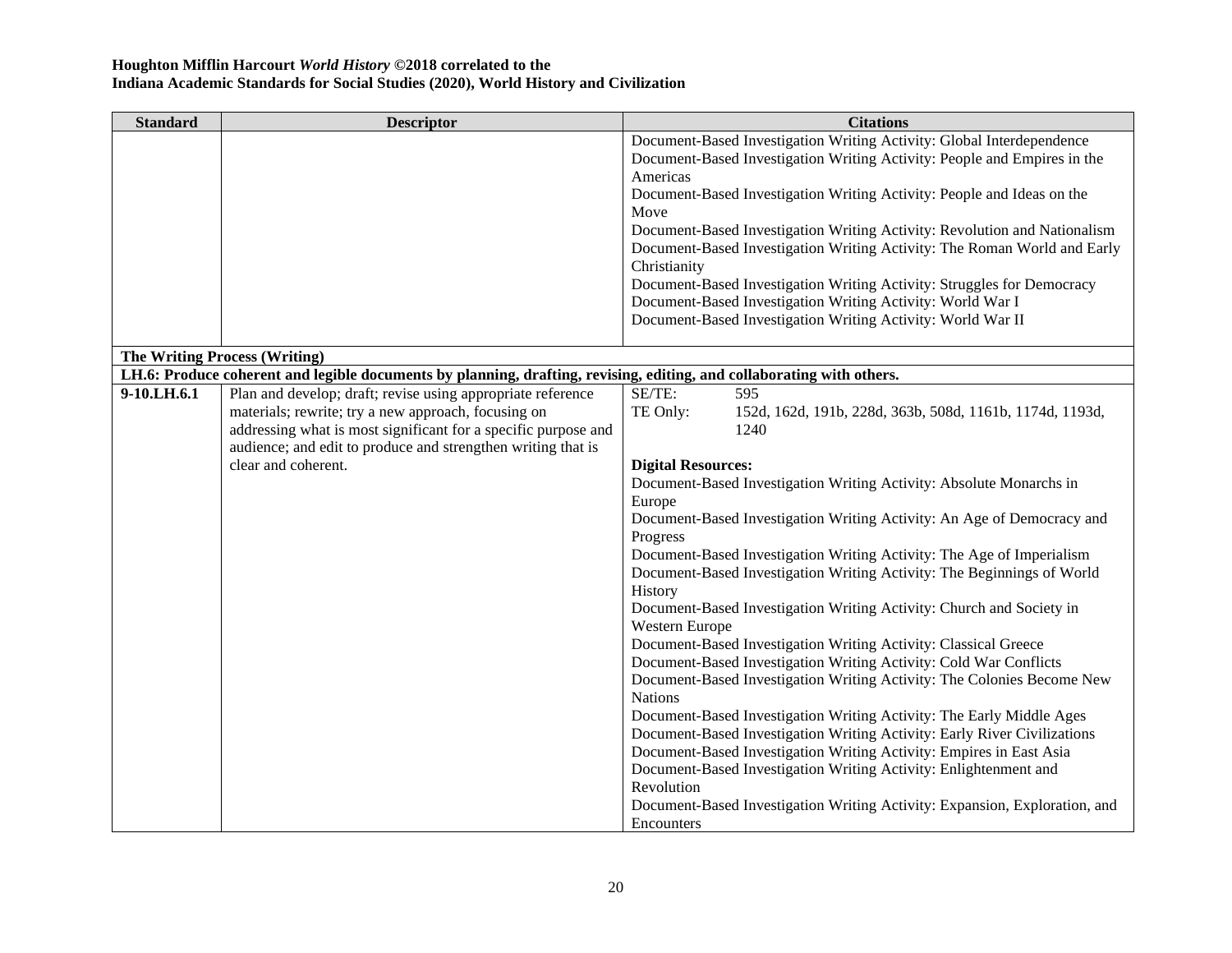| <b>Standard</b> | <b>Descriptor</b>                                                                                                          | <b>Citations</b>                                                                                                        |
|-----------------|----------------------------------------------------------------------------------------------------------------------------|-------------------------------------------------------------------------------------------------------------------------|
|                 |                                                                                                                            | Document-Based Investigation Writing Activity: The French Revolution and                                                |
|                 |                                                                                                                            | Napoleon                                                                                                                |
|                 |                                                                                                                            | Document-Based Investigation Writing Activity: Global Interdependence                                                   |
|                 |                                                                                                                            | Document-Based Investigation Writing Activity: India and China Establish                                                |
|                 |                                                                                                                            | Empires                                                                                                                 |
|                 |                                                                                                                            | Document-Based Investigation Writing Activity: The Industrial Revolution                                                |
|                 |                                                                                                                            | Document-Based Investigation Writing Activity: The Muslim Empire                                                        |
|                 |                                                                                                                            | Document-Based Investigation Writing Activity: People and Empires in the                                                |
|                 |                                                                                                                            | Americas                                                                                                                |
|                 |                                                                                                                            | Document-Based Investigation Writing Activity: People and Ideas on the                                                  |
|                 |                                                                                                                            | Move                                                                                                                    |
|                 |                                                                                                                            | Document-Based Investigation Writing Activity: Reformation and Upheaval                                                 |
|                 |                                                                                                                            | Document-Based Investigation Writing Activity: The Renaissance                                                          |
|                 |                                                                                                                            | Document-Based Investigation Writing Activity: Revolution and Nationalism                                               |
|                 |                                                                                                                            | Document-Based Investigation Writing Activity: Revolutions Sweep the West                                               |
|                 |                                                                                                                            | Document-Based Investigation Writing Activity: Struggles for Democracy                                                  |
|                 |                                                                                                                            | Document-Based Investigation Writing Activity: Transformations Around the                                               |
|                 |                                                                                                                            | Globe                                                                                                                   |
|                 |                                                                                                                            | Document-Based Investigation Writing Activity: World War I                                                              |
|                 |                                                                                                                            | Document-Based Investigation Writing Activity: World War II                                                             |
|                 |                                                                                                                            | Document-Based Investigation Writing Activity: Years of Crisis                                                          |
|                 |                                                                                                                            |                                                                                                                         |
| 9-10.LH.6.2     | Use technology to produce, publish, and update individual or                                                               | SE/TE:<br>35, 79, 115, 145, 239, 267, 307, 345, 431, 665, 815, 857, 941,                                                |
|                 | shared writing products, taking advantage of technology's                                                                  | 999, 1075, 1159, 1211, 1263, 1327                                                                                       |
|                 | capacity to link to other information and to display                                                                       | TE Only:<br>7, 10d, 28d, 61d, 69b, 69d, 169, 175, 180, 183, 208, 311, 321,                                              |
|                 | information flexibly and dynamically.                                                                                      | 323, 339d, 349, 378, 389, 421d, 434, 456, 483b, 484, 494,                                                               |
|                 |                                                                                                                            | 497b, 501, 502d, 508b, 515b, 531b, 535, 538, 539, 548, 562-                                                             |
|                 |                                                                                                                            | 563, 569b, 595, 691, 707, 743, 777, 788b, 797b, 805b, 806,                                                              |
|                 |                                                                                                                            | 860, 866, 890, 893, 904, 947, 969, 1011b, 1015, 1039, 1047b,<br>1066, 1067, 1103, 1163, 1228, 1242d, 1248, 1271d, 1288, |
|                 |                                                                                                                            | 1304, 1310                                                                                                              |
|                 |                                                                                                                            |                                                                                                                         |
|                 |                                                                                                                            | <b>Digital Resources:</b>                                                                                               |
|                 |                                                                                                                            | Essential Question Writing Activity: The Renaissance                                                                    |
|                 |                                                                                                                            |                                                                                                                         |
|                 | The Research Process (Writing)                                                                                             |                                                                                                                         |
|                 | LH.7: Build knowledge about the research process and the topic under study by conducting short or more sustained research. |                                                                                                                         |
| 9-10.LH.7.1     | Conduct short as well as more sustained research                                                                           | SE/TE:<br>757, 857, 999, 1117, 1327                                                                                     |
|                 | assignments and tasks to answer a question (including a self-                                                              |                                                                                                                         |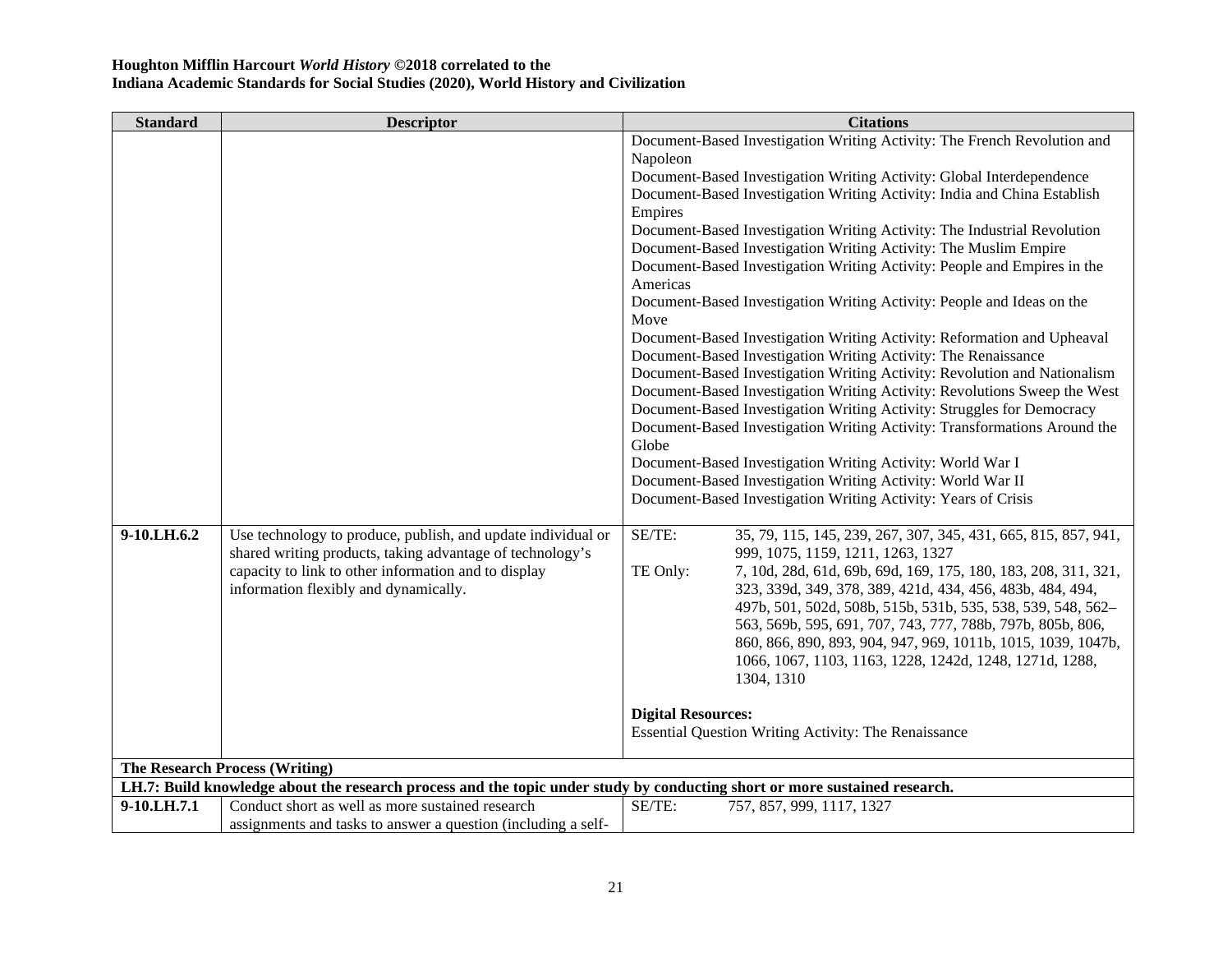| Standard    | <b>Descriptor</b>                                                                                                                                                                                                                                                                                                                                                                                             |                           | <b>Citations</b>                                                                                                                                                                                                                                                                                                                                                                                                                                                                                                                                                                                                                                                                                                                                                                                                       |
|-------------|---------------------------------------------------------------------------------------------------------------------------------------------------------------------------------------------------------------------------------------------------------------------------------------------------------------------------------------------------------------------------------------------------------------|---------------------------|------------------------------------------------------------------------------------------------------------------------------------------------------------------------------------------------------------------------------------------------------------------------------------------------------------------------------------------------------------------------------------------------------------------------------------------------------------------------------------------------------------------------------------------------------------------------------------------------------------------------------------------------------------------------------------------------------------------------------------------------------------------------------------------------------------------------|
|             | generated question) or solve a problem; narrow or broaden<br>the inquiry when appropriate; synthesize multiple sources on<br>the subject, demonstrating understanding of the subject under<br>investigation.                                                                                                                                                                                                  | TE Only:                  | 6, 30, 56, 124, 136b, 143b, 158, 162d, 180, 183, 198, 199b,<br>211, 245, 252, 270, 282, 286, 287, 311, 321, 323, 331, 336,<br>359, 363b, 368, 375, 378, 395, 418, 434, 456, 494, 572, 588,<br>591, 634, 647, 650d, 657b, 662, 667b, 687, 693, 727, 728, 741,<br>751, 752, 760b, 763, 770b, 782, 794, 795, 805b, 811, 819, 821,<br>846, 860, 890, 896, 904, 905, 923, 926, 933, 946, 952, 963,<br>986, 990, 991, 994, 997b, 1001b, 1008, 1015, 1020, 1021d,<br>1039, 1043, 1055, 1063, 1066, 1067, 1078, 1081, 1083, 1086,<br>1087, 1090, 1096, 1103, 1107, 1109d, 1111, 1121, 1124, 1133,<br>1143d, 1146, 1161b, 1163, 1165, 1166, 1169, 1171, 1177,<br>1184, 1197, 1203d, 1213b, 1225, 1226d, 1228, 1230, 1242d,<br>1246, 1265b, 1266, 1279, 1285, 1288, 1294d, 1300, 1302,<br>1304b, 1310, 1318b, 1318d, 1324, 1325b |
| 9-10.LH.7.2 | Gather relevant information from multiple authoritative<br>sources, using advanced searches effectively; annotate<br>sources; assess the usefulness of each source in answering the<br>research question; synthesize and integrate information into<br>the text selectivity to maintain the flow of ideas, avoiding<br>plagiarism and following a standard format for citation<br>(Examples: APA or Chicago). | SE/TE:<br>TE Only:        | 79, 227, 431, 595, 743, 815, 969, 1035, 1117<br>3b, 21b, 30, 56, 136b, 180, 183, 198, 199b, 211, 270, 286, 297,<br>311, 321, 328, 331, 336, 337, 342-343, 349, 363b, 378, 461,<br>489d, 538, 555, 634, 647, 805b, 860, 1197                                                                                                                                                                                                                                                                                                                                                                                                                                                                                                                                                                                            |
| 9-10.LH.7.3 | Draw evidence from informational texts to support analysis,<br>reflection, and research.                                                                                                                                                                                                                                                                                                                      | SE/TE:<br>TE Only:        | 35, 189, 665, 857, 1211<br>28d, 56, 136b, 149, 199b, 225, 230, 245, 276, 305b, 372, 461,<br>557, 572, 616d, 647, 657b, 667b, 687, 693, 831, 890, 904, 905,<br>920, 952, 1065d, 1102, 1114, 1165, 1204                                                                                                                                                                                                                                                                                                                                                                                                                                                                                                                                                                                                                  |
|             |                                                                                                                                                                                                                                                                                                                                                                                                               | <b>Digital Resources:</b> | Document-Based Investigation Writing Activity: Absolute Monarchs in                                                                                                                                                                                                                                                                                                                                                                                                                                                                                                                                                                                                                                                                                                                                                    |
|             |                                                                                                                                                                                                                                                                                                                                                                                                               | Europe                    |                                                                                                                                                                                                                                                                                                                                                                                                                                                                                                                                                                                                                                                                                                                                                                                                                        |
|             |                                                                                                                                                                                                                                                                                                                                                                                                               |                           | Document-Based Investigation Writing Activity: An Age of Democracy and                                                                                                                                                                                                                                                                                                                                                                                                                                                                                                                                                                                                                                                                                                                                                 |
|             |                                                                                                                                                                                                                                                                                                                                                                                                               | Progress                  | Document-Based Investigation Writing Activity: The Age of Imperialism                                                                                                                                                                                                                                                                                                                                                                                                                                                                                                                                                                                                                                                                                                                                                  |
|             |                                                                                                                                                                                                                                                                                                                                                                                                               |                           | Document-Based Investigation Writing Activity: The Beginnings of World                                                                                                                                                                                                                                                                                                                                                                                                                                                                                                                                                                                                                                                                                                                                                 |
|             |                                                                                                                                                                                                                                                                                                                                                                                                               | History                   |                                                                                                                                                                                                                                                                                                                                                                                                                                                                                                                                                                                                                                                                                                                                                                                                                        |
|             |                                                                                                                                                                                                                                                                                                                                                                                                               | Western Europe            | Document-Based Investigation Writing Activity: Church and Society in                                                                                                                                                                                                                                                                                                                                                                                                                                                                                                                                                                                                                                                                                                                                                   |
|             |                                                                                                                                                                                                                                                                                                                                                                                                               |                           | Document-Based Investigation Writing Activity: Classical Greece                                                                                                                                                                                                                                                                                                                                                                                                                                                                                                                                                                                                                                                                                                                                                        |
|             |                                                                                                                                                                                                                                                                                                                                                                                                               |                           | Document-Based Investigation Writing Activity: Cold War Conflicts                                                                                                                                                                                                                                                                                                                                                                                                                                                                                                                                                                                                                                                                                                                                                      |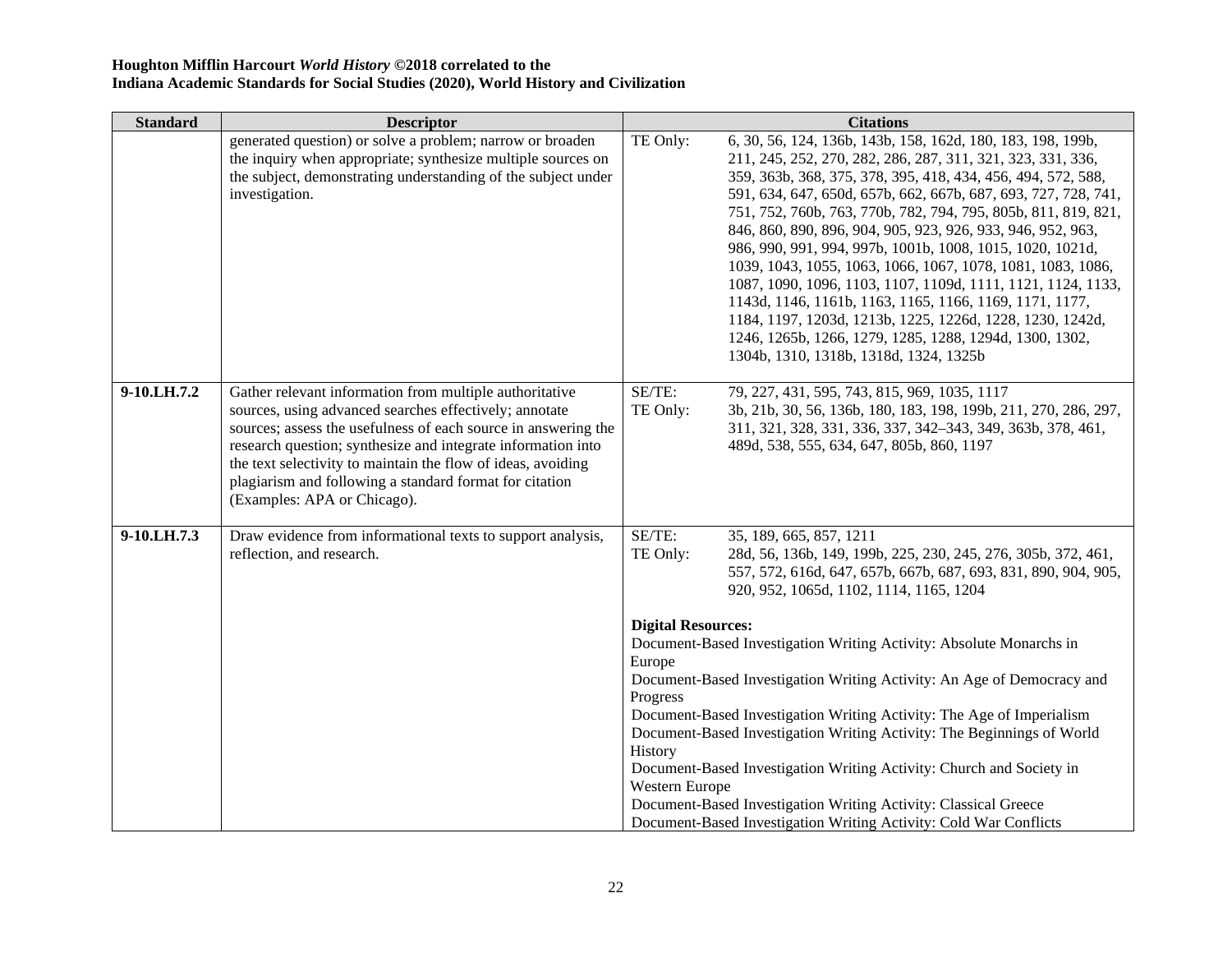| <b>Standard</b> | <b>Descriptor</b> | <b>Citations</b>                                                           |
|-----------------|-------------------|----------------------------------------------------------------------------|
|                 |                   | Document-Based Investigation Writing Activity: The Colonies Become New     |
|                 |                   | <b>Nations</b>                                                             |
|                 |                   | Document-Based Investigation Writing Activity: The Early Middle Ages       |
|                 |                   | Document-Based Investigation Writing Activity: Early River Civilizations   |
|                 |                   | Document-Based Investigation Writing Activity: Empires in East Asia        |
|                 |                   | Document-Based Investigation Writing Activity: Enlightenment and           |
|                 |                   | Revolution                                                                 |
|                 |                   | Document-Based Investigation Writing Activity: Expansion, Exploration, and |
|                 |                   | Encounters                                                                 |
|                 |                   | Document-Based Investigation Writing Activity: First Empires in Africa and |
|                 |                   | Asia                                                                       |
|                 |                   | Document-Based Investigation Writing Activity: The French Revolution and   |
|                 |                   | Napoleon                                                                   |
|                 |                   | Document-Based Investigation Writing Activity: Global Interdependence      |
|                 |                   | Document-Based Investigation Writing Activity: India and China Establish   |
|                 |                   | Empires                                                                    |
|                 |                   | Document-Based Investigation Writing Activity: The Industrial Revolution   |
|                 |                   | Document-Based Investigation Writing Activity: The Muslim Empire           |
|                 |                   | Document-Based Investigation Writing Activity: People and Empires in the   |
|                 |                   | Americas                                                                   |
|                 |                   | Document-Based Investigation Writing Activity: People and Ideas on the     |
|                 |                   | Move                                                                       |
|                 |                   | Document-Based Investigation Writing Activity: Reformation and Upheaval    |
|                 |                   | Document-Based Investigation Writing Activity: The Renaissance             |
|                 |                   | Document-Based Investigation Writing Activity: Revolution and Nationalism  |
|                 |                   | Document-Based Investigation Writing Activity: Revolutions Sweep the West  |
|                 |                   | Document-Based Investigation Writing Activity: Struggles for Democracy     |
|                 |                   | Document-Based Investigation Writing Activity: Transformations Around the  |
|                 |                   | Globe                                                                      |
|                 |                   | Document-Based Investigation Writing Activity: World War I                 |
|                 |                   | Document-Based Investigation Writing Activity: World War II                |
|                 |                   | Document-Based Investigation Writing Activity: Years of Crisis             |
|                 |                   | Essential Question Writing Activity: Absolute Monarchs in Europe           |
|                 |                   | Essential Question Writing Activity: An Age of Democracy and Progress      |
|                 |                   | Essential Question Writing Activity: The Age of Imperialism                |
|                 |                   | <b>Essential Question Writing Activity: Classical Greece</b>               |
|                 |                   | <b>Essential Question Writing Activity: Cold War Conflicts</b>             |
|                 |                   | Essential Question Writing Activity: The Colonies Become New Nations       |
|                 |                   | <b>Essential Question Writing Activity: The Early Middle Ages</b>          |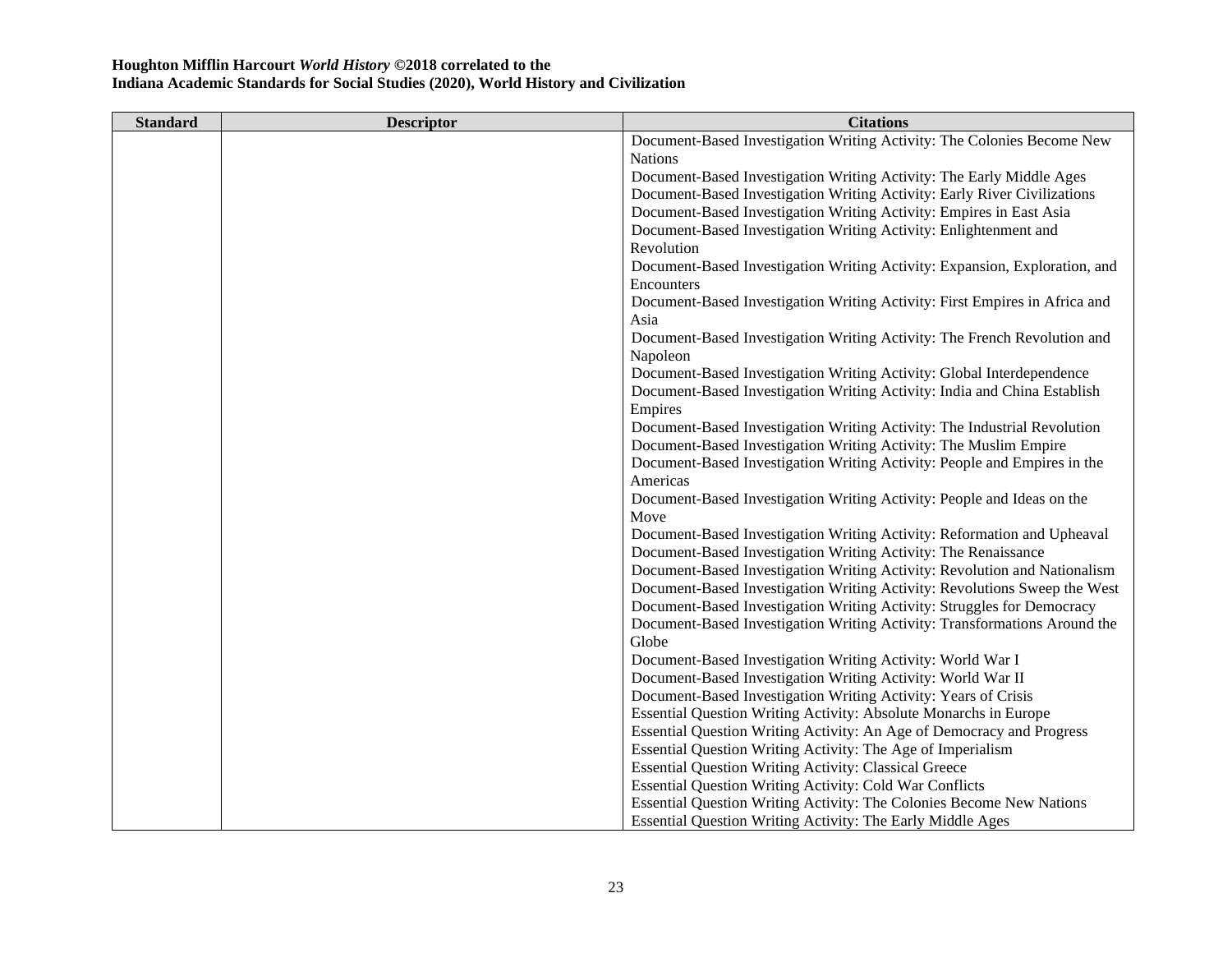| <b>Standard</b>          | <b>Descriptor</b>                                                              | <b>Citations</b>                                                                                                                                         |
|--------------------------|--------------------------------------------------------------------------------|----------------------------------------------------------------------------------------------------------------------------------------------------------|
|                          |                                                                                | Essential Question Writing Activity: Early River Civilizations                                                                                           |
|                          |                                                                                | Essential Question Writing Activity: Empires in East Asia                                                                                                |
|                          |                                                                                | Essential Question Writing Activity: Expansion, Exploration, and Encounters                                                                              |
|                          |                                                                                | Essential Question Writing Activity: The French Revolution and Napoleon                                                                                  |
|                          |                                                                                | <b>Essential Question Writing Activity: Global Interdependence</b>                                                                                       |
|                          |                                                                                | Essential Question Writing Activity: India and China Establish Empires                                                                                   |
|                          |                                                                                | Essential Question Writing Activity: The Industrial Revolution                                                                                           |
|                          |                                                                                | <b>Essential Question Writing Activity: The Muslim Empire</b>                                                                                            |
|                          |                                                                                | Essential Question Writing Activity: People and Empires in the Americas                                                                                  |
|                          |                                                                                | Essential Question Writing Activity: People and Ideas on the Move                                                                                        |
|                          |                                                                                | Essential Question Writing Activity: Reformation and Upheaval                                                                                            |
|                          |                                                                                | Essential Question Writing Activity: The Renaissance                                                                                                     |
|                          |                                                                                | Essential Question Writing Activity: Revolution and Nationalism                                                                                          |
|                          |                                                                                | Essential Question Writing Activity: Revolutions Sweep the West                                                                                          |
|                          |                                                                                | Essential Question Writing Activity: The Roman World and Early Christianity                                                                              |
|                          |                                                                                | Essential Question Writing Activity: Transformations Around the Globe                                                                                    |
|                          |                                                                                | Essential Question Writing Activity: World War I                                                                                                         |
|                          |                                                                                | Essential Question Writing Activity: World War II                                                                                                        |
|                          |                                                                                | Essential Questions Writing Activity: Years of Crisis                                                                                                    |
|                          |                                                                                |                                                                                                                                                          |
|                          | Grades 11-12: Learning Outcome for Literacy in History/Social Studies Learning |                                                                                                                                                          |
|                          |                                                                                | LH.1: Read and comprehend history/social studies texts independently and proficiently, and write effectively for a variety of discipline-specific tasks, |
| purposes, and audiences. |                                                                                |                                                                                                                                                          |
| 11-12.LH.1.1             | Read and comprehend history/social studies texts within a                      | This standard is met throughout the text with several opportunities for students                                                                         |
|                          | range of complexity appropriate for grades 11-12                               | to answer questions several places through each chapter with a Reading Check.                                                                            |
|                          | independently and proficiently by the end of grade 12.                         | See pages:                                                                                                                                               |
|                          |                                                                                | SE/TE:<br>65, 91, 128, 141, 177, 192, 261, 321, 353, 382, 418, 458, 512,                                                                                 |
|                          |                                                                                | 549, 573, 605, 653, 673, 704, 731, 755, 808, 862, 903, 947,                                                                                              |
|                          |                                                                                | 979, 1020, 1043, 1070, 1112, 1167, 1224, 1269                                                                                                            |
| 11-12.LH.1.2             | Write routinely over a variety of time frames for a range of                   | SE/TE:<br>35, 79, 145, 267, 307, 389, 431, 567, 595, 665, 743, 777, 815,                                                                                 |
|                          | discipline-specific tasks, purposes, and audiences.                            | 821, 857, 893, 941, 969, 999, 1035, 1117, 1159, 1211, 1263,                                                                                              |
|                          |                                                                                | 1320                                                                                                                                                     |
|                          |                                                                                | TE Only:<br>3b, 9, 10d, 21d, 31, 33b, 37b, 43d, 58, 61b, 64, 75, 76, 77b,                                                                                |
|                          |                                                                                | 81b, 87d, 91, 92d, 104d, 121, 125d, 130, 138, 142, 147b, 158,                                                                                            |
|                          |                                                                                | 162d, 167d, 178, 187, 191b, 198, 199d, 209, 215b, 219, 222d,                                                                                             |
|                          |                                                                                | 225, 228d, 241b, 249, 253, 255b, 257, 265b, 269b, 270, 277d,                                                                                             |
|                          |                                                                                | 284–285, 287, 300d, 303, 309b, 310, 313, 319b, 328, 329,                                                                                                 |
|                          |                                                                                | 333b, 333d, 325, 336, 337, 365b, 371, 373d, 376, 380d, 385,                                                                                              |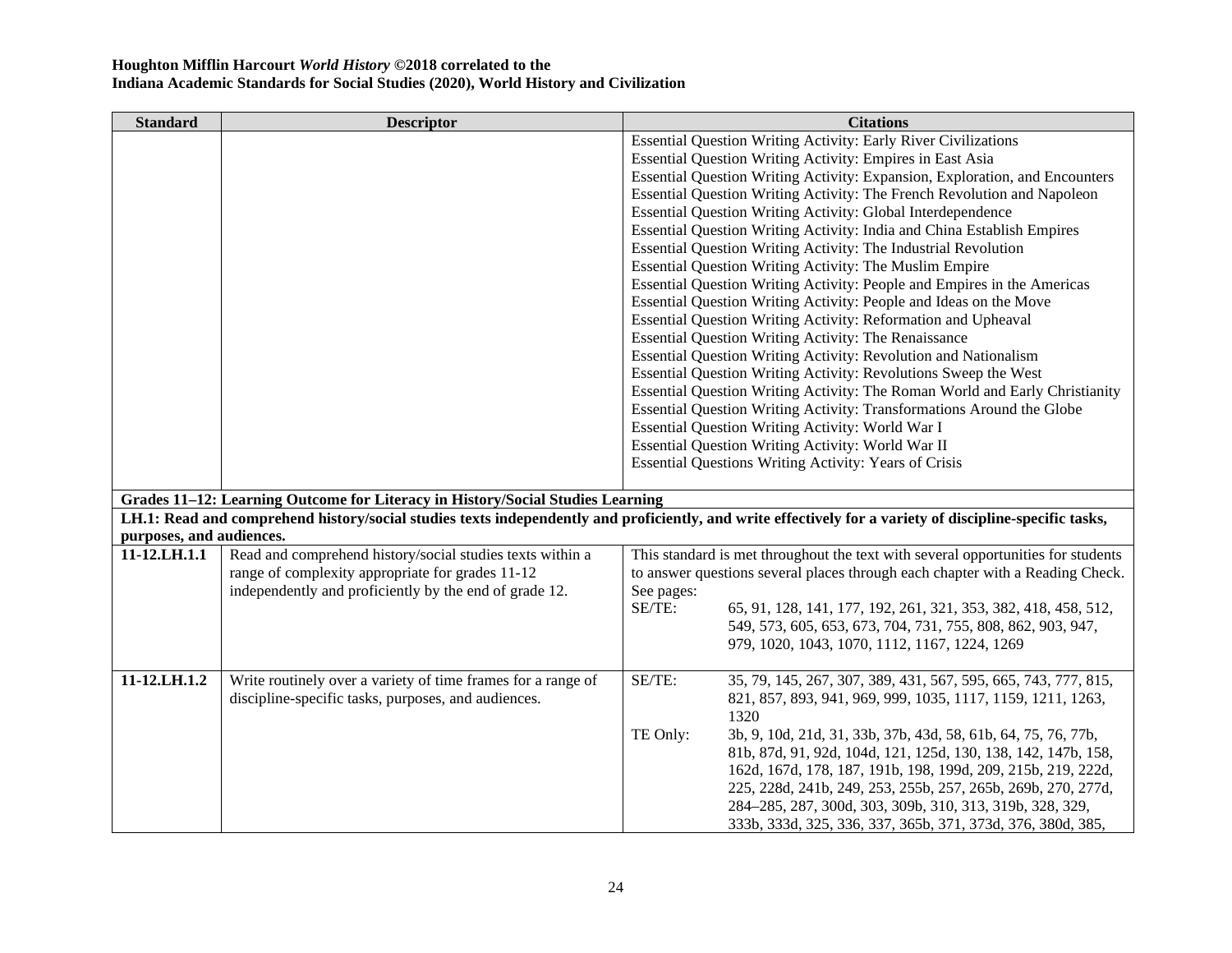| <b>Standard</b> | <b>Descriptor</b> | <b>Citations</b>                                                           |
|-----------------|-------------------|----------------------------------------------------------------------------|
|                 |                   | 395, 397d, 406, 417, 421b, 441, 449d, 461, 471b, 476, 489d,                |
|                 |                   | 508d, 516, 521, 524d, 526, 529, 540, 541, 544, 550, 553b, 555,             |
|                 |                   | 572, 578d, 584, 584d, 587, 589d, 592, 597b, 605b, 607b, 620,               |
|                 |                   | 628, 629, 633d, 634, 636, 642, 643d, 650d, 656, 662–663,                   |
|                 |                   | 667b, 671, 645d, 677, 685d, 702, 704, 707, 709b, 712, 726,                 |
|                 |                   | 733d, 745b, 751, 752, 752b, 756, 760b, 770d, 772, 779b, 782,               |
|                 |                   | 785, 788d, 794, 804, 805d, 809, 817b, 825d, 830, 832, 843d,                |
|                 |                   | 862, 874d, 880d, 885, 905, 913d, 916, 919b, 919d, 923, 924d,               |
|                 |                   | 928, 928b, 930, 943b, 945, 954, 961, 977d, 985d, 1003, 1008,               |
|                 |                   | 1009, 1013, 1021d, 1022, 1023, 1029, 1037b, 1041, 1047b,                   |
|                 |                   | 1063, 1065d, 1075, 1077b, 1078, 1081, 1082, 1085, 1085d,                   |
|                 |                   | 1087, 1091, 1092d, 1094, 1096, 1099b, 1099d, 1102, 1104,                   |
|                 |                   | 1106, 1109d, 1119b, 1121, 1124, 1127, 1129d, 1135d, 1151d,                 |
|                 |                   | 1156, 1161b, 1165, 1167, 1174d, 1176, 1184, 1187, 1190,                    |
|                 |                   | 1193d, 1203d, 1213b, 1214, 1220, 1225, 1226d, 1230, 1234b,                 |
|                 |                   | 1234d, 1240, 1246, 1248, 1252d, 1257, 1261b, 1265b, 1270,                  |
|                 |                   | 1272, 1283d, 1293, 1318d, 1324                                             |
|                 |                   | <b>Digital Resources:</b>                                                  |
|                 |                   | Document-Based Investigation Writing Activity: Absolute Monarchs in        |
|                 |                   | Europe                                                                     |
|                 |                   | Document-Based Investigation Writing Activity: An Age of Democracy and     |
|                 |                   | Progress                                                                   |
|                 |                   | Document-Based Investigation Writing Activity: The Age of Imperialism      |
|                 |                   | Document-Based Investigation Writing Activity: The Beginnings of World     |
|                 |                   | History                                                                    |
|                 |                   | Document-Based Investigation Writing Activity: Church and Society in       |
|                 |                   | Western Europe                                                             |
|                 |                   | Document-Based Investigation Writing Activity: Classical Greece            |
|                 |                   | Document-Based Investigation Writing Activity: Cold War Conflicts          |
|                 |                   | Document-Based Investigation Writing Activity: The Colonies Become New     |
|                 |                   | <b>Nations</b>                                                             |
|                 |                   | Document-Based Investigation Writing Activity: The Early Middle Ages       |
|                 |                   | Document-Based Investigation Writing Activity: Early River Civilizations   |
|                 |                   | Document-Based Investigation Writing Activity: Empires in East Asia        |
|                 |                   | Document-Based Investigation Writing Activity: Enlightenment and           |
|                 |                   | Revolution                                                                 |
|                 |                   | Document-Based Investigation Writing Activity: Expansion, Exploration, and |
|                 |                   | Encounters                                                                 |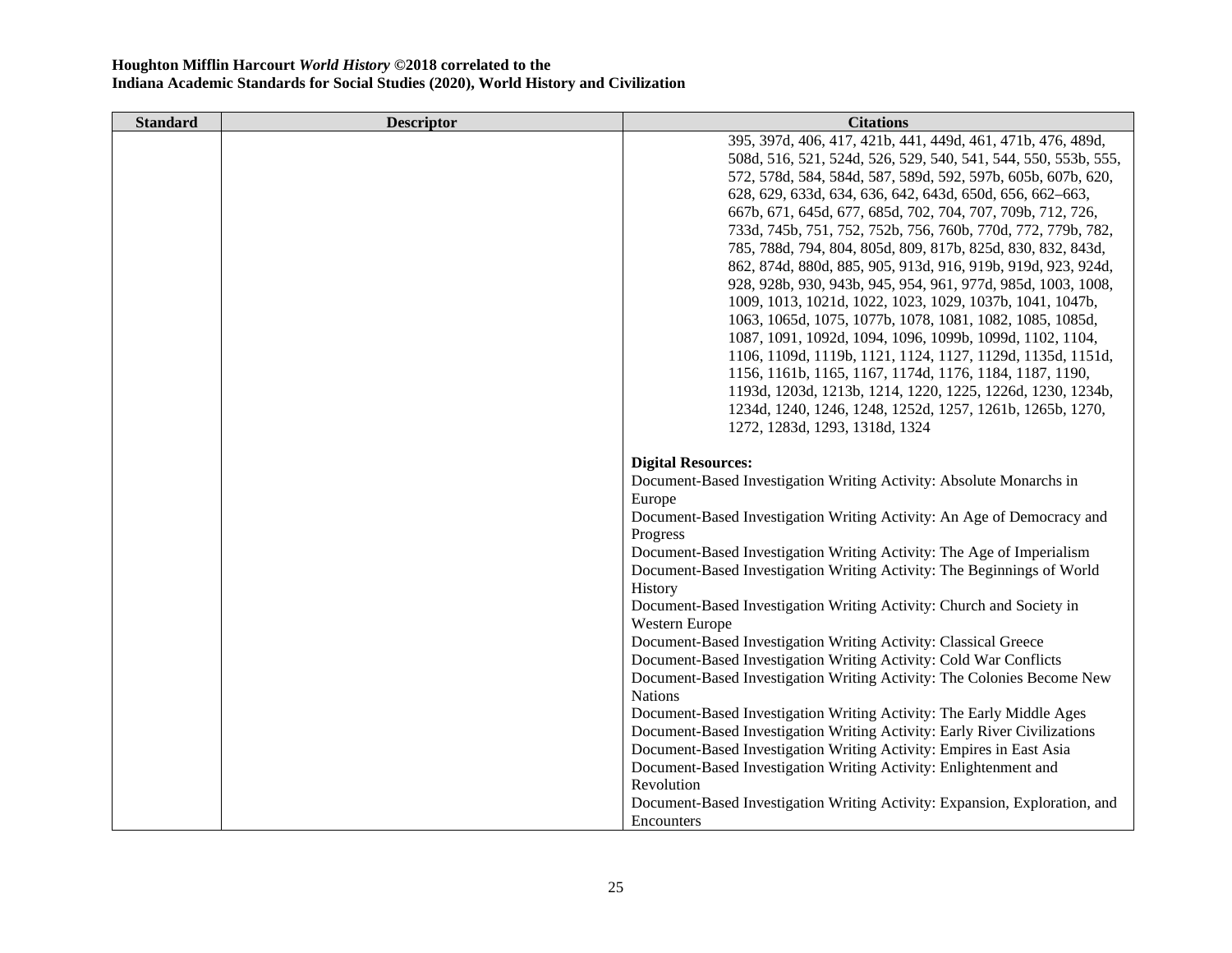| <b>Standard</b> | <b>Descriptor</b> | <b>Citations</b>                                                            |
|-----------------|-------------------|-----------------------------------------------------------------------------|
|                 |                   | Document-Based Investigation Writing Activity: First Empires in Africa and  |
|                 |                   | Asia                                                                        |
|                 |                   | Document-Based Investigation Writing Activity: The French Revolution and    |
|                 |                   | Napoleon                                                                    |
|                 |                   | Document-Based Investigation Writing Activity: Global Interdependence       |
|                 |                   | Document-Based Investigation Writing Activity: India and China Establish    |
|                 |                   | Empires                                                                     |
|                 |                   | Document-Based Investigation Writing Activity: The Industrial Revolution    |
|                 |                   | Document-Based Investigation Writing Activity: The Muslim Empire            |
|                 |                   | Document-Based Investigation Writing Activity: People and Empires in the    |
|                 |                   | Americas                                                                    |
|                 |                   | Document-Based Investigation Writing Activity: People and Ideas on the      |
|                 |                   | Move                                                                        |
|                 |                   | Document-Based Investigation Writing Activity: Reformation and Upheaval     |
|                 |                   | Document-Based Investigation Writing Activity: The Renaissance              |
|                 |                   | Document-Based Investigation Writing Activity: Revolution and Nationalism   |
|                 |                   | Document-Based Investigation Writing Activity: Revolutions Sweep the West   |
|                 |                   | Document-Based Investigation Writing Activity: The Roman World and Early    |
|                 |                   | Christianity                                                                |
|                 |                   | Document-Based Investigation Writing Activity: Struggles for Democracy      |
|                 |                   | Document-Based Investigation Writing Activity: Transformations Around the   |
|                 |                   | Globe                                                                       |
|                 |                   | Document-Based Investigation Writing Activity: World War I                  |
|                 |                   | Document-Based Investigation Writing Activity: World War II                 |
|                 |                   | Document-Based Investigation Writing Activity: Years of Crisis              |
|                 |                   | Essential Question Writing Activity: Absolute Monarchs in Europe            |
|                 |                   | Essential Question Writing Activity: An Age of Democracy and Progress       |
|                 |                   | Essential Question Writing Activity: The Age of Imperialism                 |
|                 |                   | Essential Question Writing Activity: Church and Society in Western Europe   |
|                 |                   | <b>Essential Question Writing Activity: Classical Greece</b>                |
|                 |                   | <b>Essential Question Writing Activity: Cold War Conflicts</b>              |
|                 |                   | Essential Question Writing Activity: The Colonies Become New Nations        |
|                 |                   | <b>Essential Question Writing Activity: Early River Civilizations</b>       |
|                 |                   | Essential Question Writing Activity: Empires in East Asia                   |
|                 |                   | Essential Question Writing Activity: Expansion, Exploration, and Encounters |
|                 |                   | Essential Question Writing Activity: The French Revolution and Napoleon     |
|                 |                   | <b>Essential Question Writing Activity: Global Interdependence</b>          |
|                 |                   | Essential Question Writing Activity: India and China Establish Empires      |
|                 |                   | <b>Essential Question Writing Activity: The Industrial Revolution</b>       |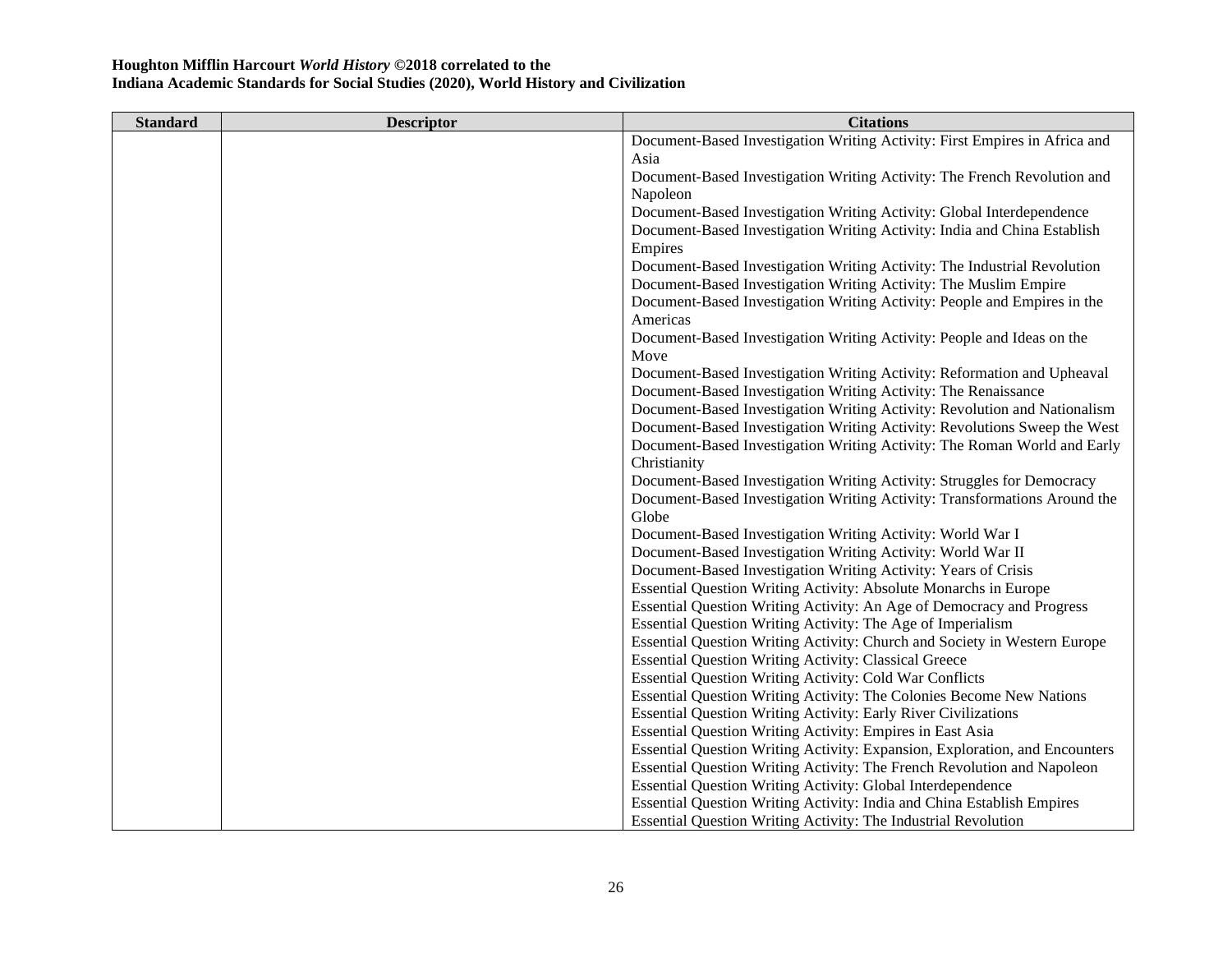| <b>Standard</b> | <b>Descriptor</b>                                                                                              | <b>Citations</b>                                                            |
|-----------------|----------------------------------------------------------------------------------------------------------------|-----------------------------------------------------------------------------|
|                 |                                                                                                                | Essential Question Writing Activity: The Muslim Empire                      |
|                 |                                                                                                                | Essential Question Writing Activity: People and Empires in the Americas     |
|                 |                                                                                                                | Essential Question Writing Activity: People and Ideas on the Move           |
|                 |                                                                                                                | Essential Question Writing Activity: Reformation and Upheaval               |
|                 |                                                                                                                | Essential Question Writing Activity: The Renaissance                        |
|                 |                                                                                                                | Essential Question Writing Activity: Revolution and Nationalism             |
|                 |                                                                                                                | Essential Question Writing Activity: Revolutions Sweep the West             |
|                 |                                                                                                                | Essential Question Writing Activity: The Roman World and Early Christianity |
|                 |                                                                                                                | <b>Essential Question Writing Activity: Struggles for Democracy</b>         |
|                 |                                                                                                                | Essential Question Writing Activity: Transformations Around the Globe       |
|                 |                                                                                                                | Essential Question Writing Activity: World War I                            |
|                 |                                                                                                                | Essential Question Writing Activity: World War II                           |
|                 |                                                                                                                | <b>Essential Questions Writing Activity: Years of Crisis</b>                |
|                 |                                                                                                                |                                                                             |
|                 | <b>Key Ideas and Textual Support (Reading)</b>                                                                 |                                                                             |
|                 | LH.2: Extract and construct meaning from history/social studies texts using a variety of comprehension skills. |                                                                             |
| 11-12.LH.2.1    | Cite specific textual evidence to support analysis of primary                                                  | SE/TE:<br>295                                                               |
|                 | and secondary sources, connecting insights gained from                                                         | TE Only:<br>183, 227, 247, 295, 361, 383, 386, 402, 404, 405, 557, 636,     |
|                 | specific details to an understanding of the text as a whole.                                                   | 656, 741, 1102, 1162                                                        |
|                 |                                                                                                                |                                                                             |
|                 |                                                                                                                | <b>Digital Resources:</b>                                                   |
|                 |                                                                                                                | Document-Based Investigation Writing Activity: Absolute Monarchs in         |
|                 |                                                                                                                | Europe                                                                      |
|                 |                                                                                                                | Document-Based Investigation Writing Activity: An Age of Democracy and      |
|                 |                                                                                                                | Progress                                                                    |
|                 |                                                                                                                | Document-Based Investigation Writing Activity: The Age of Imperialism       |
|                 |                                                                                                                | Document-Based Investigation Writing Activity: The Beginnings of World      |
|                 |                                                                                                                | History                                                                     |
|                 |                                                                                                                | Document-Based Investigation Writing Activity: Church and Society in        |
|                 |                                                                                                                | Western Europe                                                              |
|                 |                                                                                                                | Document-Based Investigation Writing Activity: Classical Greece             |
|                 |                                                                                                                | Document-Based Investigation Writing Activity: Cold War Conflicts           |
|                 |                                                                                                                | Document-Based Investigation Writing Activity: The Colonies Become New      |
|                 |                                                                                                                | <b>Nations</b>                                                              |
|                 |                                                                                                                | Document-Based Investigation Writing Activity: The Early Middle Ages        |
|                 |                                                                                                                | Document-Based Investigation Writing Activity: Early River Civilizations    |
|                 |                                                                                                                | Document-Based Investigation Writing Activity: Empires in East Asia         |
|                 |                                                                                                                | Document-Based Investigation Writing Activity: Enlightenment and            |
|                 |                                                                                                                | Revolution                                                                  |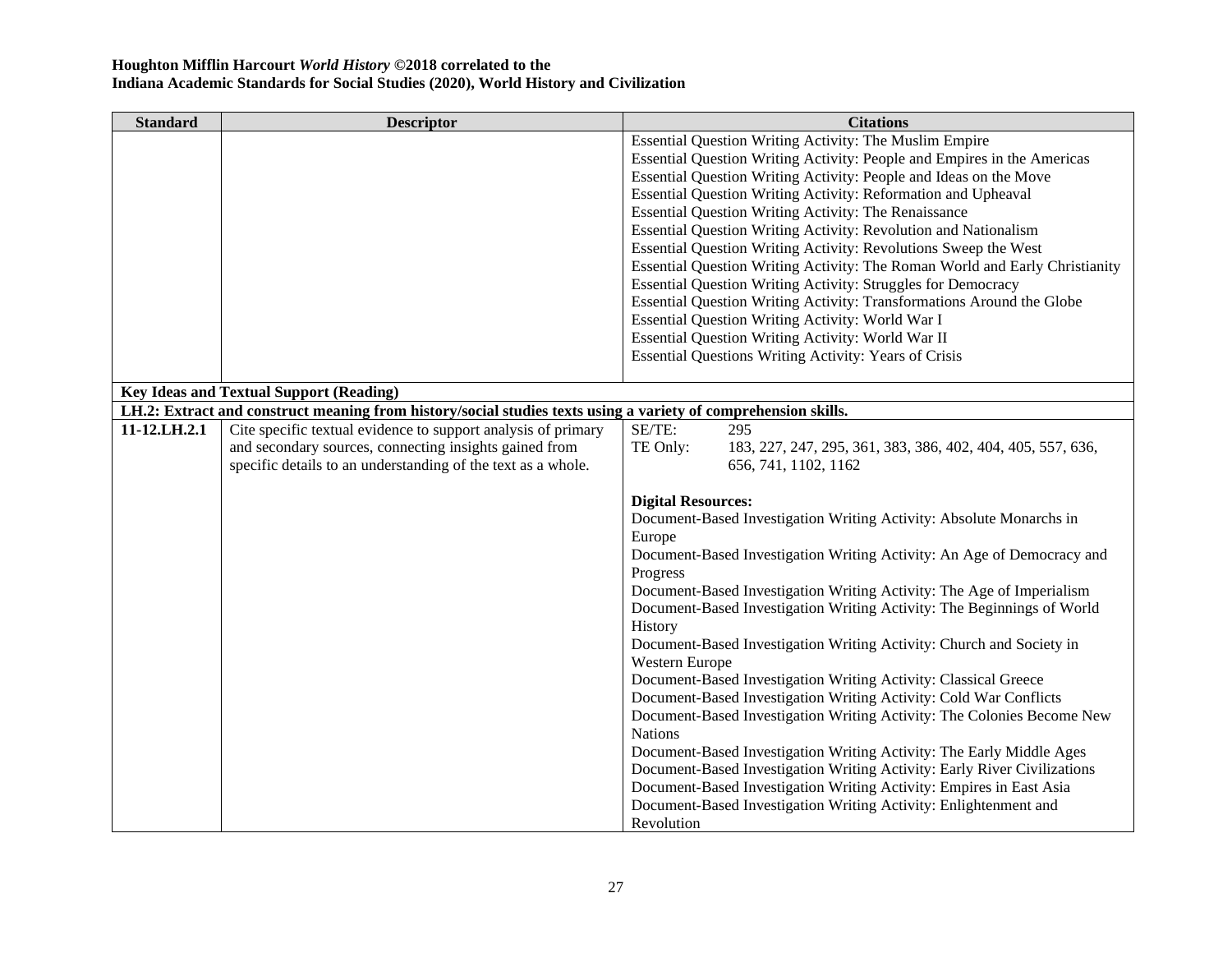| <b>Standard</b> | <b>Descriptor</b> | <b>Citations</b>                                                            |
|-----------------|-------------------|-----------------------------------------------------------------------------|
|                 |                   | Document-Based Investigation Writing Activity: Expansion, Exploration, and  |
|                 |                   | Encounters                                                                  |
|                 |                   | Document-Based Investigation Writing Activity: First Empires in Africa and  |
|                 |                   | Asia                                                                        |
|                 |                   | Document-Based Investigation Writing Activity: The French Revolution and    |
|                 |                   | Napoleon                                                                    |
|                 |                   | Document-Based Investigation Writing Activity: Global Interdependence       |
|                 |                   | Document-Based Investigation Writing Activity: India and China Establish    |
|                 |                   | Empires                                                                     |
|                 |                   | Document-Based Investigation Writing Activity: The Industrial Revolution    |
|                 |                   | Document-Based Investigation Writing Activity: The Muslim Empire            |
|                 |                   | Document-Based Investigation Writing Activity: People and Empires in the    |
|                 |                   | Americas                                                                    |
|                 |                   | Document-Based Investigation Writing Activity: People and Ideas on the      |
|                 |                   | Move                                                                        |
|                 |                   | Document-Based Investigation Writing Activity: Reformation and Upheaval     |
|                 |                   | Document-Based Investigation Writing Activity: The Renaissance              |
|                 |                   | Document-Based Investigation Writing Activity: Revolution and Nationalism   |
|                 |                   | Document-Based Investigation Writing Activity: Revolutions Sweep the West   |
|                 |                   | Document-Based Investigation Writing Activity: The Roman World and Early    |
|                 |                   | Christianity                                                                |
|                 |                   | Document-Based Investigation Writing Activity: Struggles for Democracy      |
|                 |                   | Document-Based Investigation Writing Activity: Transformations Around the   |
|                 |                   | Globe                                                                       |
|                 |                   | Document-Based Investigation Writing Activity: World War I                  |
|                 |                   | Document-Based Investigation Writing Activity: World War II                 |
|                 |                   | Document-Based Investigation Writing Activity: Years of Crisis              |
|                 |                   | Essential Question Writing Activity: Absolute Monarchs in Europe            |
|                 |                   | Essential Question Writing Activity: The Age of Imperialism                 |
|                 |                   | Essential Question Writing Activity: The Beginnings of World History        |
|                 |                   | Essential Question Writing Activity: Church and Society in Western Europe   |
|                 |                   | <b>Essential Question Writing Activity: Classical Greece</b>                |
|                 |                   | <b>Essential Question Writing Activity: Cold War Conflicts</b>              |
|                 |                   | Essential Question Writing Activity: The Colonies Become New Nations        |
|                 |                   | Essential Question Writing Activity: The Early Middle Ages                  |
|                 |                   | <b>Essential Question Writing Activity: Early River Civilizations</b>       |
|                 |                   | <b>Essential Question Writing Activity: Empires in East Asia</b>            |
|                 |                   | Essential Question Writing Activity: Enlightenment and Revolution           |
|                 |                   | Essential Question Writing Activity: Expansion, Exploration, and Encounters |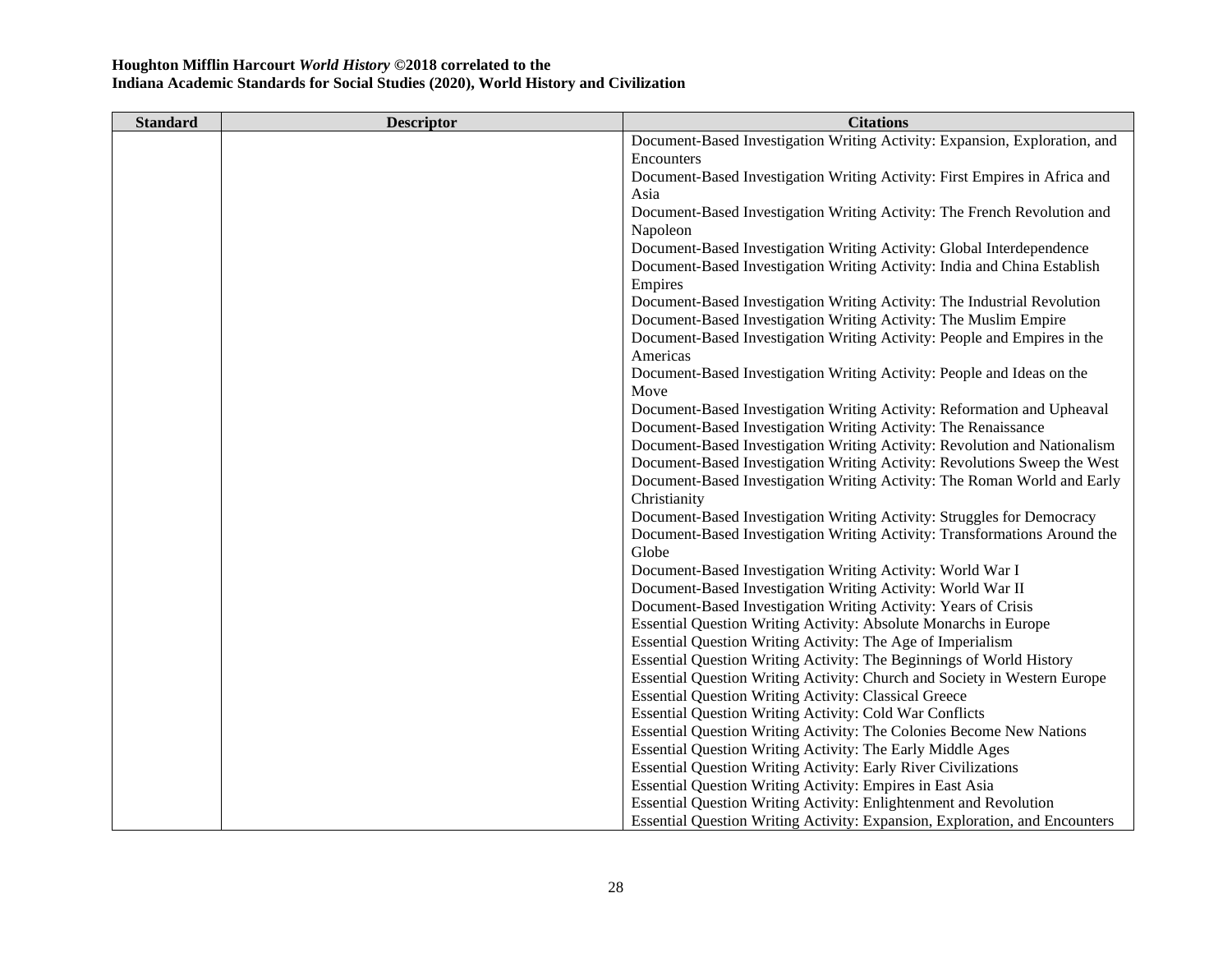| <b>Standard</b> | <b>Descriptor</b>                                                                                                          |                           | <b>Citations</b>                                                            |
|-----------------|----------------------------------------------------------------------------------------------------------------------------|---------------------------|-----------------------------------------------------------------------------|
|                 |                                                                                                                            |                           | Essential Question Writing Activity: First Empires in Africa and Asia       |
|                 |                                                                                                                            |                           | Essential Question Writing Activity: The French Revolution and Napoleon     |
|                 |                                                                                                                            |                           | Essential Question Writing Activity: Global Interdependence                 |
|                 |                                                                                                                            |                           | Essential Question Writing Activity: India and China Establish Empires      |
|                 |                                                                                                                            |                           | Essential Question Writing Activity: The Industrial Revolution              |
|                 |                                                                                                                            |                           | Essential Question Writing Activity: The Muslim Empire                      |
|                 |                                                                                                                            |                           | Essential Question Writing Activity: People and Empires in the Americas     |
|                 |                                                                                                                            |                           | Essential Question Writing Activity: People and Ideas on the Move           |
|                 |                                                                                                                            |                           | Essential Question Writing Activity: Reformation and Upheaval               |
|                 |                                                                                                                            |                           | Essential Question Writing Activity: The Renaissance                        |
|                 |                                                                                                                            |                           | Essential Question Writing Activity: Revolution and Nationalism             |
|                 |                                                                                                                            |                           | Essential Question Writing Activity: Revolutions Sweep the West             |
|                 |                                                                                                                            |                           | Essential Question Writing Activity: The Roman World and Early Christianity |
|                 |                                                                                                                            |                           | Essential Question Writing Activity: Struggles for Democracy                |
|                 |                                                                                                                            |                           | Essential Question Writing Activity: Transformations Around the Globe       |
|                 |                                                                                                                            |                           | Essential Question Writing Activity: World War I                            |
|                 |                                                                                                                            |                           | Essential Question Writing Activity: World War II                           |
|                 |                                                                                                                            |                           | <b>Essential Questions Writing Activity: Years of Crisis</b>                |
|                 |                                                                                                                            |                           |                                                                             |
| 11-12.LH.2.2    | Determine the central ideas or information of a primary or                                                                 | SE/TE:                    | 23, 30, 236, 243, 258, 295, 361, 402, 404, 419, 474, 567, 581,              |
|                 | secondary source; provide an accurate summary that makes                                                                   |                           | 713, 797, 812, 851, 882, 991, 1165, 1275, 1314                              |
|                 | clear the relationships among the key details and ideas.                                                                   | TE Only:                  | 50b, 90, 138, 181d, 218, 222d, 241b, 312, 365b, 557, 583, 636,              |
|                 |                                                                                                                            |                           | 642, 654, 656, 657b, 677, 691b, 755, 760b, 764, 783, 843d,                  |
|                 |                                                                                                                            |                           | 1094, 1102, 1165, 1241, 1261b                                               |
|                 |                                                                                                                            |                           |                                                                             |
| 11-12.LH.2.3    | Evaluate various explanations for actions or events, and                                                                   | SE/TE:                    | 10, 28, 1021                                                                |
|                 | determine which explanation best accords with textual                                                                      | TE Only:                  | 12, 28d, 136b, 278, 760d, 831, 919b, 920                                    |
|                 | evidence, acknowledging where the text leaves matters                                                                      |                           |                                                                             |
|                 | uncertain.                                                                                                                 | <b>Digital Resources:</b> |                                                                             |
|                 |                                                                                                                            |                           | Document-Based Investigation Writing Activity: The Muslim Empire            |
|                 |                                                                                                                            |                           | Essential Question Writing Activity: People and Empires in the Americas     |
|                 | <b>Structural Elements and Organization (Reading)</b>                                                                      |                           |                                                                             |
|                 | LH.3: Build understanding of history/social studies texts, using knowledge, structural organization, and author's purpose. |                           |                                                                             |
| 11-12.LH.3.1    | Determine the meaning of words and phrases as they are used                                                                | SE/TE:                    | 1165                                                                        |
|                 | in a text, including analyzing how an author uses and refines                                                              | TE Only:                  | 122, 138, 239, 459, 518, 557, 655, 764, 982, 1261b                          |
|                 |                                                                                                                            |                           |                                                                             |
|                 |                                                                                                                            |                           |                                                                             |
|                 | the meaning of a key term over the course of a text<br>(Examples: how Madison defines faction in Federalist No.            |                           |                                                                             |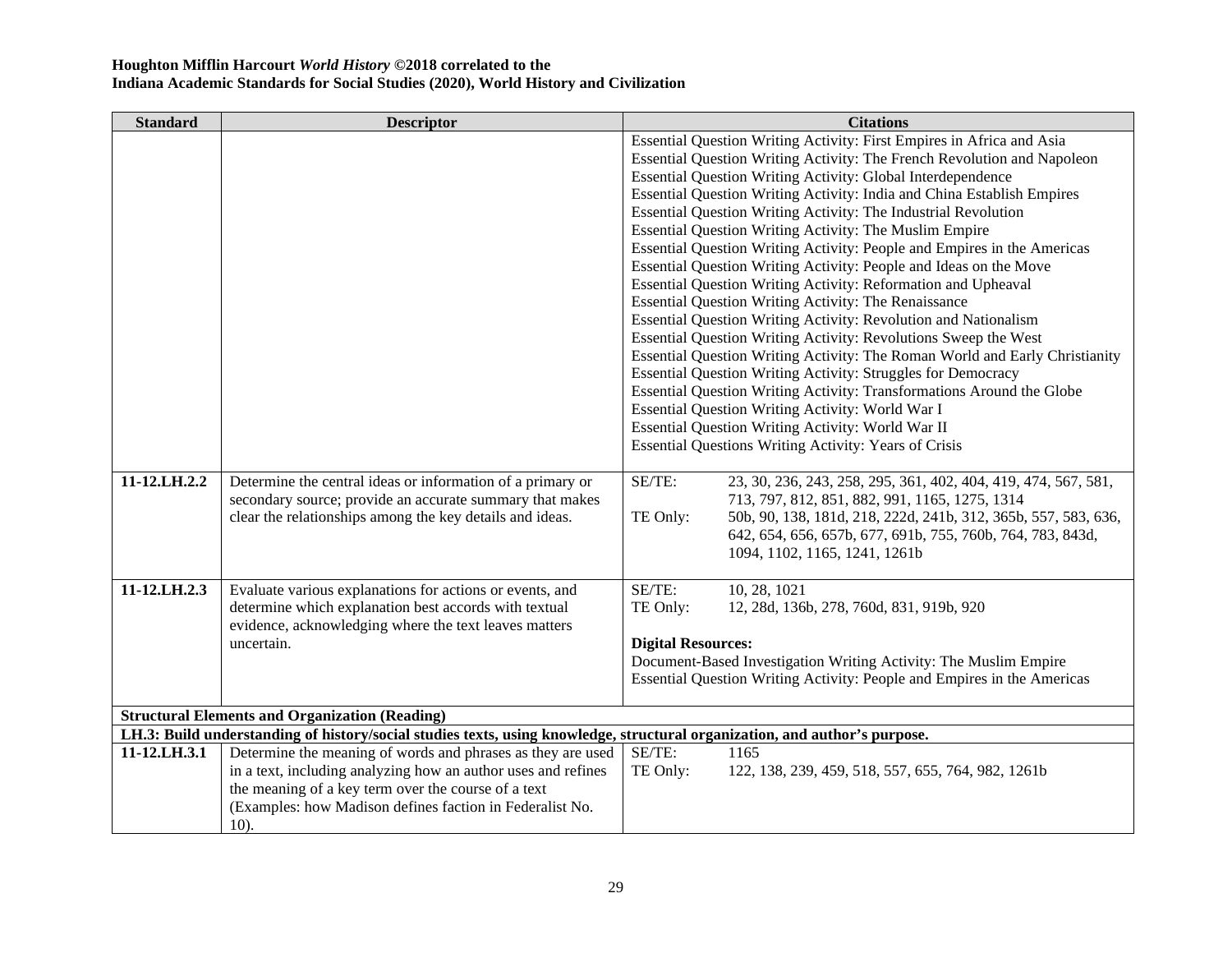| <b>Standard</b>                 | <b>Descriptor</b>                                                                                                              |                           | <b>Citations</b>                                                               |
|---------------------------------|--------------------------------------------------------------------------------------------------------------------------------|---------------------------|--------------------------------------------------------------------------------|
|                                 |                                                                                                                                |                           |                                                                                |
| 11-12.LH.3.2                    | Analyze in detail how a complex primary source is                                                                              | SE/TE:                    | 1288                                                                           |
|                                 | structured, including how key sentences, paragraphs, and<br>larger portions of the text contribute to the whole.               | TE Only:                  | 90, 218, 247, 313, 518, 557, 755, 1127                                         |
|                                 |                                                                                                                                |                           |                                                                                |
| 11-12.LH.3.3                    | Evaluate authors' differing perspectives on the same                                                                           | SE/TE:                    | 227, 361, 404, 431, 521, 544, 595, 642, 722, 759, 851, 913,                    |
|                                 | historical event or issue by assessing the authors' claims,<br>reasoning, and evidence.                                        | TE Only:                  | 941, 991, 1117<br>32, 87b, 136b, 165, 168, 183, 217, 602, 605b, 632, 642, 703, |
|                                 |                                                                                                                                |                           | 909, 921, 1053, 1068, 1102                                                     |
|                                 | <b>Synthesis and Connection of Ideas (Reading)</b>                                                                             |                           |                                                                                |
|                                 | LH.4: Build understanding of history/social studies texts by synthesizing and connecting ideas and evaluating specific claims. |                           |                                                                                |
| 11-12.LH.4.1                    | Integrate and evaluate multiple sources of information                                                                         | SE/TE:                    | 471, 567, 857, 906, 969, 1035, 1159                                            |
|                                 | presented in diverse formats and media (Examples: visually,                                                                    | TE Only:                  | 113b, 136b, 143b, 180, 183, 198, 199b, 270, 286, 297, 311,                     |
|                                 | quantitatively, as well as in words) in order to address a                                                                     |                           | 321, 328, 331, 336, 349, 363b, 395, 434, 456, 461, 538, 605b,                  |
|                                 | question or solve a problem.                                                                                                   |                           | 693, 670b, 805b, 911, 994, 1011d, 1015, 1110, 1279, 1304                       |
|                                 |                                                                                                                                |                           |                                                                                |
| 11-12.LH.4.2                    | Evaluate an author's premises, claims, and evidence by                                                                         | SE/TE:                    | 227, 236, 431, 521, 899, 941, 982, 1075, 1117, 1263                            |
|                                 | corroborating or challenging them with other information.                                                                      | TE Only:                  | 32, 87b, 136b, 165, 183, 605b, 642, 654, 930, 1053, 1102, 1165                 |
| 11-12.LH.4.3                    |                                                                                                                                | SE/TE:                    | 295, 361, 665, 969, 1035, 1075, 1263                                           |
|                                 | Integrate information from diverse sources, both primary and<br>secondary, into a coherent understanding of an idea or event,  | TE Only:                  | 32, 87b, 136b, 168, 183, 218, 270, 286, 489d, 538, 602, 605b,                  |
|                                 | noting discrepancies among sources.                                                                                            |                           | 636, 657b, 805b, 860, 994, 1053, 1256, 1279                                    |
|                                 |                                                                                                                                |                           |                                                                                |
| <b>Writing Genres (Writing)</b> |                                                                                                                                |                           |                                                                                |
|                                 | LH.5: Write for different purposes and to specific audiences or people.                                                        |                           |                                                                                |
| 11-12.LH.5.1                    | Write arguments focused on discipline-specific content.                                                                        | SE/TE:                    | 239, 1159                                                                      |
|                                 |                                                                                                                                | TE Only:                  | 37b, 98d, 125d, 136b, 152d, 167d, 168, 225, 230, 372, 693, 772                 |
|                                 |                                                                                                                                | <b>Digital Resources:</b> |                                                                                |
|                                 |                                                                                                                                |                           | Document-Based Investigation Writing Activity: An Age of Democracy and         |
|                                 |                                                                                                                                | Progress                  |                                                                                |
|                                 |                                                                                                                                |                           | Document-Based Investigation Writing Activity: Classical Greece                |
|                                 |                                                                                                                                |                           | Document-Based Investigation Writing Activity: First Empires in Africa and     |
|                                 |                                                                                                                                | Asia                      |                                                                                |
|                                 |                                                                                                                                |                           | Document-Based Investigation Writing Activity: Revolutions Sweep the West      |
|                                 |                                                                                                                                |                           | Essential Question Writing Activity: Absolute Monarchs in Europe               |
|                                 |                                                                                                                                |                           | Essential Question Writing Activity: An Age of Democracy and Progress          |
|                                 |                                                                                                                                |                           | Essential Question Writing Activity: The Age of Imperialism                    |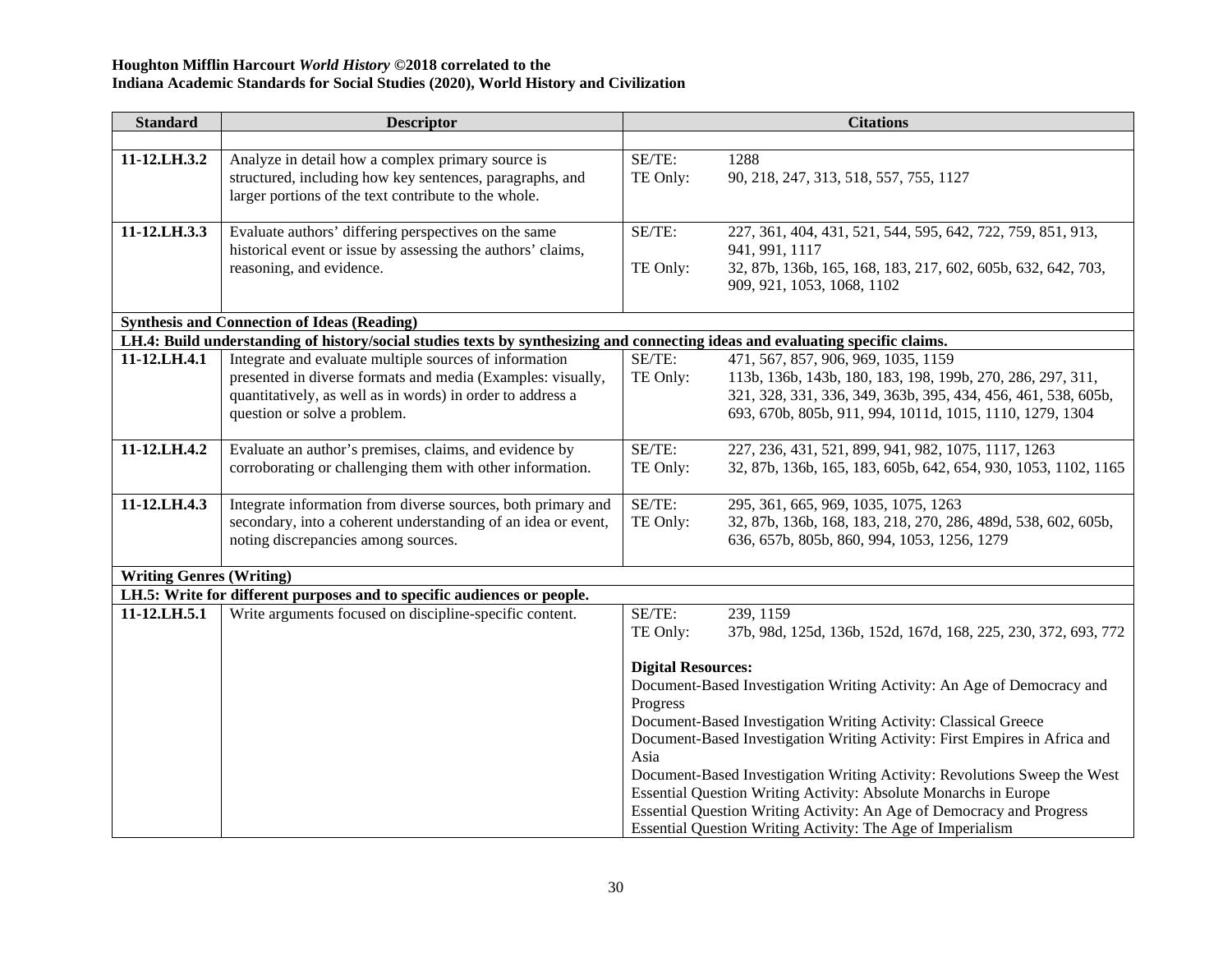| <b>Standard</b> | <b>Descriptor</b>                                         | <b>Citations</b>                                                            |
|-----------------|-----------------------------------------------------------|-----------------------------------------------------------------------------|
|                 |                                                           | Essential Question Writing Activity: The Beginnings of World History        |
|                 |                                                           | Essential Question Writing Activity: Church and Society in Western Europe   |
|                 |                                                           | <b>Essential Question Writing Activity: Classical Greece</b>                |
|                 |                                                           | Essential Question Writing Activity: Cold War Conflicts                     |
|                 |                                                           | Essential Question Writing Activity: The Colonies Become New Nations        |
|                 |                                                           | Essential Question Writing Activity: The Early Middle Ages                  |
|                 |                                                           | <b>Essential Question Writing Activity: Early River Civilizations</b>       |
|                 |                                                           | Essential Question Writing Activity: Empires in East Asia                   |
|                 |                                                           | Essential Question Writing Activity: Enlightenment and Revolution           |
|                 |                                                           | Essential Question Writing Activity: Expansion, Exploration, and Encounters |
|                 |                                                           | Essential Question Writing Activity: First Empires in Africa and Asia       |
|                 |                                                           | Essential Question Writing Activity: The French Revolution and Napoleon     |
|                 |                                                           | Essential Question Writing Activity: Global Interdependence                 |
|                 |                                                           | Essential Question Writing Activity: India and China Establish Empires      |
|                 |                                                           | Essential Question Writing Activity: The Industrial Revolution              |
|                 |                                                           | Essential Question Writing Activity: The Muslim Empire                      |
|                 |                                                           | Essential Question Writing Activity: People and Empires in the Americas     |
|                 |                                                           | Essential Question Writing Activity: People and Ideas on the Move           |
|                 |                                                           | Essential Question Writing Activity: Reformation and Upheaval               |
|                 |                                                           | <b>Essential Question Writing Activity: The Renaissance</b>                 |
|                 |                                                           | <b>Essential Question Writing Activity: Revolution and Nationalism</b>      |
|                 |                                                           | Essential Question Writing Activity: Revolutions Sweep the West             |
|                 |                                                           | Essential Question Writing Activity: The Roman World and Early Christianity |
|                 |                                                           | Essential Question Writing Activity: Struggles for Democracy                |
|                 |                                                           | Essential Question Writing Activity: World War I                            |
|                 |                                                           | Essential Question Writing Activity: World War II                           |
|                 |                                                           | <b>Essential Questions Writing Activity: Years of Crisis</b>                |
| 11-12.LH.5.2    | Write informative texts, including analyses of historical | SE/TE:<br>115, 535, 743                                                     |
|                 | events.                                                   | TE Only:<br>24, 113b, 245, 333d, 363b, 465, 584d, 835d, 933, 1283d          |
|                 |                                                           |                                                                             |
|                 |                                                           | <b>Digital Resources:</b>                                                   |
|                 |                                                           | Document-Based Investigation Writing Activity: The Beginnings of World      |
|                 |                                                           | History                                                                     |
|                 |                                                           | Document-Based Investigation Writing Activity: Church and Society in        |
|                 |                                                           | Western Europe                                                              |
|                 |                                                           | Document-Based Investigation Writing Activity: Cold War Conflicts           |
|                 |                                                           | Document-Based Investigation Writing Activity: The Colonies Become New      |
|                 |                                                           | <b>Nations</b>                                                              |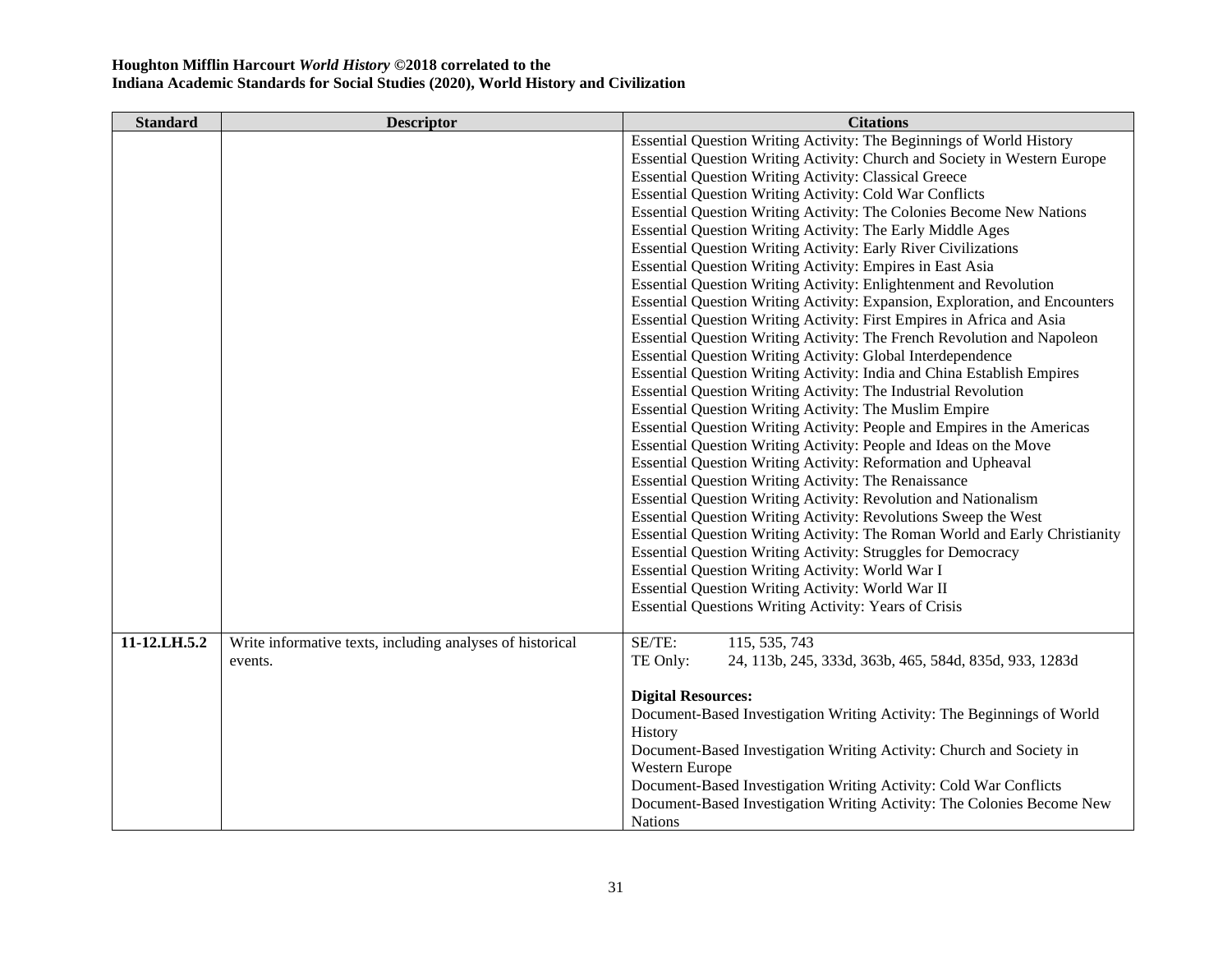| <b>Standard</b> | <b>Descriptor</b>                                                                                                     | <b>Citations</b>                                                          |
|-----------------|-----------------------------------------------------------------------------------------------------------------------|---------------------------------------------------------------------------|
|                 |                                                                                                                       | Document-Based Investigation Writing Activity: Early River Civilizations  |
|                 |                                                                                                                       | Document-Based Investigation Writing Activity: The French Revolution and  |
|                 |                                                                                                                       | Napoleon                                                                  |
|                 |                                                                                                                       | Document-Based Investigation Writing Activity: Global Interdependence     |
|                 |                                                                                                                       | Document-Based Investigation Writing Activity: People and Empires in the  |
|                 |                                                                                                                       | Americas                                                                  |
|                 |                                                                                                                       | Document-Based Investigation Writing Activity: People and Ideas on the    |
|                 |                                                                                                                       | Move                                                                      |
|                 |                                                                                                                       | Document-Based Investigation Writing Activity: Revolution and Nationalism |
|                 |                                                                                                                       | Document-Based Investigation Writing Activity: The Roman World and Early  |
|                 |                                                                                                                       | Christianity                                                              |
|                 |                                                                                                                       | Document-Based Investigation Writing Activity: Struggles for Democracy    |
|                 |                                                                                                                       | Document-Based Investigation Writing Activity: World War I                |
|                 |                                                                                                                       | Document-Based Investigation Writing Activity: World War II               |
|                 |                                                                                                                       |                                                                           |
|                 | <b>The Writing Process (Writing)</b>                                                                                  |                                                                           |
|                 | LH.6: Produce coherent and legible documents by planning, drafting, revising, editing, and collaborating with others. |                                                                           |
| 11-12.LH.6.1    | Plan and develop; draft; revise using appropriate reference                                                           | SE/TE:<br>595                                                             |
|                 | materials; rewrite; try a new approach, focusing on                                                                   | TE Only:<br>152d, 162d, 191b, 228d, 363b, 508d, 1161b, 1174d, 1193d,      |
|                 | addressing what is most significant for a specific purpose and                                                        | 1240                                                                      |
|                 | audience; and edit to produce and strengthen writing that is                                                          |                                                                           |
|                 | clear and coherent.                                                                                                   | <b>Digital Resources:</b>                                                 |
|                 |                                                                                                                       | Document-Based Investigation Writing Activity: Absolute Monarchs in       |
|                 |                                                                                                                       | Europe                                                                    |
|                 |                                                                                                                       | Document-Based Investigation Writing Activity: An Age of Democracy and    |
|                 |                                                                                                                       | Progress                                                                  |
|                 |                                                                                                                       | Document-Based Investigation Writing Activity: The Age of Imperialism     |
|                 |                                                                                                                       | Document-Based Investigation Writing Activity: The Beginnings of World    |
|                 |                                                                                                                       | History                                                                   |
|                 |                                                                                                                       | Document-Based Investigation Writing Activity: Church and Society in      |
|                 |                                                                                                                       | Western Europe                                                            |
|                 |                                                                                                                       | Document-Based Investigation Writing Activity: Classical Greece           |
|                 |                                                                                                                       | Document-Based Investigation Writing Activity: Cold War Conflicts         |
|                 |                                                                                                                       | Document-Based Investigation Writing Activity: The Colonies Become New    |
|                 |                                                                                                                       | <b>Nations</b>                                                            |
|                 |                                                                                                                       | Document-Based Investigation Writing Activity: The Early Middle Ages      |
|                 |                                                                                                                       | Document-Based Investigation Writing Activity: Early River Civilizations  |
|                 |                                                                                                                       | Document-Based Investigation Writing Activity: Empires in East Asia       |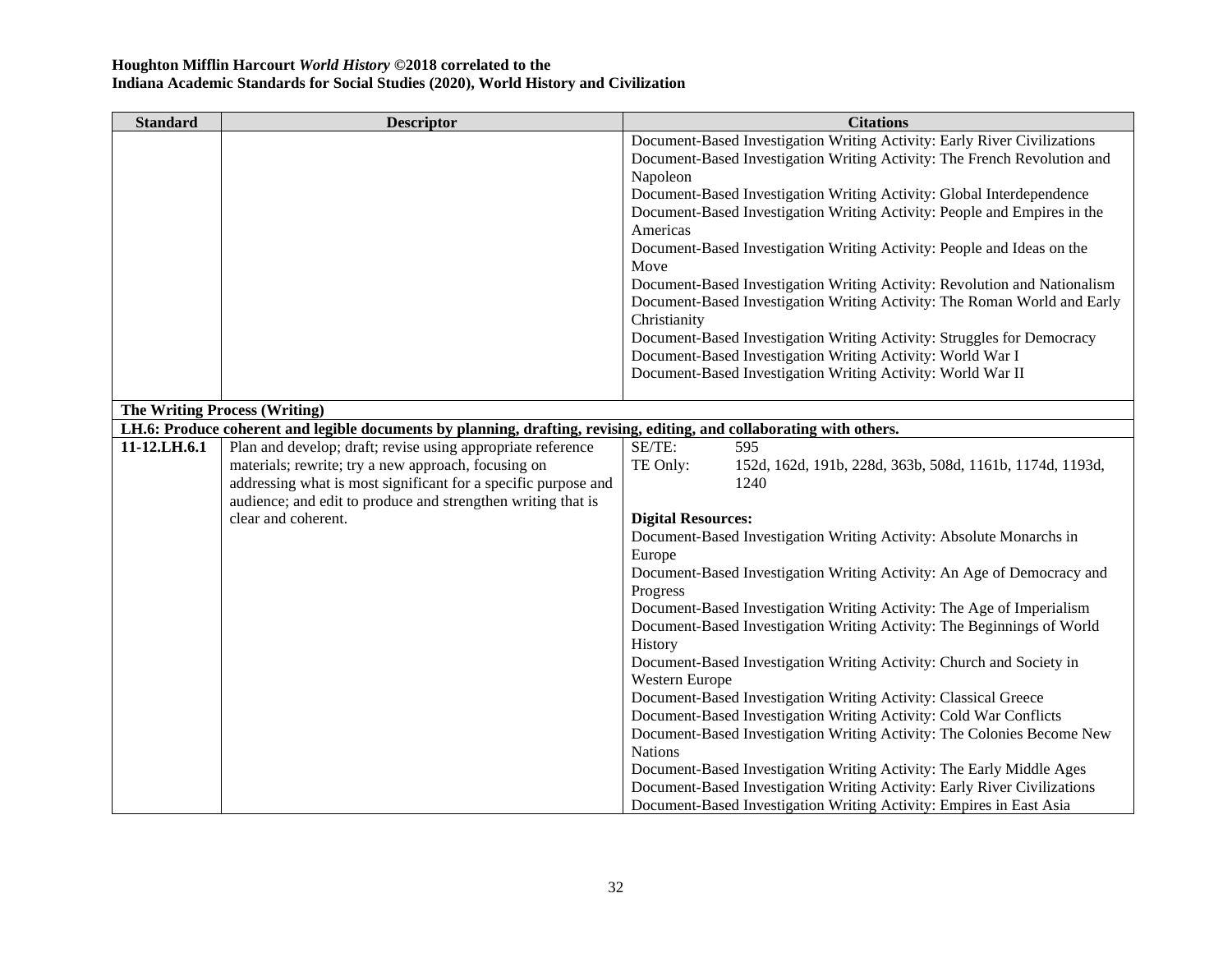| <b>Standard</b> | <b>Descriptor</b>                                            | <b>Citations</b>                                                                                                        |
|-----------------|--------------------------------------------------------------|-------------------------------------------------------------------------------------------------------------------------|
|                 |                                                              | Document-Based Investigation Writing Activity: Enlightenment and                                                        |
|                 |                                                              | Revolution                                                                                                              |
|                 |                                                              | Document-Based Investigation Writing Activity: Expansion, Exploration, and                                              |
|                 |                                                              | Encounters                                                                                                              |
|                 |                                                              | Document-Based Investigation Writing Activity: The French Revolution and                                                |
|                 |                                                              | Napoleon                                                                                                                |
|                 |                                                              | Document-Based Investigation Writing Activity: Global Interdependence                                                   |
|                 |                                                              | Document-Based Investigation Writing Activity: India and China Establish                                                |
|                 |                                                              | Empires                                                                                                                 |
|                 |                                                              | Document-Based Investigation Writing Activity: The Industrial Revolution                                                |
|                 |                                                              | Document-Based Investigation Writing Activity: The Muslim Empire                                                        |
|                 |                                                              | Document-Based Investigation Writing Activity: People and Empires in the                                                |
|                 |                                                              | Americas                                                                                                                |
|                 |                                                              | Document-Based Investigation Writing Activity: People and Ideas on the                                                  |
|                 |                                                              | Move                                                                                                                    |
|                 |                                                              | Document-Based Investigation Writing Activity: Reformation and Upheaval                                                 |
|                 |                                                              | Document-Based Investigation Writing Activity: The Renaissance                                                          |
|                 |                                                              | Document-Based Investigation Writing Activity: Revolution and Nationalism                                               |
|                 |                                                              | Document-Based Investigation Writing Activity: Revolutions Sweep the West                                               |
|                 |                                                              | Document-Based Investigation Writing Activity: Struggles for Democracy                                                  |
|                 |                                                              | Document-Based Investigation Writing Activity: Transformations Around the                                               |
|                 |                                                              | Globe                                                                                                                   |
|                 |                                                              | Document-Based Investigation Writing Activity: World War I                                                              |
|                 |                                                              | Document-Based Investigation Writing Activity: World War II                                                             |
|                 |                                                              | Document-Based Investigation Writing Activity: Years of Crisis                                                          |
|                 |                                                              |                                                                                                                         |
| 11-12.LH.6.2    | Use technology to produce, publish, and update individual or | SE/TE:<br>35, 79, 115, 145, 239, 267, 307, 345, 389, 431, 665, 815, 857,                                                |
|                 | shared writing products in response to ongoing feedback,     | 941, 969, 999, 1075, 1159, 1211, 1263, 1327                                                                             |
|                 | including new arguments or information.                      | TE Only:<br>7, 10d, 28d, 61d, 69b, 69d, 169, 175, 180, 183, 208, 311, 321,                                              |
|                 |                                                              | 323, 339d, 349, 378, 421d, 434, 456, 483b, 484, 494, 497b,                                                              |
|                 |                                                              | 501, 502d, 508b, 515b, 531b, 535, 538, 539, 548, 562-563,<br>569b, 595, 691, 707, 743, 777, 788b, 797b, 805b, 806, 860, |
|                 |                                                              | 866, 890, 893, 904, 947, 1011b, 1015, 1039, 1047b, 1066,                                                                |
|                 |                                                              | 1067, 1103, 1163, 1228, 1242b, 1248, 1271d, 1288, 1304, 1310                                                            |
|                 |                                                              |                                                                                                                         |
|                 |                                                              | <b>Digital Resources:</b>                                                                                               |
|                 |                                                              | Essential Question Writing Activity: The Renaissance                                                                    |
|                 |                                                              |                                                                                                                         |
|                 | <b>The Research Process (Writing)</b>                        |                                                                                                                         |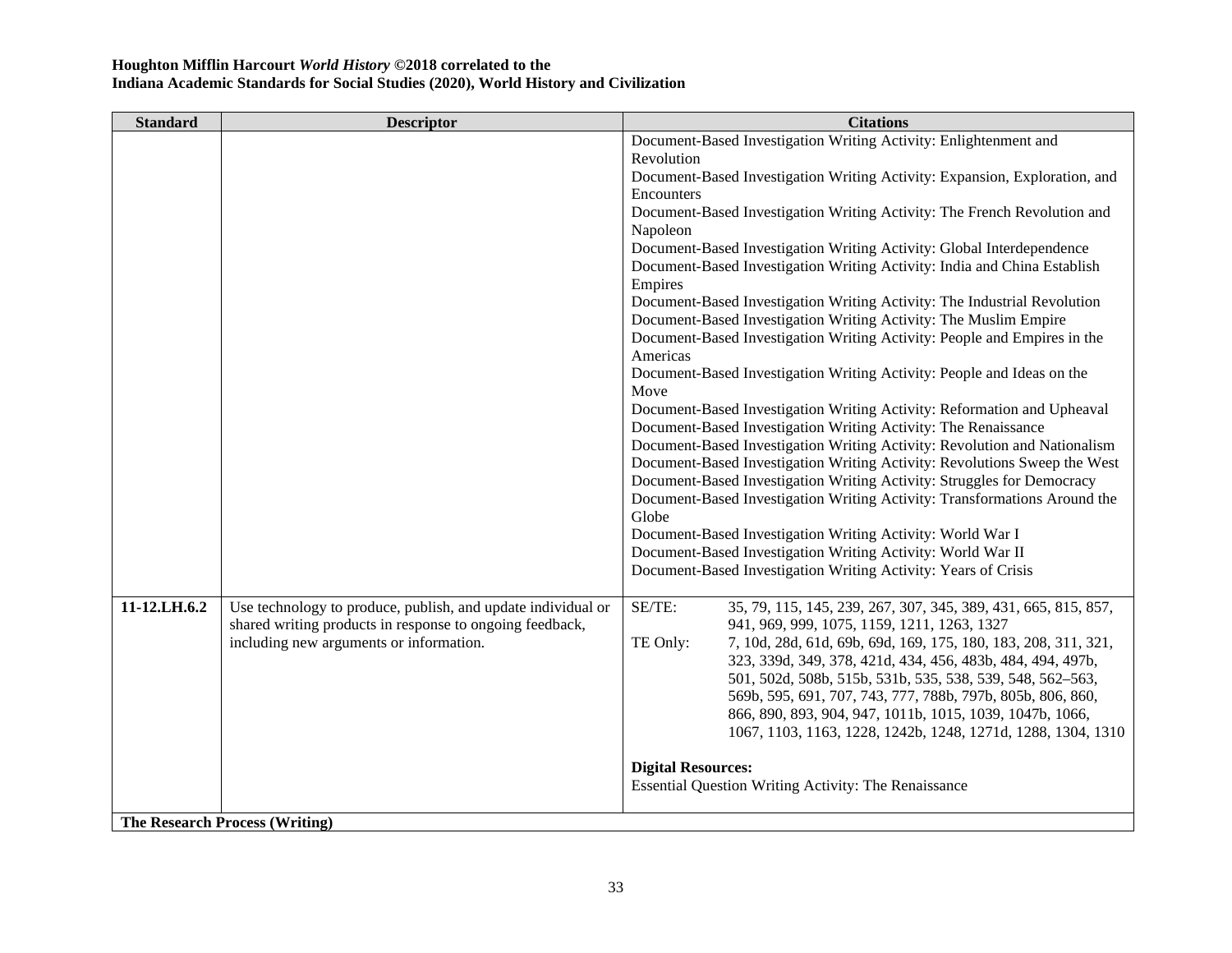| <b>Standard</b> | <b>Descriptor</b>                                                                                                                                                                                                                                                                                                                                                                                                                                                                             | <b>Citations</b>                                                                                                                                                                                                                                                                                                                                                                                                                                                                                                                                                                                                                                                                                                                                                                                                                                              |  |
|-----------------|-----------------------------------------------------------------------------------------------------------------------------------------------------------------------------------------------------------------------------------------------------------------------------------------------------------------------------------------------------------------------------------------------------------------------------------------------------------------------------------------------|---------------------------------------------------------------------------------------------------------------------------------------------------------------------------------------------------------------------------------------------------------------------------------------------------------------------------------------------------------------------------------------------------------------------------------------------------------------------------------------------------------------------------------------------------------------------------------------------------------------------------------------------------------------------------------------------------------------------------------------------------------------------------------------------------------------------------------------------------------------|--|
|                 | LH.7: Build knowledge about the research process and the topic under study by conducting short or more sustained research.                                                                                                                                                                                                                                                                                                                                                                    |                                                                                                                                                                                                                                                                                                                                                                                                                                                                                                                                                                                                                                                                                                                                                                                                                                                               |  |
| 11-12.LH.7.1    | Conduct short as well as more sustained research<br>assignments and tasks to answer a question (including a self-<br>generated question) or solve a problem; narrow or broaden<br>the inquiry when appropriate; synthesize multiple sources on<br>the subject, demonstrating understanding of the subject under<br>investigation.                                                                                                                                                             | SE/TE:<br>757, 857, 999, 1117, 1327<br>TE Only:<br>6, 30, 56, 124, 136b, 143b, 158, 162d, 180, 183, 198, 199b,<br>211, 245, 252, 270, 282, 286, 287, 311, 321, 323, 331, 336,<br>359, 363b, 368, 375, 378, 395, 418, 434, 456, 494, 555, 572,<br>588, 591, 634, 647, 650d, 657b, 662, 667b, 693, 727, 728, 741,<br>751, 752, 760b, 763, 770b, 782, 794, 795, 805b, 811, 819, 821,<br>846, 860, 890, 896, 904, 905, 923, 926, 933, 946, 952, 963,<br>986, 990, 991, 994, 997b, 1001b, 1008, 1015, 1020, 1021d,<br>1039, 1043, 1055, 1063, 1066, 1067, 1078, 1083, 1086, 1087,<br>1090, 1096, 1103, 1107, 1109d, 1111, 1121, 1124, 1133,<br>1143d, 1146, 1161b, 1163, 1165, 1166, 1169, 1171, 1177,<br>1184, 1197, 1203d, 1213b, 1225, 1226d, 1228, 1230, 1242d,<br>1246, 1265b, 1266, 1279, 1288, 1294d, 1300, 1302, 1304b,<br>1310, 1318b, 1318d, 1324, 1325b |  |
| 11-12.LH.7.2    | Gather relevant information from multiple types of<br>authoritative sources, using advanced searches effectively;<br>annotate sources; assess the strengths and limitations of each<br>source in terms of the specific task, purpose, and audience;<br>synthesize and integrate information into the text selectivity<br>to maintain the flow of ideas, avoiding plagiarism and<br>overreliance on any one source and following a standard<br>format for citation (Examples: APA or Chicago). | SE/TE:<br>79, 227, 431, 595, 743, 815, 969, 1035, 1117<br>TE Only:<br>3b, 21b, 30, 56, 136b, 180, 183, 198, 199b, 211, 270, 286, 297,<br>311, 321, 328, 331, 336, 337, 342-343, 349, 363b, 461, 489d,<br>538, 555, 634, 647, 805b, 860, 1197                                                                                                                                                                                                                                                                                                                                                                                                                                                                                                                                                                                                                  |  |
| 11-12.LH.7.3    | Draw evidence from informational texts to support analysis,<br>reflection, and research.                                                                                                                                                                                                                                                                                                                                                                                                      | SE/TE:<br>35, 189, 665, 857, 1211<br>28d, 56, 136b, 149, 199b, 225, 230, 245, 276, 305b, 372, 461,<br>TE Only:<br>557, 572, 616d, 647, 657b, 667b, 693, 831, 890, 904, 905, 920,<br>952, 1065d, 1102, 1114, 1165, 1204<br><b>Digital Resources:</b><br>Document-Based Investigation Writing Activity: Absolute Monarchs in<br>Europe<br>Document-Based Investigation Writing Activity: An Age of Democracy and<br>Progress<br>Document-Based Investigation Writing Activity: The Age of Imperialism<br>Document-Based Investigation Writing Activity: The Beginnings of World<br>History                                                                                                                                                                                                                                                                      |  |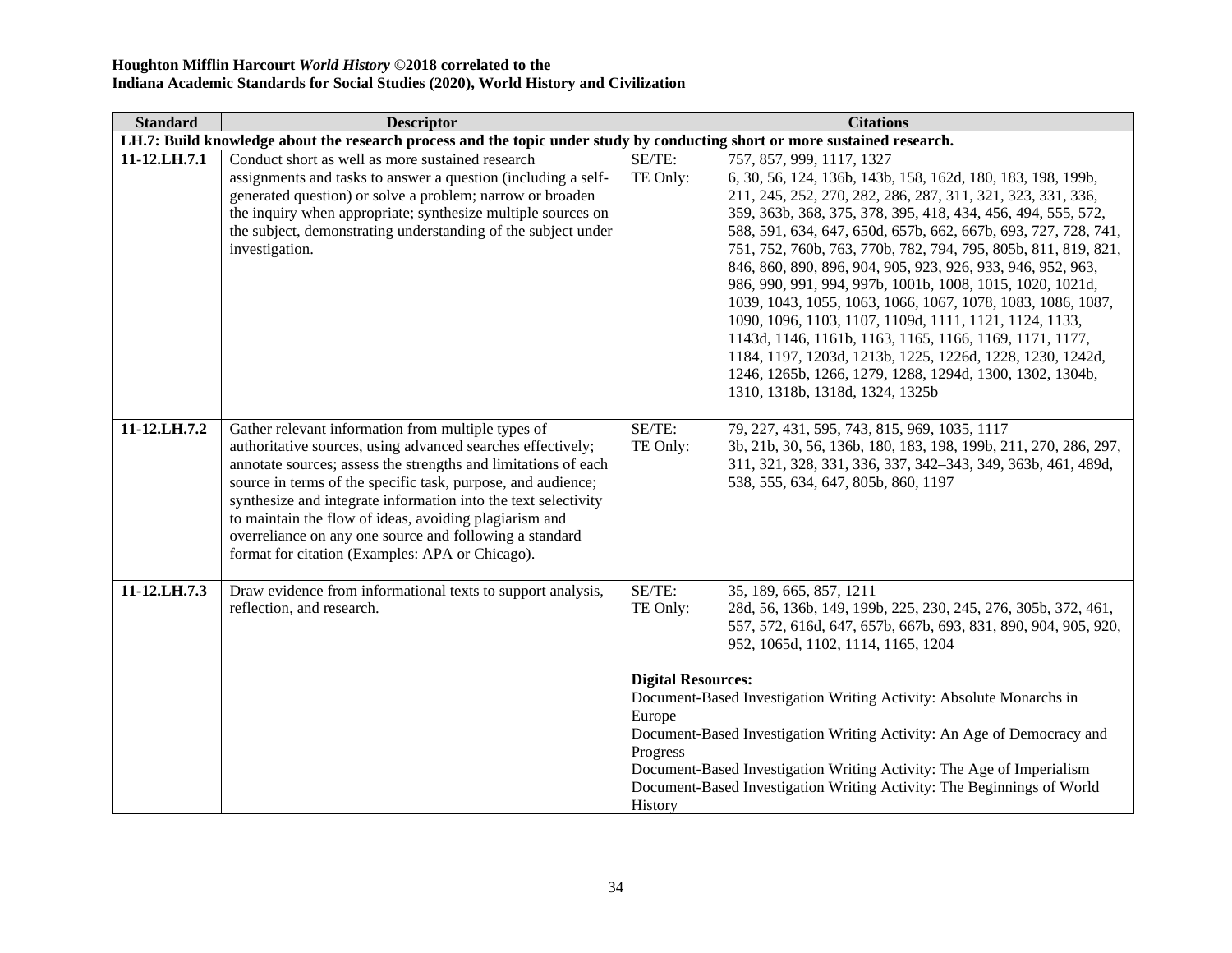| <b>Standard</b> | <b>Descriptor</b> | <b>Citations</b>                                                           |
|-----------------|-------------------|----------------------------------------------------------------------------|
|                 |                   | Document-Based Investigation Writing Activity: Church and Society in       |
|                 |                   | Western Europe                                                             |
|                 |                   | Document-Based Investigation Writing Activity: Classical Greece            |
|                 |                   | Document-Based Investigation Writing Activity: Cold War Conflicts          |
|                 |                   | Document-Based Investigation Writing Activity: The Colonies Become New     |
|                 |                   | <b>Nations</b>                                                             |
|                 |                   | Document-Based Investigation Writing Activity: The Early Middle Ages       |
|                 |                   | Document-Based Investigation Writing Activity: Early River Civilizations   |
|                 |                   | Document-Based Investigation Writing Activity: Empires in East Asia        |
|                 |                   | Document-Based Investigation Writing Activity: Enlightenment and           |
|                 |                   | Revolution                                                                 |
|                 |                   | Document-Based Investigation Writing Activity: Expansion, Exploration, and |
|                 |                   | Encounters                                                                 |
|                 |                   | Document-Based Investigation Writing Activity: First Empires in Africa and |
|                 |                   | Asia                                                                       |
|                 |                   | Document-Based Investigation Writing Activity: The French Revolution and   |
|                 |                   | Napoleon                                                                   |
|                 |                   | Document-Based Investigation Writing Activity: Global Interdependence      |
|                 |                   | Document-Based Investigation Writing Activity: India and China Establish   |
|                 |                   | Empires                                                                    |
|                 |                   | Document-Based Investigation Writing Activity: The Industrial Revolution   |
|                 |                   | Document-Based Investigation Writing Activity: The Muslim Empire           |
|                 |                   | Document-Based Investigation Writing Activity: People and Empires in the   |
|                 |                   | Americas                                                                   |
|                 |                   | Document-Based Investigation Writing Activity: People and Ideas on the     |
|                 |                   | Move                                                                       |
|                 |                   | Document-Based Investigation Writing Activity: Reformation and Upheaval    |
|                 |                   | Document-Based Investigation Writing Activity: The Renaissance             |
|                 |                   | Document-Based Investigation Writing Activity: Revolution and Nationalism  |
|                 |                   | Document-Based Investigation Writing Activity: Revolutions Sweep the West  |
|                 |                   | Document-Based Investigation Writing Activity: The Roman World and Early   |
|                 |                   | Christianity                                                               |
|                 |                   | Document-Based Investigation Writing Activity: Struggles for Democracy     |
|                 |                   | Document-Based Investigation Writing Activity: Transformations Around the  |
|                 |                   | Globe                                                                      |
|                 |                   | Document-Based Investigation Writing Activity: World War I                 |
|                 |                   | Document-Based Investigation Writing Activity: World War II                |
|                 |                   | Document-Based Investigation Writing Activity: Years of Crisis             |
|                 |                   | Essential Question Writing Activity: Absolute Monarchs in Europe           |